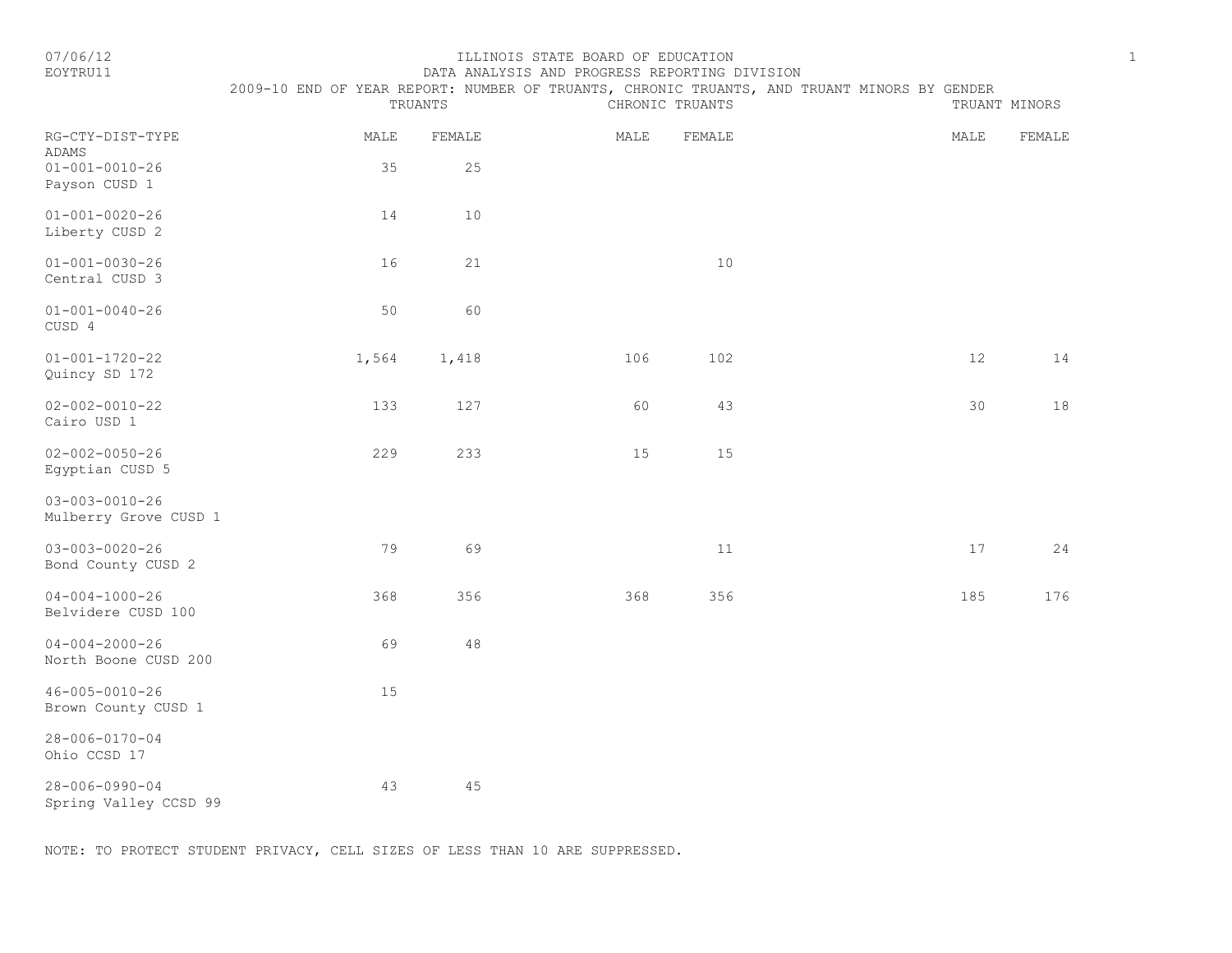#### EOYTRU11 DATA ANALYSIS AND PROGRESS REPORTING DIVISION 2009-10 END OF YEAR REPORT: NUMBER OF TRUANTS, CHRONIC TRUANTS, AND TRUANT MINORS BY GENDER

TRUANTS CHRONIC TRUANTS TRUANT MINORS

| RG-CTY-DIST-TYPE<br>28-006-1030-22<br>DePue USD 103       | MALE<br>13 | FEMALE | MALE | FEMALE | MALE | FEMALE |
|-----------------------------------------------------------|------------|--------|------|--------|------|--------|
| 28-006-1150-02<br>Princeton ESD 115                       |            |        | 10   |        |      |        |
| $28 - 006 - 1750 - 04$<br>Leepertown CCSD 175             |            |        |      |        |      |        |
| $28 - 006 - 3030 - 26$<br>La Moille CUSD 303              |            |        |      |        |      |        |
| $28 - 006 - 3400 - 26$<br>Bureau Valley CUSD 340          | 20         |        | 12   |        |      |        |
| $28 - 006 - 5000 - 15$<br>Princeton HSD 500               | 34         | 32     |      |        |      |        |
| 28-006-5020-17<br>Hall HSD 502                            |            |        |      |        |      |        |
| $28 - 006 - 5050 - 16$<br>Ohio CHSD 505                   |            | 14     |      |        |      |        |
| $40 - 007 - 0400 - 26$<br>Calhoun CUSD 40                 | 167        | 156    |      |        |      |        |
| $40 - 007 - 0420 - 26$<br>Brussels CUSD 42                |            |        |      |        |      |        |
| $08 - 008 - 3080 - 26$<br>Eastland CUSD 308               | 14         |        |      |        |      |        |
| $08 - 008 - 3140 - 26$<br>West Carroll CUSD 314           | 72         | 79     |      |        | 21   | 19     |
| $08 - 008 - 3990 - 26$<br>Chadwick-Milledgeville CUSD 399 | 15         |        |      |        |      |        |
| $46 - 009 - 0150 - 26$<br>Beardstown CUSD 15              | 228        | 196    | 57   | 53     | 14   | 18     |
| $46 - 009 - 0640 - 26$                                    |            |        |      |        |      |        |

Virginia CUSD 64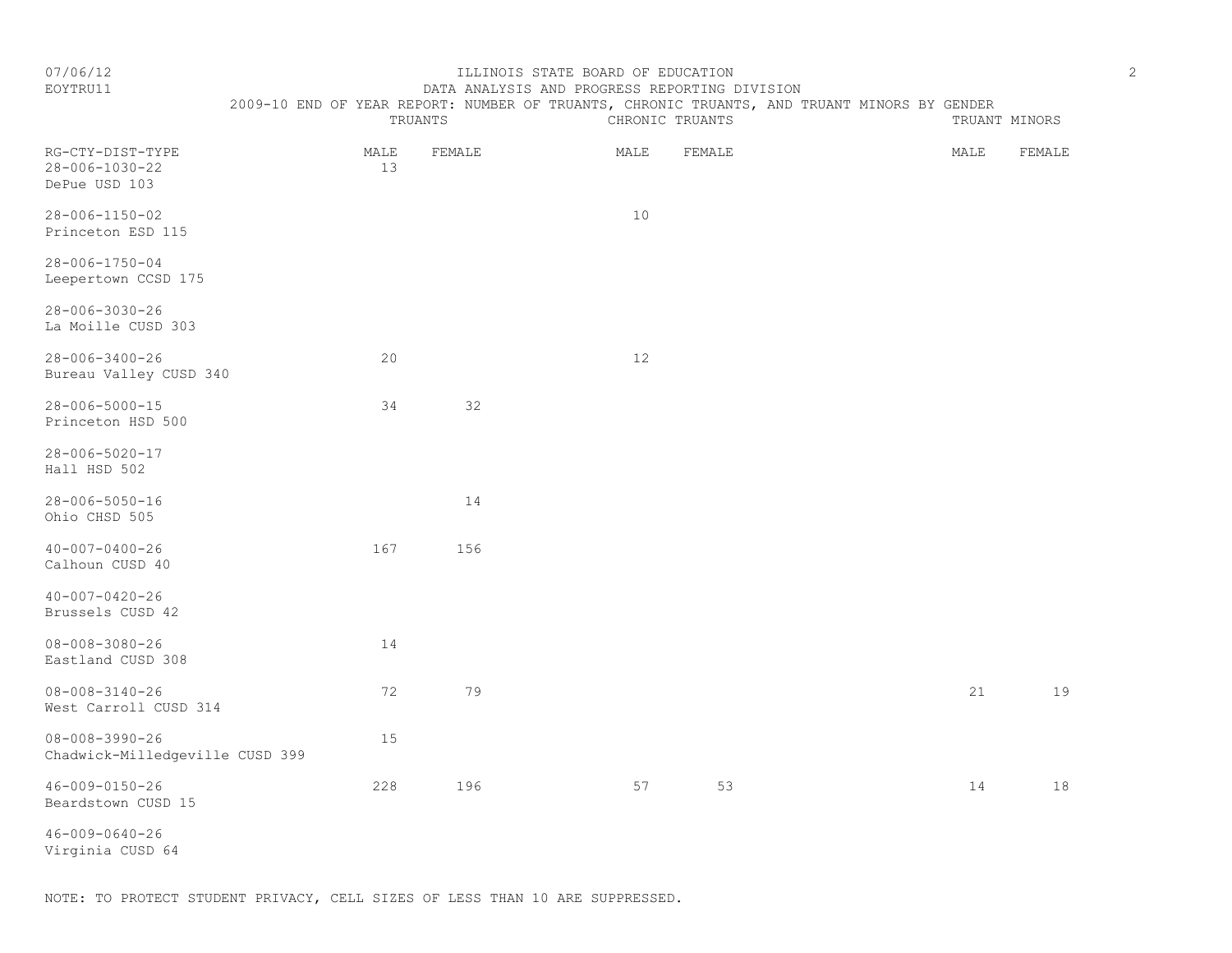# EOYTRU11 DATA ANALYSIS AND PROGRESS REPORTING DIVISION

TRUANTS CHRONIC TRUANTS TRUANTS TRUANT MINORS

2009-10 END OF YEAR REPORT: NUMBER OF TRUANTS, CHRONIC TRUANTS, AND TRUANT MINORS BY GENDER

| RG-CTY-DIST-TYPE<br>$46 - 009 - 2620 - 26$<br>A-C Central CUSD 262 | MALE<br>$17$ | FEMALE | MALE | FEMALE | MALE | FEMALE |
|--------------------------------------------------------------------|--------------|--------|------|--------|------|--------|
| $09 - 010 - 0010 - 26$<br>Fisher CUSD 1                            |              |        |      |        |      |        |
| $09 - 010 - 0030 - 26$<br>Mahomet-Seymour CUSD 3                   | 70           | 39     |      |        |      |        |
| $09 - 010 - 0040 - 26$<br>Champaign CUSD 4                         | 2,753        | 2,440  | 226  | 238    | 109  | 111    |
| $09 - 010 - 0070 - 26$<br>Tolono CUSD 7                            |              |        |      |        |      |        |
| $09 - 010 - 0080 - 26$<br>Heritage CUSD 8                          |              |        |      |        |      |        |
| $09 - 010 - 1160 - 22$<br>Urbana SD 116                            | 828          | 880    | 26   | 26     | 26   | 26     |
| $09 - 010 - 1300 - 04$<br>Thomasboro CCSD 130                      | 17           |        |      |        |      |        |
| $09 - 010 - 1370 - 02$<br>Rantoul City SD 137                      | 37           | 39     | 25   | 28     |      |        |
| $09 - 010 - 1420 - 04$<br>Ludlow CCSD 142                          |              |        |      |        |      |        |
| $09 - 010 - 1930 - 17$<br>Rantoul Township HSD 193                 | 36           | 24     | 22   | 21     |      |        |
| $09 - 010 - 3050 - 16$<br>St Joseph Ogden CHSD 305                 | 24           | 29     |      |        |      |        |
| $10 - 011 - 0010 - 26$<br>Morrisonville CUSD 1                     |              |        |      |        |      |        |
| $10 - 011 - 0030 - 26$<br>Taylorville CUSD 3                       | 70           | 67     | 13   | 17     |      |        |
| $10 - 011 - 0040 - 26$<br>Edinburg CUSD 4                          | 14           | 19     |      |        |      |        |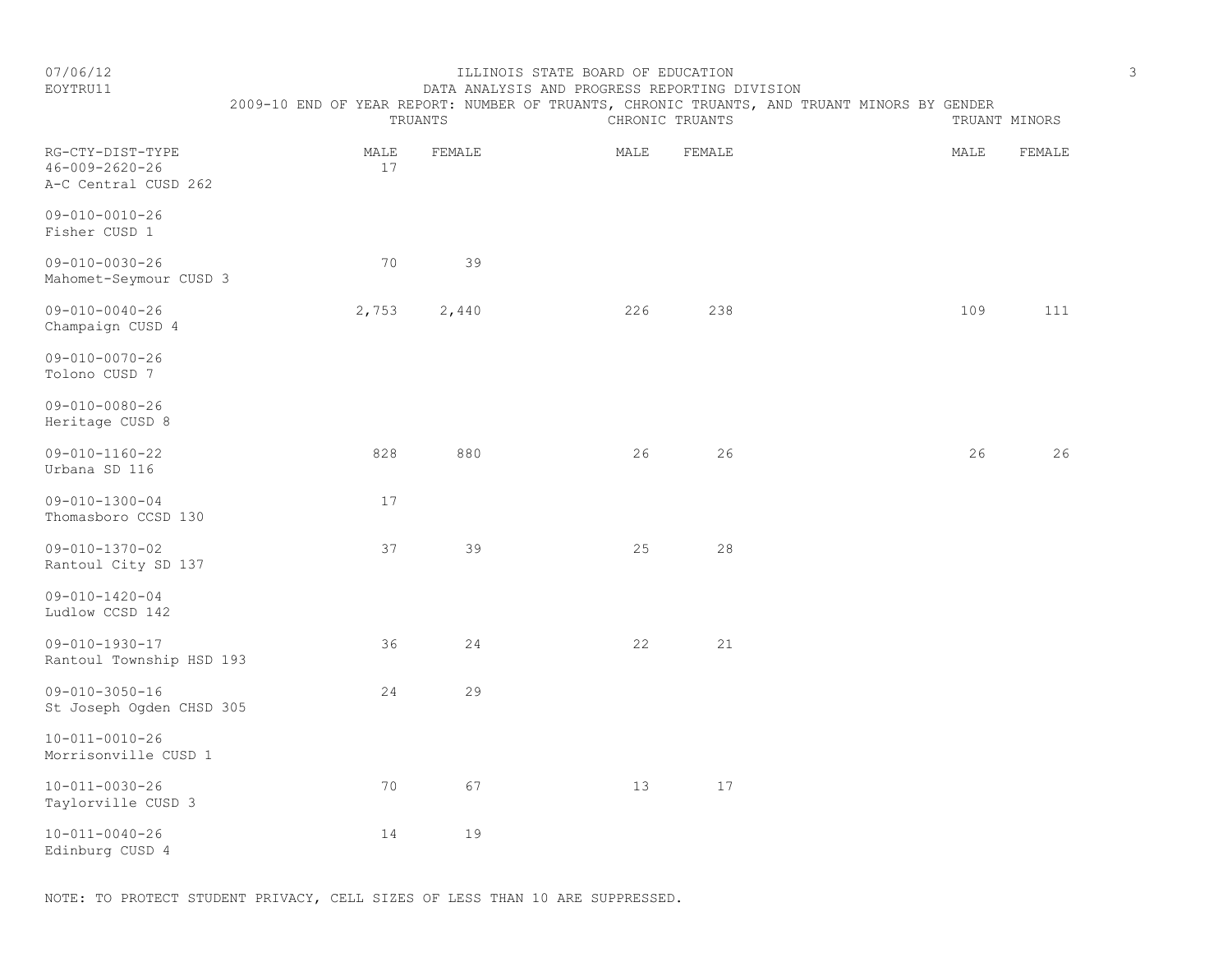### EOYTRU11 DATA ANALYSIS AND PROGRESS REPORTING DIVISION 2009-10 END OF YEAR REPORT: NUMBER OF TRUANTS, CHRONIC TRUANTS, AND TRUANT MINORS BY GENDER

|                                                           | TRUANTS    |              |      | CHRONIC TRUANTS |  | TRUANT MINORS |        |
|-----------------------------------------------------------|------------|--------------|------|-----------------|--|---------------|--------|
| RG-CTY-DIST-TYPE<br>$10 - 011 - 0080 - 26$<br>Pana CUSD 8 | MALE<br>41 | FEMALE<br>32 | MALE | FEMALE          |  | MALE          | FEMALE |
| $10 - 011 - 0140 - 24$<br>South Fork SD 14                | 23         | 25           |      |                 |  |               |        |
| $11 - 012 - 002C - 26$<br>Marshall CUSD 2C                | 71         | 52           | 20   | 13              |  |               |        |
| $11 - 012 - 003C - 26$<br>Martinsville CUSD 3C            | 45         | 46           | $10$ |                 |  |               |        |
| $11 - 012 - 004C - 26$<br>Casey-Westfield CUSD 4C         | 105        | 107          |      |                 |  |               |        |
| $12 - 013 - 0100 - 26$<br>Clay City CUSD 10               | 66         | 47           |      |                 |  |               |        |
| $12 - 013 - 0250 - 26$<br>North Clay CUSD 25              | 38         | 38           | 22   | 24              |  |               |        |
| 12-013-0350-26<br>Flora CUSD 35                           | 129        | 92           | 18   |                 |  | 10            |        |
| $13 - 014 - 0010 - 26$<br>Carlyle CUSD 1                  | 16         |              | 13   |                 |  |               |        |
| $13 - 014 - 0030 - 26$<br>Wesclin CUSD 3                  | 47         | 43           |      |                 |  |               |        |
| $13 - 014 - 0120 - 04$<br>Breese SD 12                    | 30         | 33           |      |                 |  |               |        |
| $13 - 014 - 0460 - 02$<br>Willow Grove SD 46              |            |              |      |                 |  |               |        |
| $13 - 014 - 0600 - 02$<br>Germantown SD 60                |            |              |      |                 |  |               |        |
| $13 - 014 - 0710 - 16$<br>Central CHSD 71                 | 71         | 45           | 15   |                 |  |               |        |
| $13 - 014 - 1860 - 02$<br>North Wamac SD 186              |            | 13           |      |                 |  |               |        |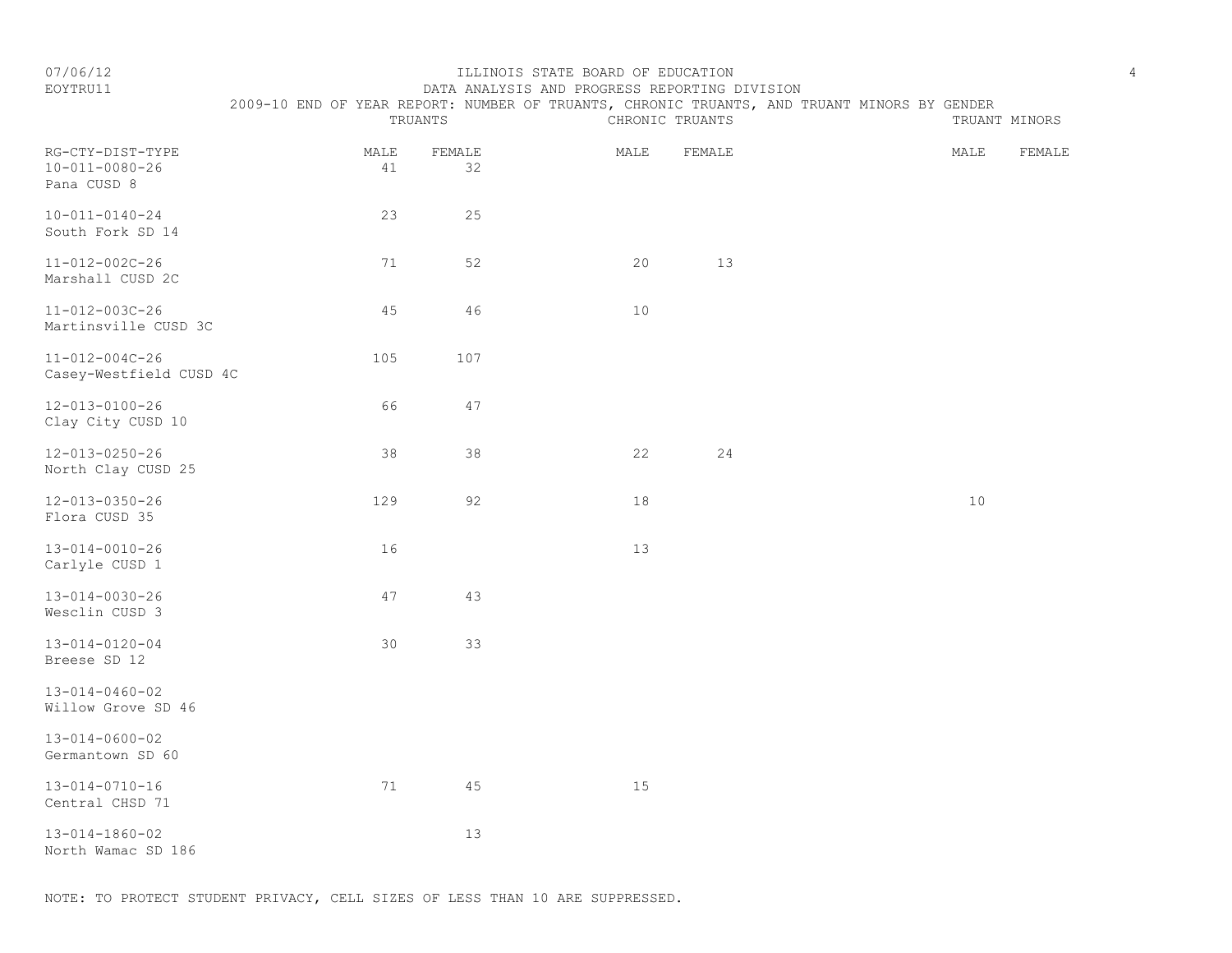EOYTRU11 DATA ANALYSIS AND PROGRESS REPORTING DIVISION

|                                                                 |             | TRUANTS       |            | CHRONIC TRUANTS | 2009-10 END OF YEAR REPORT: NUMBER OF TRUANTS, CHRONIC TRUANTS, AND TRUANT MINORS BY GENDER |      | TRUANT MINORS |
|-----------------------------------------------------------------|-------------|---------------|------------|-----------------|---------------------------------------------------------------------------------------------|------|---------------|
| RG-CTY-DIST-TYPE<br>$11 - 015 - 0010 - 26$<br>Charleston CUSD 1 | MALE<br>545 | FEMALE<br>524 | MALE<br>11 | FEMALE          |                                                                                             | MALE | FEMALE        |
| $11 - 015 - 0020 - 26$<br>Mattoon CUSD 2                        | 540         | 512           | 25         | 23              |                                                                                             | 29   | 30            |
| $11 - 015 - 0050 - 26$<br>Oakland CUSD 5                        |             |               |            |                 |                                                                                             |      |               |
| $11 - 015 - 8010 - 60$<br>Eastern IL Area of Spec Educ          | 50          | 24            | 42         | 24              |                                                                                             | 30   | 13            |
| $05 - 016 - 0150 - 04$<br>Palatine CCSD 15                      | 2,817       | 2,730         |            |                 |                                                                                             |      |               |
| $05 - 016 - 0210 - 04$<br>Wheeling CCSD 21                      |             |               |            |                 |                                                                                             |      |               |
| $05 - 016 - 0250 - 02$<br>Arlington Heights SD 25               |             |               |            |                 |                                                                                             |      |               |
| $05 - 016 - 0270 - 02$<br>Northbrook ESD 27                     | 157         | 149           |            |                 |                                                                                             |      |               |
| $05 - 016 - 0340 - 04$<br>Glenview CCSD 34                      |             |               |            |                 |                                                                                             |      |               |
| $05 - 016 - 0540 - 04$<br>Schaumburg CCSD 54                    | 846         | 761           |            |                 |                                                                                             |      |               |
| $05 - 016 - 0590 - 04$<br>Comm Cons SD 59                       | 500         | 486           |            |                 |                                                                                             |      |               |
| $05 - 016 - 0620 - 04$<br>CCSD 62                               | 17          | 18            |            |                 |                                                                                             |      |               |
| $05 - 016 - 0630 - 02$<br>East Maine SD 63                      |             |               |            |                 |                                                                                             |      |               |
| $05 - 016 - 0640 - 04$<br>Park Ridge CCSD 64                    |             |               |            |                 |                                                                                             |      |               |
| $05 - 016 - 0650 - 04$<br>Evanston CCSD 65                      | 2,492       | 2,445         | 68         | 51              |                                                                                             | 68   | 51            |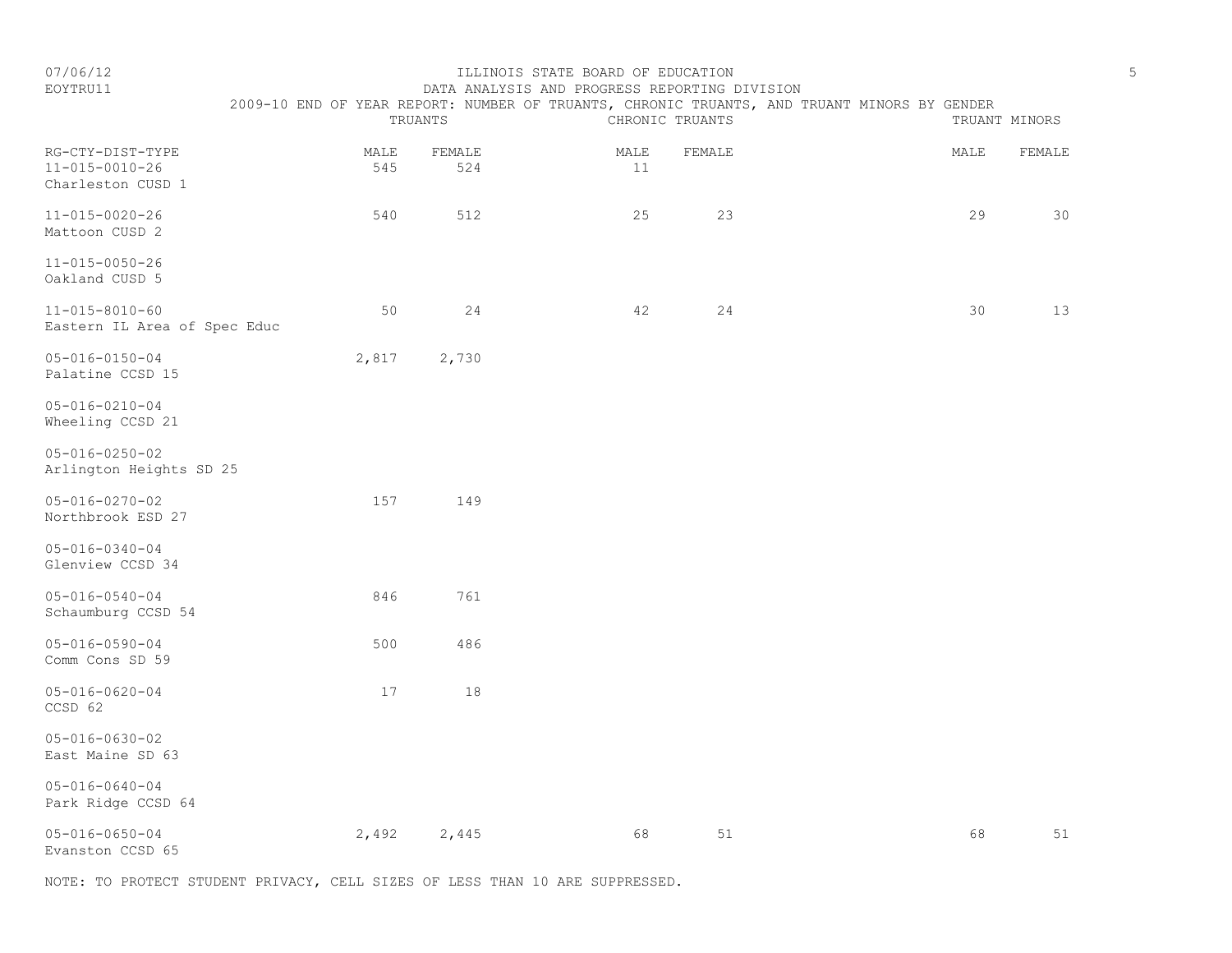#### 07/06/12 ILLINOIS STATE BOARD OF EDUCATION 6 EOYTRU11 DATA ANALYSIS AND PROGRESS REPORTING DIVISION

2009-10 END OF YEAR REPORT: NUMBER OF TRUANTS, CHRONIC TRUANTS, AND TRUANT MINORS BY GENDER

|                                                                             |            | TRUANTS      |             | CHRONIC TRUANTS |  | TRUANT MINORS |        |  |
|-----------------------------------------------------------------------------|------------|--------------|-------------|-----------------|--|---------------|--------|--|
| RG-CTY-DIST-TYPE<br>$05 - 016 - 0650 - 61$<br>Evanston Dists 65/202 Jnt Agr | MALE<br>41 | FEMALE<br>27 | MALE        | FEMALE          |  | MALE          | FEMALE |  |
| $05 - 016 - 0690 - 02$<br>Skokie SD 69                                      |            |              | 31          | 24              |  |               |        |  |
| $05 - 016 - 0740 - 02$<br>Lincolnwood SD 74                                 |            |              |             |                 |  |               |        |  |
| $05 - 016 - 2020 - 17$<br>Evanston Twp HSD 202                              | 1,310      | 1,285        | 64          | 51              |  | 64            | 51     |  |
| $05 - 016 - 2030 - 17$<br>New Trier Twp HSD 203                             | 109        | 71           |             |                 |  |               |        |  |
| $05 - 016 - 2070 - 17$<br>Maine Township HSD 207                            | 721        | 625          | 19          | 15              |  |               | 12     |  |
| $05 - 016 - 2110 - 17$<br>Township HSD 211                                  | 394        | 302          | 130         | 62              |  | 128           | 61     |  |
| $05 - 016 - 2140 - 17$<br>Township HSD 214                                  | 345        | 242          | $2\sqrt{1}$ | 13              |  |               |        |  |
| $05 - 016 - 2190 - 17$<br>Niles Twp CHSD 219                                | 1,690      | 1,520        | 46          | 39              |  |               |        |  |
| $05 - 016 - 8050 - 60$<br>NW Suburban Spec Educ Org                         |            |              |             |                 |  |               |        |  |
| $06 - 016 - 0810 - 02$<br>Schiller Park SD 81                               |            |              |             |                 |  |               |        |  |
| $06 - 016 - 0830 - 02$<br>Mannheim SD 83                                    |            | 10           |             | $10$            |  |               | 10     |  |
| $06 - 016 - 0870 - 02$<br>Berkeley SD 87                                    |            |              |             |                 |  |               |        |  |
| $06 - 016 - 0880 - 02$<br>Bellwood SD 88                                    |            |              |             |                 |  |               |        |  |
| $06 - 016 - 0890 - 02$<br>Maywood-Melrose Park-Broadview 89                 | 164        | 128          | 87          | 105             |  |               |        |  |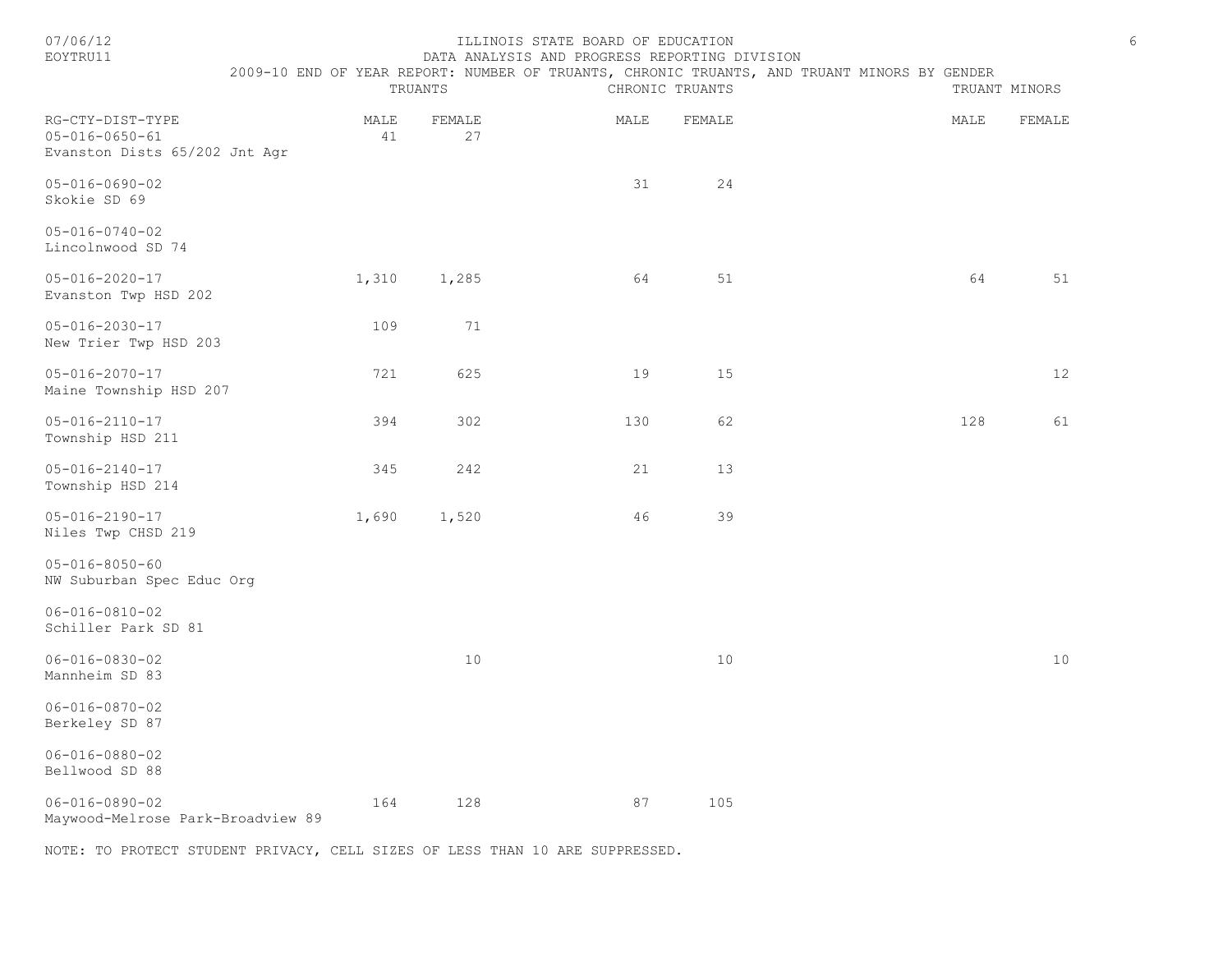# EOYTRU11 DATA ANALYSIS AND PROGRESS REPORTING DIVISION

TRUANTS CHRONIC TRUANTS TRUANTS TRUANT MINORS

2009-10 END OF YEAR REPORT: NUMBER OF TRUANTS, CHRONIC TRUANTS, AND TRUANT MINORS BY GENDER

| RG-CTY-DIST-TYPE<br>$06 - 016 - 0910 - 02$<br>Forest Park SD 91 | MALE  | FEMALE<br>10 | MALE | FEMALE | MALE | FEMALE |
|-----------------------------------------------------------------|-------|--------------|------|--------|------|--------|
| $06 - 016 - 0950 - 02$<br>Brookfield Lagrange Park SD 95        |       |              |      |        |      |        |
| $06 - 016 - 0970 - 02$<br>Oak Park ESD 97                       | 643   | 609          |      |        |      |        |
| $06 - 016 - 0980 - 02$<br>Berwyn North SD 98                    | 253   | 192          | 12   | 10     |      |        |
| $06 - 016 - 0990 - 02$<br>Cicero SD 99                          | 4,517 | 4,221        | 150  | 137    |      |        |
| $06 - 016 - 1000 - 02$<br>Berwyn South SD 100                   | 40    | 29           |      |        |      |        |
| $06 - 016 - 1030 - 02$<br>Lyons SD 103                          | 408   | 364          |      |        |      |        |
| $06 - 016 - 2000 - 13$<br>Oak Park - River Forest SD 200        | 611   | 531          | 53   | 33     | 53   | 33     |
| $06 - 016 - 2010 - 17$<br>J S Morton HSD 201                    | 2,148 | 1,940        | 401  | 346    | 102  | 104    |
| $06 - 016 - 2040 - 17$<br>Lyons Twp HSD 204                     | 313   | 222          | 19   | 11     |      |        |
| $06 - 016 - 2080 - 17$<br>Riverside-Brookfield Twp SD 208       | 393   | 300          | 14   |        |      |        |
| $06 - 016 - 2090 - 17$<br>Proviso Twp HSD 209                   | 1,336 | 1,256        | 482  | 340    | 430  | 292    |
| $06 - 016 - 2120 - 16$<br>Leyden CHSD 212                       | 703   | 517          |      |        |      |        |
| $06 - 016 - 2340 - 16$<br>Ridgewood CHSD 234                    | 108   | 69           |      |        |      |        |
| $06 - 016 - 4010 - 26$<br>Elmwood Park CUSD 401                 | 237   | 244          |      |        |      |        |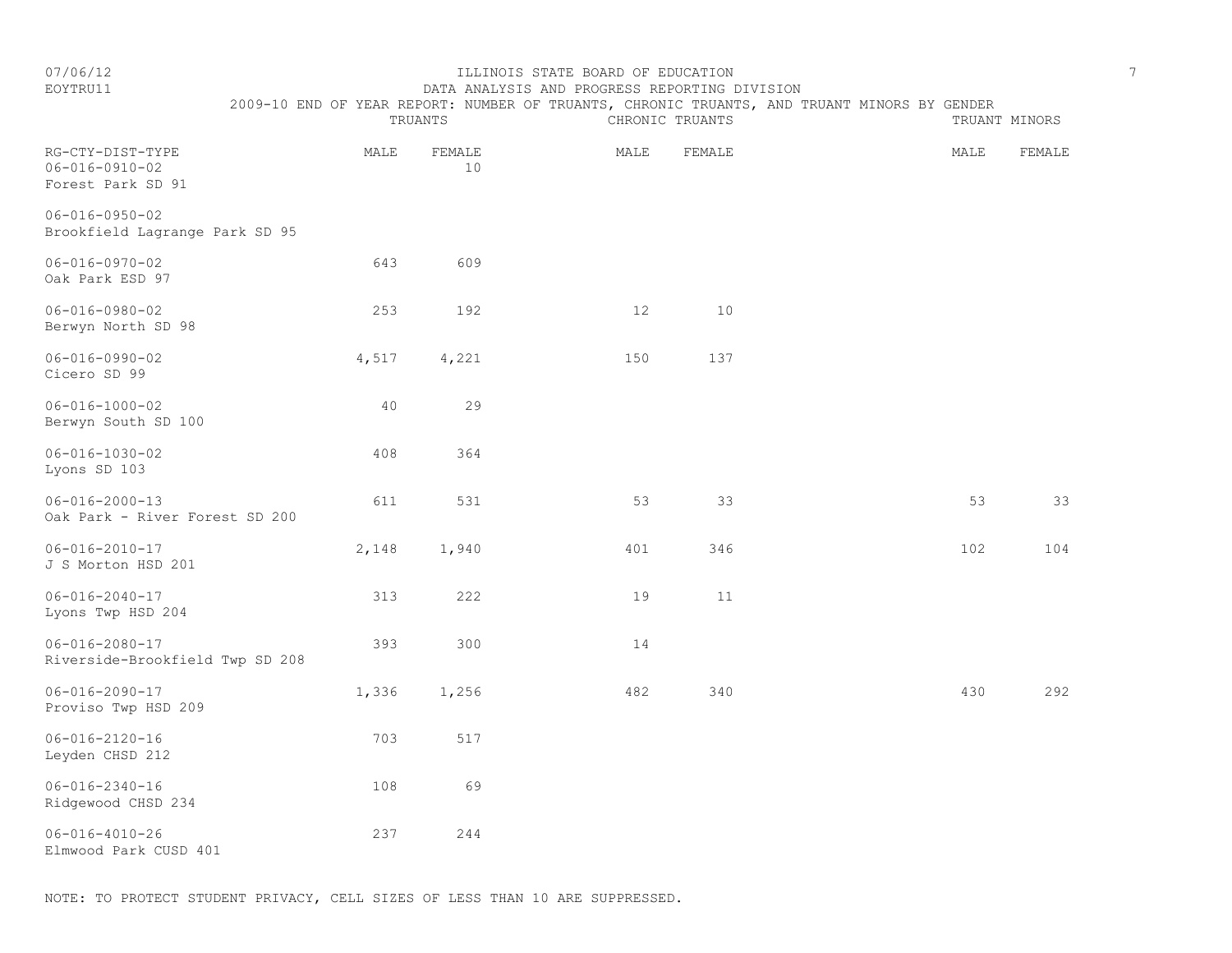EOYTRU11 DATA ANALYSIS AND PROGRESS REPORTING DIVISION

2009-10 END OF YEAR REPORT: NUMBER OF TRUANTS, CHRONIC TRUANTS, AND TRUANT MINORS BY GENDER

|                                                                              |            | TRUANTS      | CHRONIC TRUANTS |              | TRUANT MINORS |            |        |
|------------------------------------------------------------------------------|------------|--------------|-----------------|--------------|---------------|------------|--------|
| RG-CTY-DIST-TYPE<br>$06 - 016 - 8030 - 60$<br>Proviso Area Exceptional Child | MALE<br>62 | FEMALE<br>17 | MALE<br>60      | FEMALE<br>23 |               | MALE<br>25 | FEMALE |
| $07 - 016 - 1090 - 02$<br>Indian Springs SD 109                              |            |              |                 |              |               |            |        |
| $07 - 016 - 1220 - 02$<br>Ridgeland SD 122                                   |            |              |                 |              |               |            |        |
| $07 - 016 - 1230 - 02$<br>Oak Lawn-Hometown SD 123                           |            |              |                 |              |               |            |        |
| $07 - 016 - 1250 - 02$<br>Atwood Heights SD 125                              |            |              |                 |              |               |            |        |
| $07 - 016 - 1275 - 02$<br>Chicago Ridge SD 127-5                             | 37         | 17           |                 |              |               |            |        |
| $07 - 016 - 1280 - 02$<br>Palos Heights SD 128                               |            |              |                 |              |               |            |        |
| $07 - 016 - 1300 - 02$<br>Cook County SD 130                                 | 563        | 467          | 25              | 38           |               |            |        |
| $07 - 016 - 1320 - 02$<br>Calumet Public SD 132                              | 43         | 52           | 46              | 55           |               | 24         | 22     |
| $07 - 016 - 1330 - 02$<br>Gen George Patton SD 133                           |            |              |                 |              |               |            |        |
| $07 - 016 - 1400 - 02$<br>Kirby SD 140                                       |            |              |                 |              |               |            |        |
| $07 - 016 - 1420 - 61$<br>Southwest Cook Coop Spec Ed                        |            |              |                 |              |               | 13         |        |
| $07 - 016 - 1435 - 02$<br>Posen-Robbins ESD 143-5                            | 125        | 98           | 57              | 52           |               | 22         | 13     |
| $07 - 016 - 1440 - 02$<br>Prairie-Hills ESD 144                              | 10         |              | 15              |              |               | 15         |        |
| $07 - 016 - 1450 - 02$<br>Arbor Park SD 145                                  | 19         | 24           | 27              | 23           |               |            |        |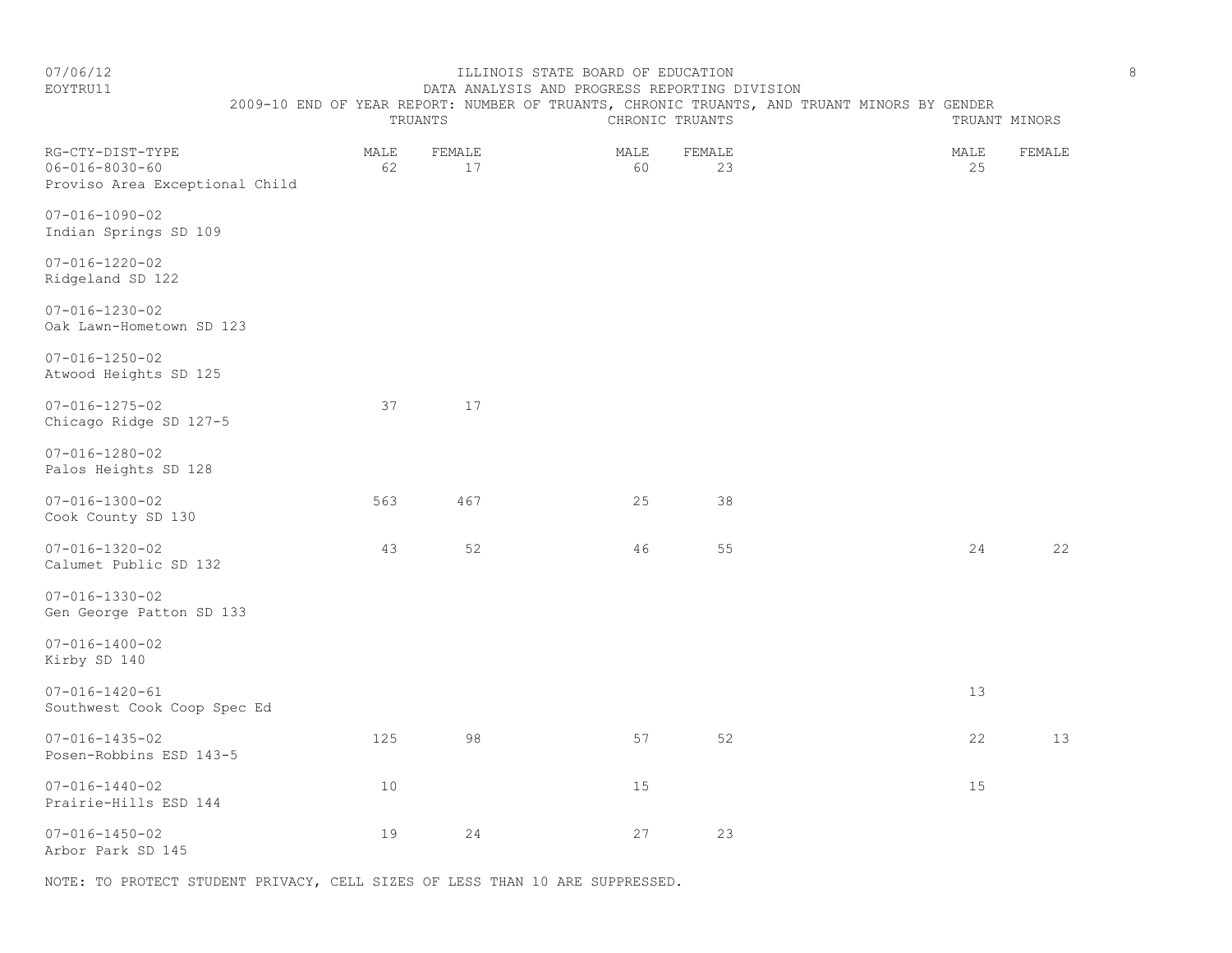| 07/06/1 |  |
|---------|--|
|         |  |

#### 07/06/12 ILLINOIS STATE BOARD OF EDUCATION 9 EOYTRU11 DATA ANALYSIS AND PROGRESS REPORTING DIVISION

2009-10 END OF YEAR REPORT: NUMBER OF TRUANTS, CHRONIC TRUANTS, AND TRUANT MINORS BY GENDER

|                                                                    |      | TRUANTS | CHRONIC TRUANTS |        | TRUANT MINORS |        |
|--------------------------------------------------------------------|------|---------|-----------------|--------|---------------|--------|
| RG-CTY-DIST-TYPE<br>$07 - 016 - 1460 - 04$<br>Tinley Park CCSD 146 | MALE | FEMALE  | MALE            | FEMALE | MALE          | FEMALE |
| $07 - 016 - 1470 - 02$<br>W Harvey-Dixmoor PSD 147                 | 455  | 437     | 151             | 116    |               |        |
| $07 - 016 - 1480 - 02$<br>Dolton SD 148                            | 362  | 312     |                 |        |               |        |
| $07 - 016 - 1490 - 02$<br>Dolton SD 149                            | 247  | 198     |                 |        |               |        |
| $07 - 016 - 1500 - 02$<br>South Holland SD 150                     | 26   | 28      |                 | $12$   |               |        |
| $07 - 016 - 1510 - 02$<br>South Holland SD 151                     |      |         |                 |        |               |        |
| $07 - 016 - 1510 - 61$<br>Exc Children Have Opportunities          | 16   |         | 76              | 25     | 61            | 21     |
| $07 - 016 - 1520 - 02$<br>Harvey SD 152                            | 400  | 381     | 22              | 17     | 13            |        |
| $07 - 016 - 1525 - 02$<br>Hazel Crest SD 152-5                     |      |         |                 |        |               |        |
| $07 - 016 - 1550 - 02$<br>Calumet City SD 155                      |      |         |                 |        |               |        |
| $07 - 016 - 1560 - 02$<br>Lincoln ESD 156                          | 384  | 402     | 25              | 25     |               | 14     |
| $07 - 016 - 1570 - 02$<br>Hoover-Schrum Memorial SD 157            |      |         | 12              | 16     |               |        |
| $07 - 016 - 1590 - 02$<br>ESD 159                                  |      |         |                 |        |               |        |
| $07 - 016 - 1600 - 02$<br>Country Club Hills SD 160                | 430  | 411     | 88              | 73     |               |        |
| $07 - 016 - 1610 - 02$<br>Flossmoor SD 161                         |      |         |                 |        |               |        |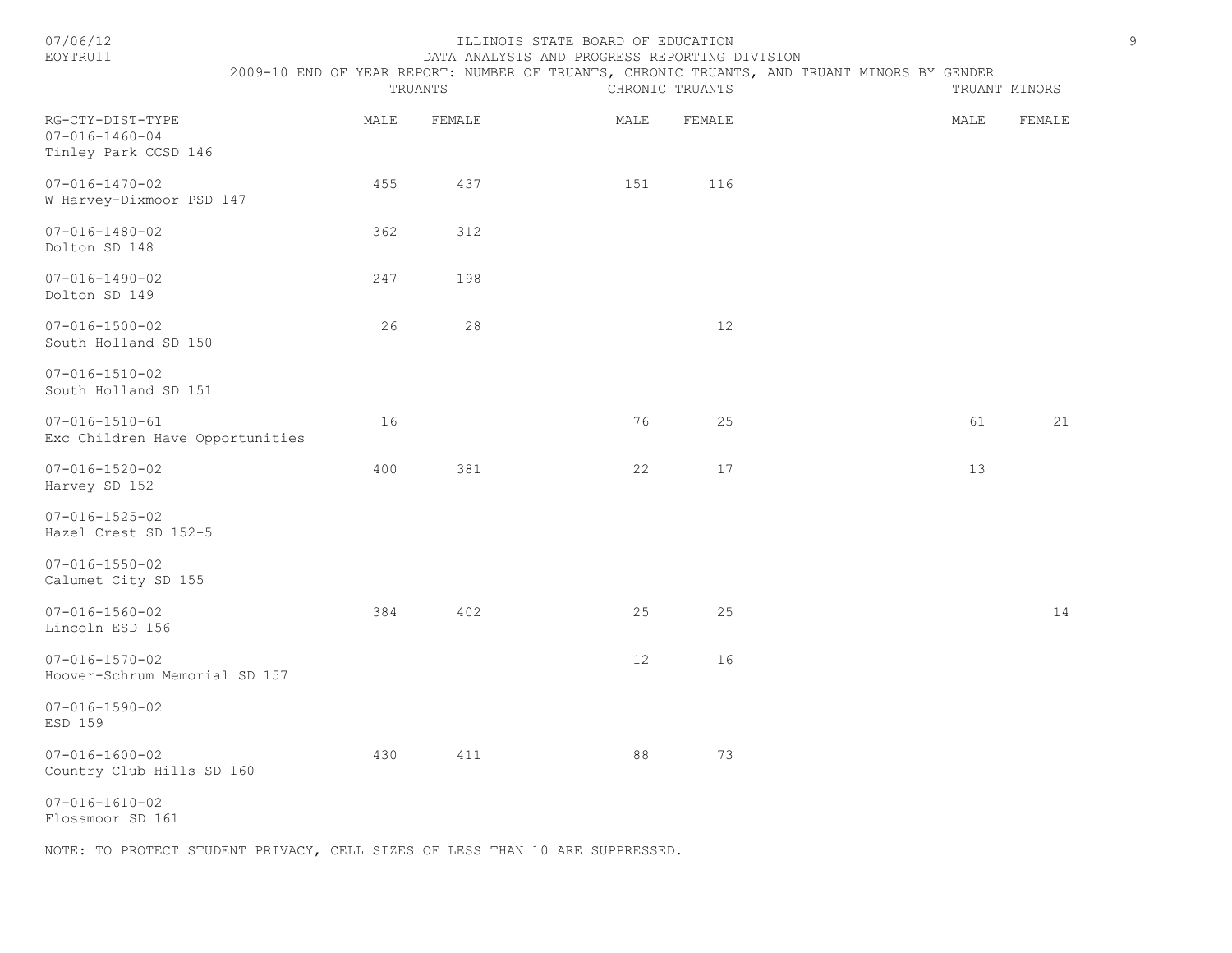### EOYTRU11 DATA ANALYSIS AND PROGRESS REPORTING DIVISION 2009-10 END OF YEAR REPORT: NUMBER OF TRUANTS, CHRONIC TRUANTS, AND TRUANT MINORS BY GENDER

|                                                                |       | TRUANTS |      | CHRONIC TRUANTS |  | TRUANT MINORS |        |
|----------------------------------------------------------------|-------|---------|------|-----------------|--|---------------|--------|
| RG-CTY-DIST-TYPE<br>$07 - 016 - 1620 - 02$<br>Matteson ESD 162 | MALE  | FEMALE  | MALE | FEMALE          |  | MALE          | FEMALE |
| $07 - 016 - 1630 - 02$<br>Park Forest SD 163                   | 243   | 192     | 33   | 25              |  | 12            |        |
| $07 - 016 - 1670 - 02$<br>Brookwood SD 167                     |       |         |      |                 |  |               |        |
| $07 - 016 - 1680 - 04$<br>CCSD 168                             | 203   | 250     | 57   | 66              |  | 41            | 37     |
| $07 - 016 - 1690 - 02$<br>Ford Heights SD 169                  | 161   | 126     | 46   | 25              |  |               |        |
| $07 - 016 - 1700 - 02$<br>Chicago Heights SD 170               |       |         | 10   | 11              |  |               |        |
| $07 - 016 - 1710 - 02$<br>Sunnybrook SD 171                    |       |         |      |                 |  |               |        |
| $07 - 016 - 1720 - 02$<br>Sandridge SD 172                     | 10    | 12      |      |                 |  |               |        |
| $07 - 016 - 1940 - 02$<br>Steger SD 194                        | 302   | 218     |      |                 |  |               |        |
| $07 - 016 - 2050 - 17$<br>Thornton Twp HSD 205                 | 528   | 467     | 390  | 282             |  | 26            | 16     |
| $07 - 016 - 2060 - 17$<br>Bloom Twp HSD 206                    | 1,564 | 1,540   | 235  | 178             |  | 83            | 58     |
| $07 - 016 - 2100 - 17$<br>Lemont Twp HSD 210                   | 208   | 139     | 12   | 17              |  |               |        |
| $07 - 016 - 2150 - 17$<br>Thornton Fractional Twp HSD 215      | 1,226 | 1,135   | 64   | 51              |  | 30            | 29     |
| $07 - 016 - 2170 - 16$<br>Argo CHSD 217                        | 177   | 143     |      |                 |  |               |        |
| $07 - 016 - 2180 - 16$<br>CHSD 218                             | 1,324 | 1,007   | 72   | 99              |  | 36            | 23     |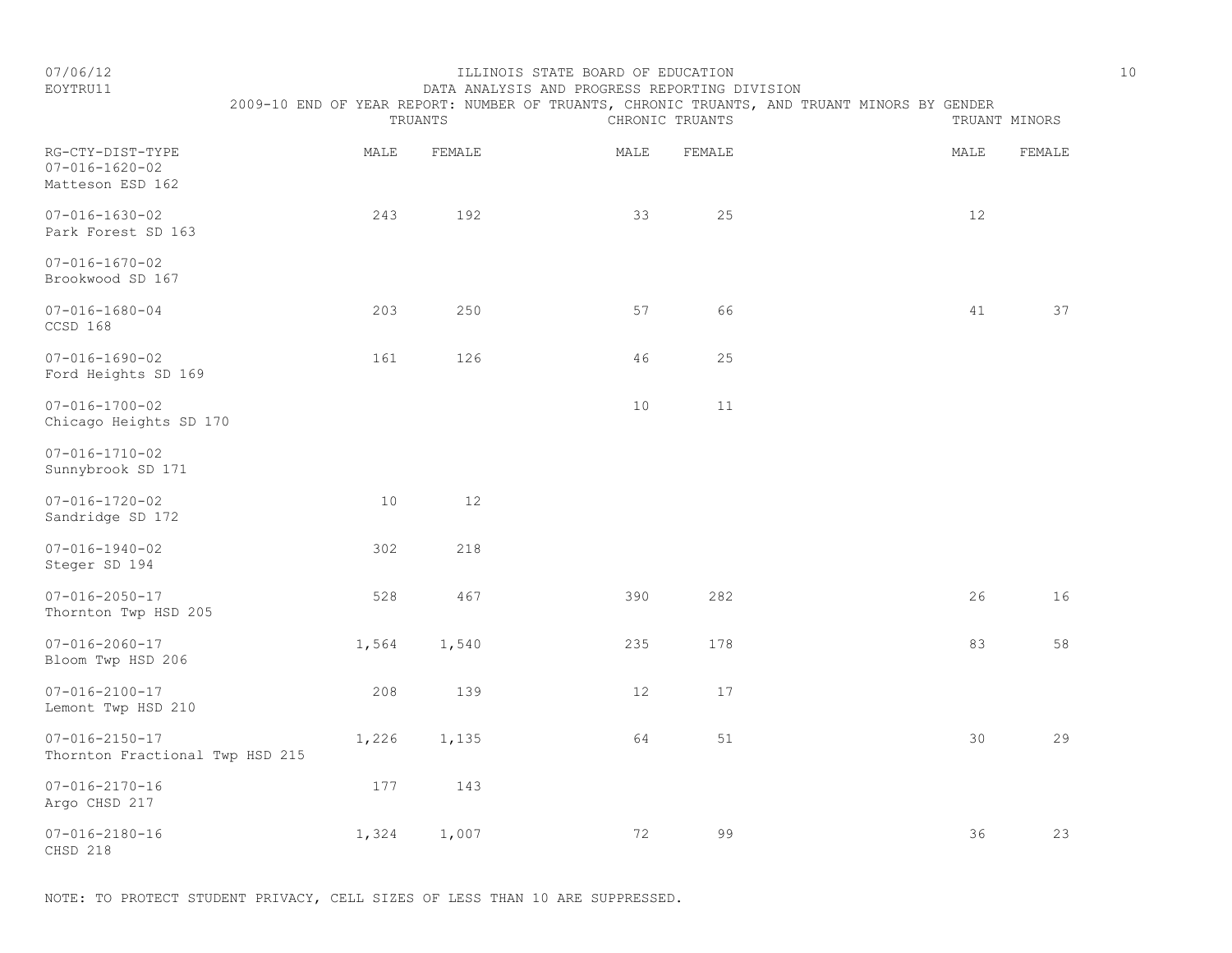|                                                                  |             | TRUANTS         |            | CHRONIC TRUANTS | 2009-10 END OF YEAR REPORT: NUMBER OF TRUANTS, CHRONIC TRUANTS, AND TRUANT MINORS BY GENDER |      | TRUANT MINORS |
|------------------------------------------------------------------|-------------|-----------------|------------|-----------------|---------------------------------------------------------------------------------------------|------|---------------|
| RG-CTY-DIST-TYPE<br>$07 - 016 - 2200 - 17$<br>Reavis Twp HSD 220 | MALE<br>356 | FEMALE<br>295   | MALE<br>12 | FEMALE<br>14    |                                                                                             | MALE | FEMALE        |
| $07 - 016 - 2270 - 17$<br>Rich Twp HSD 227                       | 170         | 108             | 54         | 48              |                                                                                             | 47   | 35            |
| $07 - 016 - 2280 - 16$<br>Bremen CHSD 228                        | 532         | 391             | 34         | 48              |                                                                                             |      |               |
| $07 - 016 - 2290 - 16$<br>Oak Lawn CHSD 229                      | 181         | 143             |            |                 |                                                                                             |      |               |
| $07 - 016 - 2300 - 13$<br>Cons HSD 230                           | 591         | 356             |            |                 |                                                                                             |      |               |
| $07 - 016 - 2310 - 16$<br>Evergreen Park CHSD 231                | 216         | 233             |            |                 |                                                                                             |      |               |
| $07 - 016 - 2330 - 16$<br>Homewood Flossmoor CHSD 233            | 225         | 230             |            |                 |                                                                                             |      |               |
| $07 - 016 - 8020 - 60$<br>Speed SEJA #802                        | 51          |                 |            |                 |                                                                                             |      |               |
| $07 - 016 - 8060 - 60$<br>A E R O Spec Educ Coop                 | 55          | 11              |            |                 |                                                                                             |      |               |
| 15-016-2990-25<br>City of Chicago SD 299                         |             | 152,598 150,994 | 14,218     | 13,902          |                                                                                             | 131  | 157           |
| $12 - 017 - 0010 - 26$<br>Hutsonville CUSD 1                     |             |                 |            |                 |                                                                                             |      |               |
| 12-017-0020-26<br>Robinson CUSD 2                                | 68          | 52              | 19         | 13              |                                                                                             |      |               |
| 12-017-0030-26<br>Palestine CUSD 3                               |             |                 |            |                 |                                                                                             |      |               |

EOYTRU11 DATA ANALYSIS AND PROGRESS REPORTING DIVISION

12-017-0040-26 13 Oblong CUSD 4

11-018-0030-26

Neoga CUSD 3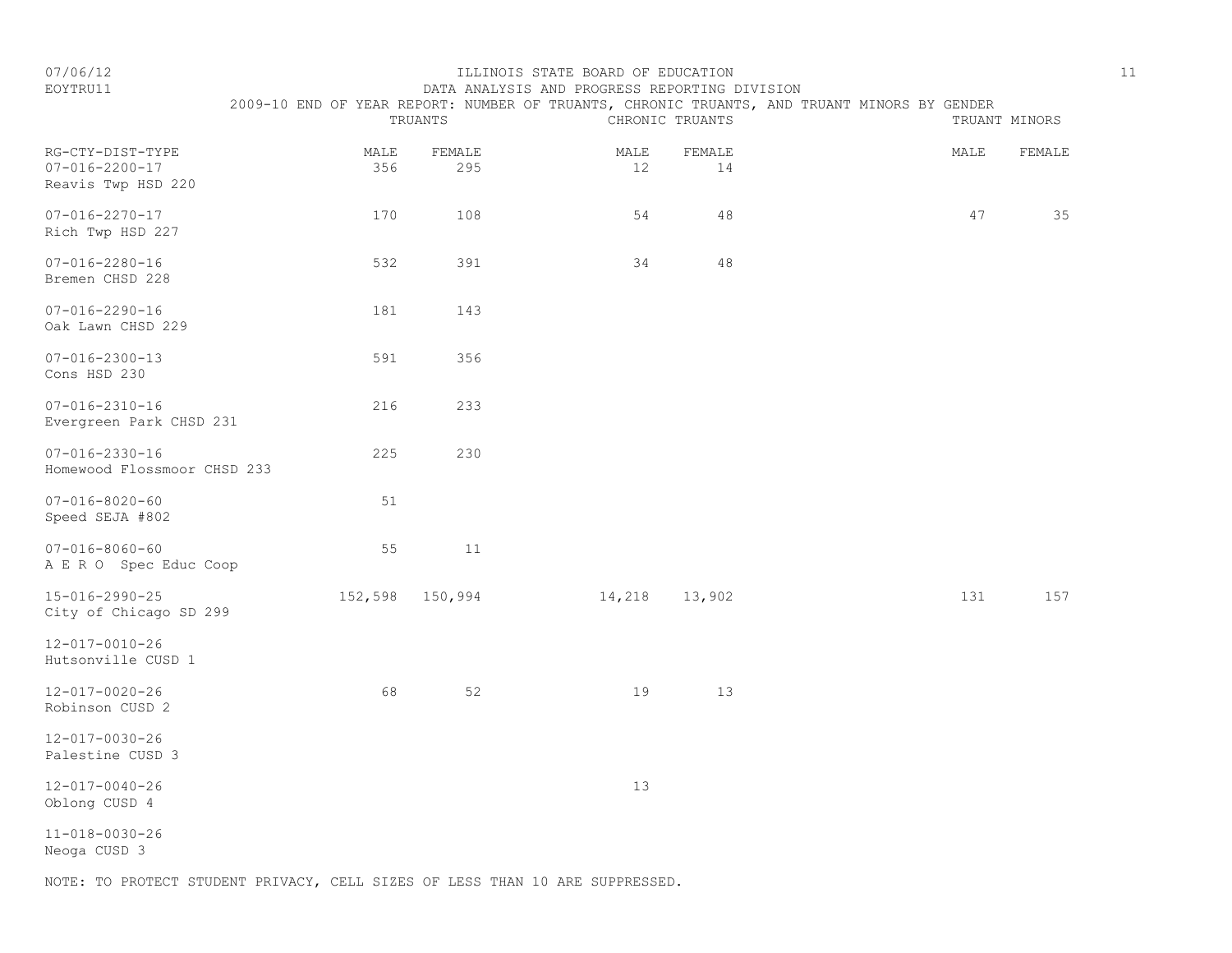#### ILLINOIS STATE BOARD OF EDUCATION 12 EOYTRU11 DATA ANALYSIS AND PROGRESS REPORTING DIVISION

2009-10 END OF YEAR REPORT: NUMBER OF TRUANTS, CHRONIC TRUANTS, AND TRUANT MINORS BY GENDER

|                                                                  |      | TRUANTS |      | CHRONIC TRUANTS |      | TRUANT MINORS |
|------------------------------------------------------------------|------|---------|------|-----------------|------|---------------|
| RG-CTY-DIST-TYPE<br>$11 - 018 - 0770 - 26$<br>Cumberland CUSD 77 | MALE | FEMALE  | MALE | FEMALE          | MALE | FEMALE        |
| $16 - 019 - 4240 - 26$<br>Genoa Kingston CUSD 424                | 32   | 23      |      |                 |      |               |
| 16-019-4250-26<br>Indian Creek CUSD 425                          |      |         |      |                 |      |               |
| 16-019-4260-26<br>Hiawatha CUSD 426                              |      |         |      |                 |      |               |
| $16 - 019 - 4270 - 26$<br>Sycamore CUSD 427                      | 128  | 72      | 17   | 20              | 12   |               |
| $16 - 019 - 4280 - 26$<br>DeKalb CUSD 428                        | 820  | 851     | 70   | 83              | 37   | 22            |
| $16 - 019 - 4290 - 26$<br>Hinckley Big Rock CUSD 429             | 13   | 11      |      |                 |      |               |
| $16 - 019 - 4300 - 26$<br>Sandwich CUSD 430                      | 128  | 105     | 21   |                 |      |               |
| 16-019-4320-26<br>Somonauk CUSD 432                              | 26   | 31      | 14   | 20              |      |               |
| 17-020-0150-26<br>Clinton CUSD 15                                | 114  | 118     | 10   |                 | 15   |               |
| $17 - 020 - 0180 - 26$<br>Blue Ridge CUSD 18                     | 116  | 96      |      |                 |      |               |
| $11 - 021 - 3010 - 26$<br>Tuscola CUSD 301                       |      |         |      |                 |      |               |
| $11 - 021 - 3020 - 26$<br>Villa Grove CUSD 302                   | 34   | 21      |      |                 |      |               |
| $11 - 021 - 3050 - 26$<br>Arthur CUSD 305                        |      |         |      |                 |      |               |
| $11 - 021 - 3060 - 26$<br>Arcola CUSD 306                        | 55   | 44      |      |                 |      |               |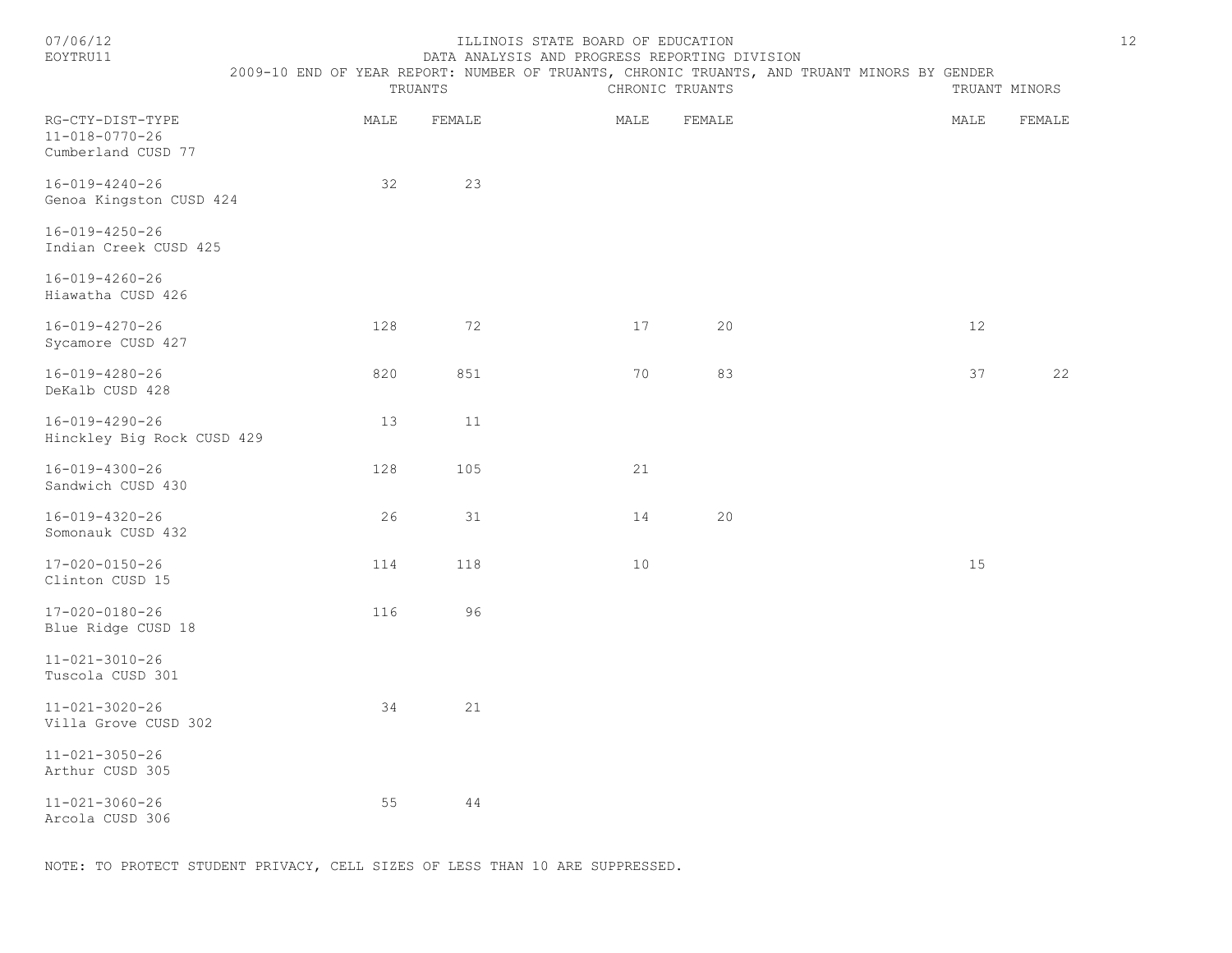| 07/06/12<br>ILLINOIS STATE BOARD OF EDUCATION<br>EOYTRU11<br>DATA ANALYSIS AND PROGRESS REPORTING DIVISION<br>2009-10 END OF YEAR REPORT: NUMBER OF TRUANTS, CHRONIC TRUANTS, AND TRUANT MINORS BY GENDER |            |              |                 |        |  |               | 13     |  |
|-----------------------------------------------------------------------------------------------------------------------------------------------------------------------------------------------------------|------------|--------------|-----------------|--------|--|---------------|--------|--|
|                                                                                                                                                                                                           |            | TRUANTS      | CHRONIC TRUANTS |        |  | TRUANT MINORS |        |  |
| RG-CTY-DIST-TYPE<br>19-022-0020-02<br>Bensenville SD 2                                                                                                                                                    | MALE<br>46 | FEMALE<br>43 | MALE            | FEMALE |  | MALE          | FEMALE |  |
| $19 - 022 - 0040 - 02$<br>Addison SD 4                                                                                                                                                                    | 476        | 524          |                 |        |  |               |        |  |
| $19 - 022 - 0070 - 02$<br>Wood Dale SD 7                                                                                                                                                                  |            |              |                 |        |  |               |        |  |
| 19-022-0100-02<br>Itasca SD 10                                                                                                                                                                            |            |              |                 |        |  |               |        |  |
| 19-022-0110-02<br>Medinah SD 11                                                                                                                                                                           |            |              |                 |        |  |               |        |  |
| $19 - 022 - 0120 - 02$<br>Roselle SD 12                                                                                                                                                                   | 29         | 15           |                 |        |  |               |        |  |
| $19 - 022 - 0130 - 02$<br>Bloomingdale SD 13                                                                                                                                                              |            |              |                 |        |  |               |        |  |
| $19 - 022 - 0150 - 02$<br>Marquardt SD 15                                                                                                                                                                 | 207        | 193          | 20              | 26     |  |               |        |  |
| $19 - 022 - 0160 - 02$<br>Queen Bee SD 16                                                                                                                                                                 |            |              |                 |        |  |               |        |  |
| $19 - 022 - 0200 - 02$<br>Keeneyville SD 20                                                                                                                                                               | 15         | 21           |                 |        |  |               |        |  |
| 19-022-0330-02<br>West Chicago ESD 33                                                                                                                                                                     | 11         | 15           |                 |        |  |               |        |  |
| $19 - 022 - 0410 - 02$<br>Glen Ellyn SD 41                                                                                                                                                                | 12         |              |                 |        |  |               |        |  |
| 19-022-0410-61<br>Coop Assoc for Spec Educ                                                                                                                                                                | 17         |              | 17              |        |  | 11            |        |  |
| $19 - 022 - 0440 - 02$<br>Lombard SD 44                                                                                                                                                                   | 51         | 40           |                 |        |  |               |        |  |
| 19-022-0450-02<br>SD 45 DuPage County                                                                                                                                                                     | 381        | 337          | 15              | 14     |  |               |        |  |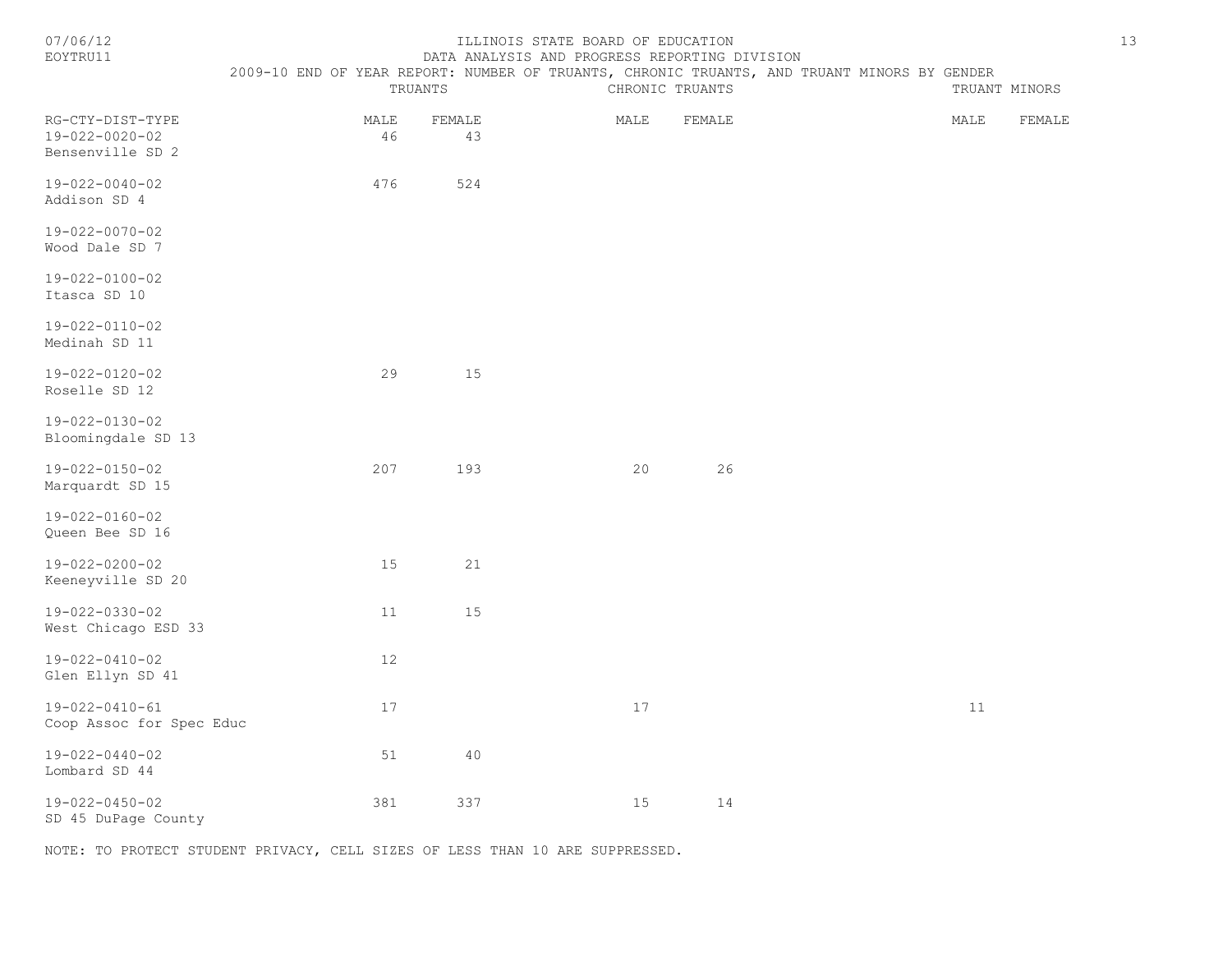#### EOYTRU11 DATA ANALYSIS AND PROGRESS REPORTING DIVISION 2009-10 END OF YEAR REPORT: NUMBER OF TRUANTS, CHRONIC TRUANTS, AND TRUANT MINORS BY GENDER

|                                                            |       | TRUANTS |        | CHRONIC TRUANTS |      | TRUANT MINORS |
|------------------------------------------------------------|-------|---------|--------|-----------------|------|---------------|
| RG-CTY-DIST-TYPE<br>19-022-0480-02<br>Salt Creek SD 48     | MALE  | FEMALE  | MALE   | FEMALE          | MALE | FEMALE        |
| 19-022-0580-02<br>Downers Grove GSD 58                     |       |         |        |                 |      |               |
| $19 - 022 - 0600 - 02$<br>Maercker SD 60                   |       |         |        |                 |      |               |
| $19 - 022 - 0610 - 02$<br>Darien SD 61                     |       |         |        |                 |      |               |
| $19 - 022 - 0660 - 02$<br>Center Cass SD 66                |       |         |        |                 |      |               |
| $19 - 022 - 0660 - 61$<br>Sch Assoc Sped Educ DuPage SASED | 73    | 12      | 10     |                 |      |               |
| 19-022-0680-02<br>Woodridge SD 68                          | 63    | 80      |        |                 |      |               |
| 19-022-0860-17<br>Hinsdale Twp HSD 86                      | 782   | 566     | 25     | 12              |      |               |
| 19-022-0870-17<br>Glenbard Twp HSD 87                      | 2,608 | 2,164   | 81     | 54              | 81   | 54            |
| $19 - 022 - 0880 - 16$<br>DuPage HSD 88                    | 725   | 630     | $4\,8$ | $4\,8$          | 16   | $12$          |
| 19-022-0890-04<br>CCSD 89                                  | 54    | 59      |        |                 |      |               |
| 19-022-0930-04<br>CCSD 93                                  | 21    | 11      | 19     | 12              |      |               |
| 19-022-0940-16<br>CHSD 94                                  | 89    | 97      |        |                 |      |               |
| 19-022-0990-16<br>CHSD 99                                  | 141   | 121     | 84     | 81              |      |               |
| $19 - 022 - 1000 - 16$<br>Fenton CHSD 100                  | 194   | 117     |        | $11\,$          |      |               |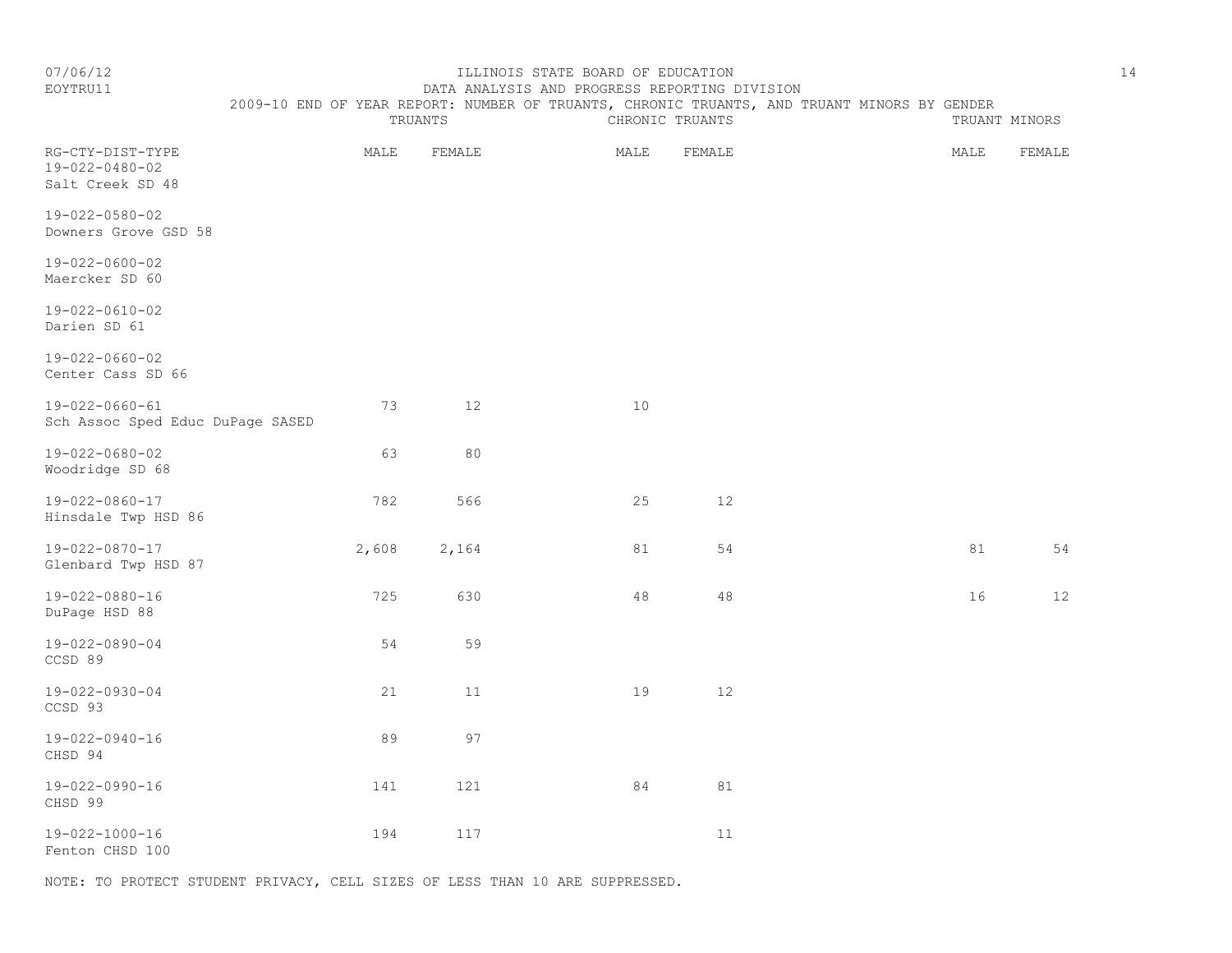|  |  | × |  |  |
|--|--|---|--|--|
|  |  |   |  |  |

#### ILLINOIS STATE BOARD OF EDUCATION 15 EOYTRU11 DATA ANALYSIS AND PROGRESS REPORTING DIVISION

|                                                          |             | TRUANTS       | DITIII IMIILLUIU IMD INUUNIUU INILUNIINU DIVIULUN | CHRONIC TRUANTS | 2009-10 END OF YEAR REPORT: NUMBER OF TRUANTS, CHRONIC TRUANTS, AND TRUANT MINORS BY GENDER<br>TRUANT MINORS |        |  |  |
|----------------------------------------------------------|-------------|---------------|---------------------------------------------------|-----------------|--------------------------------------------------------------------------------------------------------------|--------|--|--|
| RG-CTY-DIST-TYPE<br>19-022-1080-16<br>Lake Park CHSD 108 | MALE<br>305 | FEMALE<br>248 | MALE<br>21                                        | FEMALE<br>10    | MALE                                                                                                         | FEMALE |  |  |
| $19 - 022 - 1800 - 04$<br>CCSD 180                       |             |               |                                                   |                 |                                                                                                              |        |  |  |
| 19-022-1810-04<br>Hinsdale CCSD 181                      |             |               |                                                   |                 |                                                                                                              |        |  |  |
| 19-022-2000-26<br>CUSD 200                               | 485         | 226           | 58                                                | 53              | 24                                                                                                           | 21     |  |  |
| $19 - 022 - 2010 - 26$<br>CUSD 201                       | 69          | 66            |                                                   |                 |                                                                                                              |        |  |  |
| 19-022-2020-26<br>Lisle CUSD 202                         | 79          | 61            | 22                                                |                 |                                                                                                              |        |  |  |
| 19-022-2030-26<br>Naperville CUSD 203                    | 1,493       | 1,203         |                                                   | 10              |                                                                                                              |        |  |  |
| 19-022-2040-26<br>Indian Prairie CUSD 204                | 1,030       | 874           | 66                                                | 48              | 27                                                                                                           | 12     |  |  |
| 19-022-2050-26<br>Elmhurst SD 205                        | 408         | 337           | 26                                                | 15              |                                                                                                              |        |  |  |
| 19-022-8020-60<br>North DuPage Sp Ed Cooperative         | 19          | 10            |                                                   |                 |                                                                                                              |        |  |  |
| 11-023-0010-26<br>Shiloh CUSD 1                          |             |               |                                                   |                 |                                                                                                              |        |  |  |
| 11-023-0030-26<br>Kansas CUSD 3                          | 37          | 24            |                                                   |                 |                                                                                                              |        |  |  |
| $11 - 023 - 0040 - 26$<br>Paris CUSD 4                   | 25          | 15            |                                                   |                 |                                                                                                              |        |  |  |
| 11-023-0060-26<br>Edgar County CUD 6                     | 14          |               |                                                   |                 |                                                                                                              |        |  |  |
| $11 - 023 - 0950 - 25$<br>Paris-Union SD 95              | 78          | 49            |                                                   |                 |                                                                                                              |        |  |  |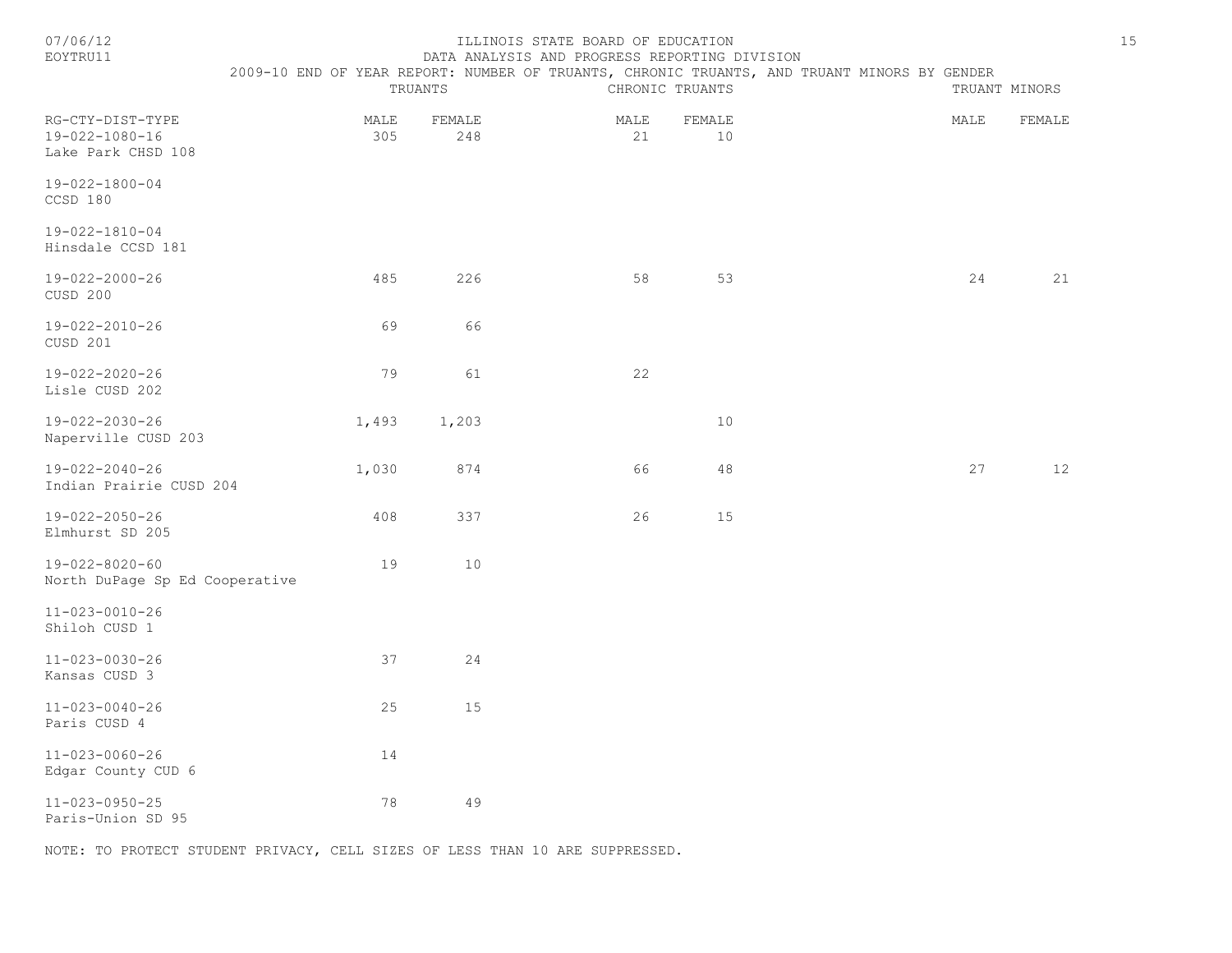#### EOYTRU11 DATA ANALYSIS AND PROGRESS REPORTING DIVISION 2009-10 END OF YEAR REPORT: NUMBER OF TRUANTS, CHRONIC TRUANTS, AND TRUANT MINORS BY GENDER

|                                                                     |            | TRUANTS        |      | CHRONIC TRUANTS | TRUANT MINORS |        |
|---------------------------------------------------------------------|------------|----------------|------|-----------------|---------------|--------|
| RG-CTY-DIST-TYPE<br>$20 - 024 - 0010 - 26$<br>Edwards County CUSD 1 | MALE<br>20 | FEMALE<br>$10$ | MALE | FEMALE          | MALE          | FEMALE |
| $03 - 025 - 0100 - 26$<br>Altamont CUSD 10                          | 12         |                |      |                 |               |        |
| $03 - 025 - 0200 - 26$<br>Beecher City CUSD 20                      |            |                |      |                 |               |        |
| $03 - 025 - 0300 - 26$<br>Dieterich CUSD 30                         |            |                |      |                 |               |        |
| $03 - 025 - 0400 - 26$<br>Effingham CUSD 40                         | 167        | 160            |      |                 |               |        |
| $03 - 025 - 0500 - 26$<br>Teutopolis CUSD 50                        |            |                |      |                 |               |        |
| $03 - 026 - 2010 - 26$<br>Brownstown CUSD 201                       | 71         | 56             |      |                 |               |        |
| $03 - 026 - 2020 - 26$<br>St Elmo CUSD 202                          | 23         | 18             | 21   | 22              |               |        |
| $03 - 026 - 2030 - 26$<br>Vandalia CUSD 203                         | 26         | 26             | 10   |                 | 10            |        |
| $03 - 026 - 2040 - 26$<br>Ramsey CUSD 204                           | 29         | 32             |      |                 |               |        |
| $09 - 027 - 0050 - 26$<br>Gibson City-Melvin-Sibley CUSD 5          |            |                |      |                 |               |        |
| $09 - 027 - 0100 - 26$<br>Paxton-Buckley-Loda CUD 10                | 170        | 157            |      |                 |               |        |
| $21 - 028 - 0470 - 04$<br>Benton CCSD 47                            | 201        | 187            | 10   |                 |               |        |
| $21 - 028 - 0910 - 04$<br>Akin CCSD 91                              |            |                |      |                 |               |        |
| $21 - 028 - 0990 - 26$<br>Christopher USD 99                        |            |                |      |                 |               |        |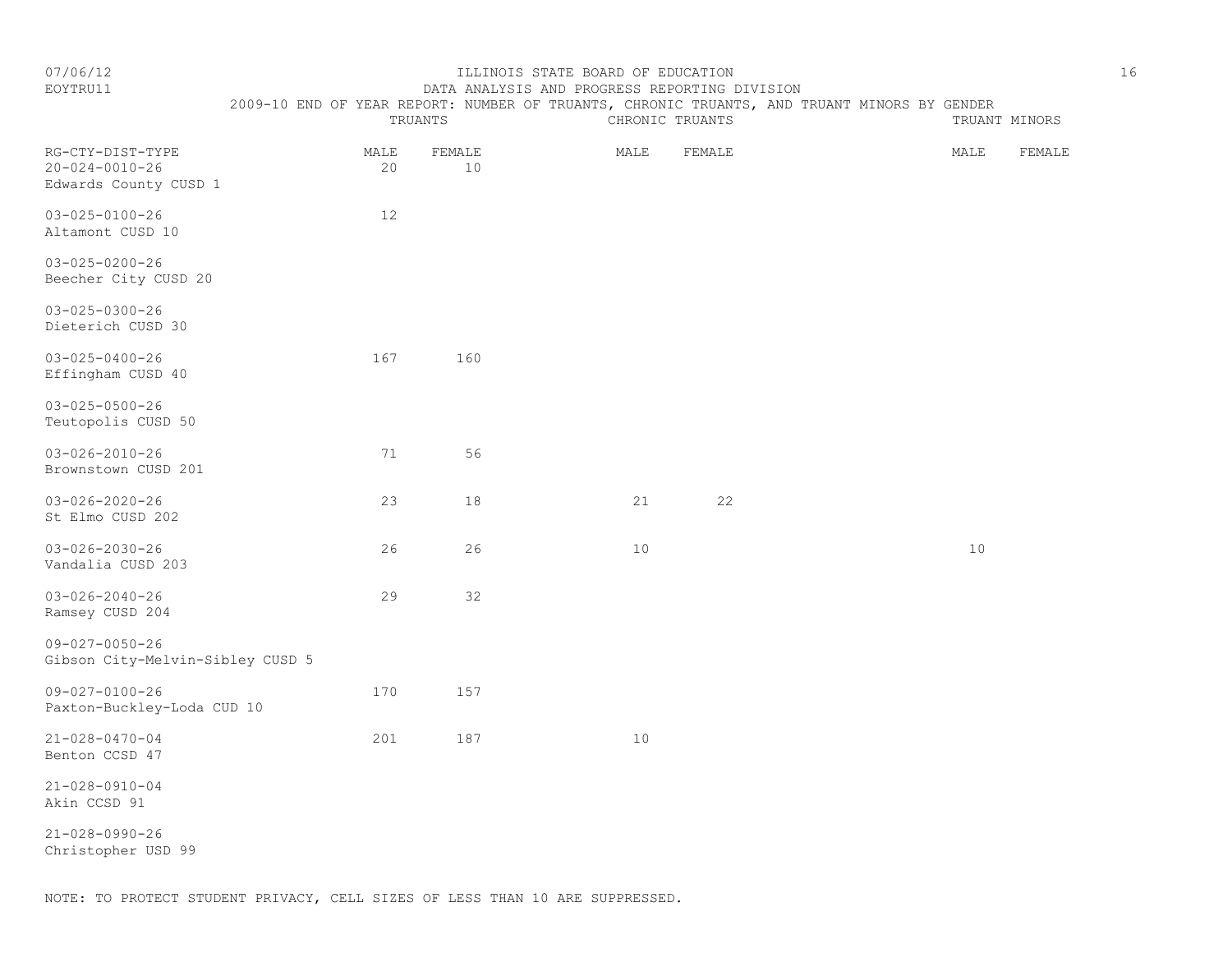| EOYTRU11                                                  | DATA ANALYSIS AND PROGRESS REPORTING DIVISION |             |               |      |                 |                                                                                             |      |               |  |  |
|-----------------------------------------------------------|-----------------------------------------------|-------------|---------------|------|-----------------|---------------------------------------------------------------------------------------------|------|---------------|--|--|
|                                                           |                                               |             |               |      |                 | 2009-10 END OF YEAR REPORT: NUMBER OF TRUANTS, CHRONIC TRUANTS, AND TRUANT MINORS BY GENDER |      |               |  |  |
|                                                           |                                               |             | TRUANTS       |      | CHRONIC TRUANTS |                                                                                             |      | TRUANT MINORS |  |  |
| RG-CTY-DIST-TYPE<br>21-028-1030-13<br>Benton Cons HSD 103 |                                               | MALE<br>191 | FEMALE<br>125 | MALE | FEMALE          |                                                                                             | MALE | FEMALE        |  |  |
| 21-028-1680-26<br>Frankfort CUSD 168                      |                                               | 261         | 268           | -94  | 106             |                                                                                             | 21   | 38            |  |  |
| 21-028-1740-26                                            |                                               |             |               |      |                 |                                                                                             |      |               |  |  |

| Thompsonville CUSD 174                              |     |     |    |    |  |    |    |
|-----------------------------------------------------|-----|-----|----|----|--|----|----|
| $21 - 028 - 1880 - 26$<br>Zeigler-Royalton CUSD 188 | 23  | 31  | 11 | 16 |  |    |    |
| $21 - 028 - 1960 - 26$<br>Sesser-Valier CUSD 196    | 11  |     |    |    |  |    |    |
| $22 - 029 - 0010 - 26$<br>Astoria CUSD 1            |     |     |    |    |  |    |    |
| $22 - 029 - 0020 - 26$<br>V I T CUSD 2              | 31  | 29  |    |    |  |    |    |
| $22 - 029 - 0030 - 26$<br>CUSD 3 Fulton County      | 28  |     |    |    |  |    |    |
| $22 - 029 - 0040 - 26$<br>Spoon River Valley CUSD 4 | 90  | 61  |    |    |  |    |    |
| $22 - 029 - 0660 - 25$<br>Canton Union SD 66        | 187 | 178 | 25 | 25 |  | 11 | 12 |
| $22 - 029 - 0970 - 26$<br>Lewistown CUSD 97         |     |     |    |    |  |    |    |
| $20 - 030 - 0070 - 26$<br>Gallatin CUSD 7           |     | 11  | 20 | 12 |  |    |    |
| $40 - 031 - 0010 - 26$                              | 123 | 110 |    |    |  |    |    |

40-031-0030-26 23 12 10 North Greene CUSD 3

Carrollton CUSD 1

40-031-0100-26 Greenfield CUSD 10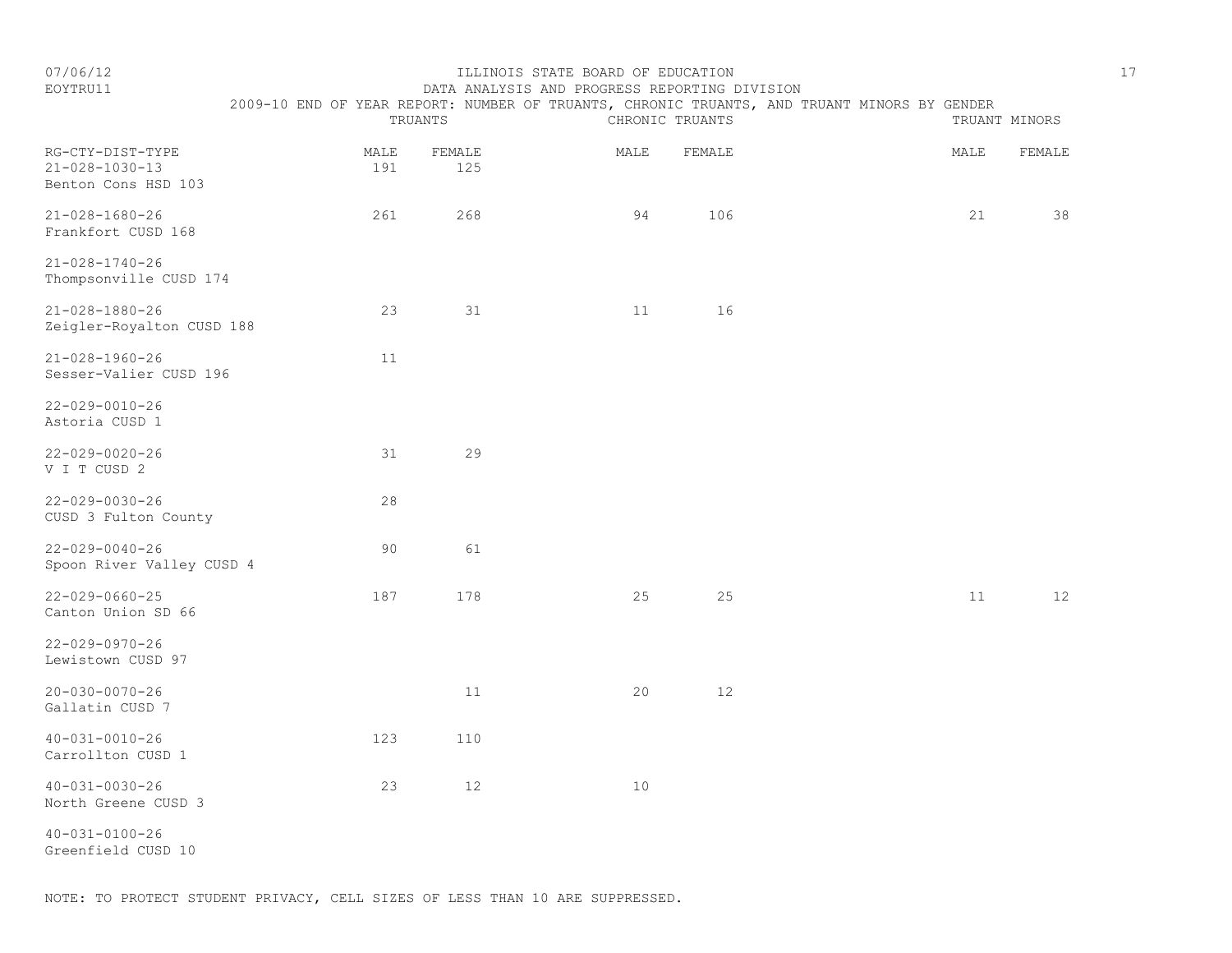#### EOYTRU11 DATA ANALYSIS AND PROGRESS REPORTING DIVISION 2009-10 END OF YEAR REPORT: NUMBER OF TRUANTS, CHRONIC TRUANTS, AND TRUANT MINORS BY GENDER

|                                                                |             | TRUANTS       |            | CHRONIC TRUANTS |  |      | TRUANT MINORS |  |
|----------------------------------------------------------------|-------------|---------------|------------|-----------------|--|------|---------------|--|
| RG-CTY-DIST-TYPE<br>$24 - 032 - 0010 - 26$<br>Coal City CUSD 1 | MALE<br>283 | FEMALE<br>249 | MALE<br>26 | FEMALE<br>24    |  | MALE | FEMALE        |  |
| $24 - 032 - 002C - 02$<br>Mazon-Verona-Kinsman ESD 2C          |             |               |            | 10              |  | 14   | 16            |  |
| $24 - 032 - 0540 - 02$<br>Morris SD 54                         |             |               |            |                 |  |      |               |  |
| $24 - 032 - 072C - 04$<br>Gardner CCSD 72C                     |             |               |            |                 |  |      |               |  |
| $24 - 032 - 0730 - 17$<br>Gardner S Wilmington Twp HSD 73      |             |               | 18         | 13              |  | $12$ |               |  |
| $24 - 032 - 0750 - 02$<br>Braceville SD 75                     |             |               |            |                 |  |      |               |  |
| $24 - 032 - 1010 - 16$<br>Morris CHSD 101                      | 69          | 36            |            |                 |  |      |               |  |
| $24 - 032 - 1110 - 16$<br>Minooka CHSD 111                     | 697         | 638           | 27         | 12              |  |      |               |  |
| $24 - 032 - 2010 - 04$<br>Minooka CCSD 201                     | 128         | 100           | 134        | 115             |  | 116  | 90            |  |
| $25 - 033 - 0100 - 26$<br>Hamilton Co CUSD 10                  | 90          | 61            | 15         | 17              |  |      |               |  |
| $26 - 034 - 3070 - 16$<br>Illini West H S Dist 307             | 104         | 61            |            |                 |  |      |               |  |
| $26 - 034 - 3160 - 26$<br>Warsaw CUSD 316                      | 29          | 24            |            |                 |  |      |               |  |
| $26 - 034 - 3250 - 26$<br>Nauvoo-Colusa CUSD 325               | $1\,8$      | 18            |            |                 |  |      |               |  |
| $26 - 034 - 3270 - 04$<br>Dallas ESD 327                       | $12$        |               |            |                 |  |      |               |  |
| $26 - 034 - 3280 - 24$<br>Hamilton CCSD 328                    |             |               |            |                 |  |      |               |  |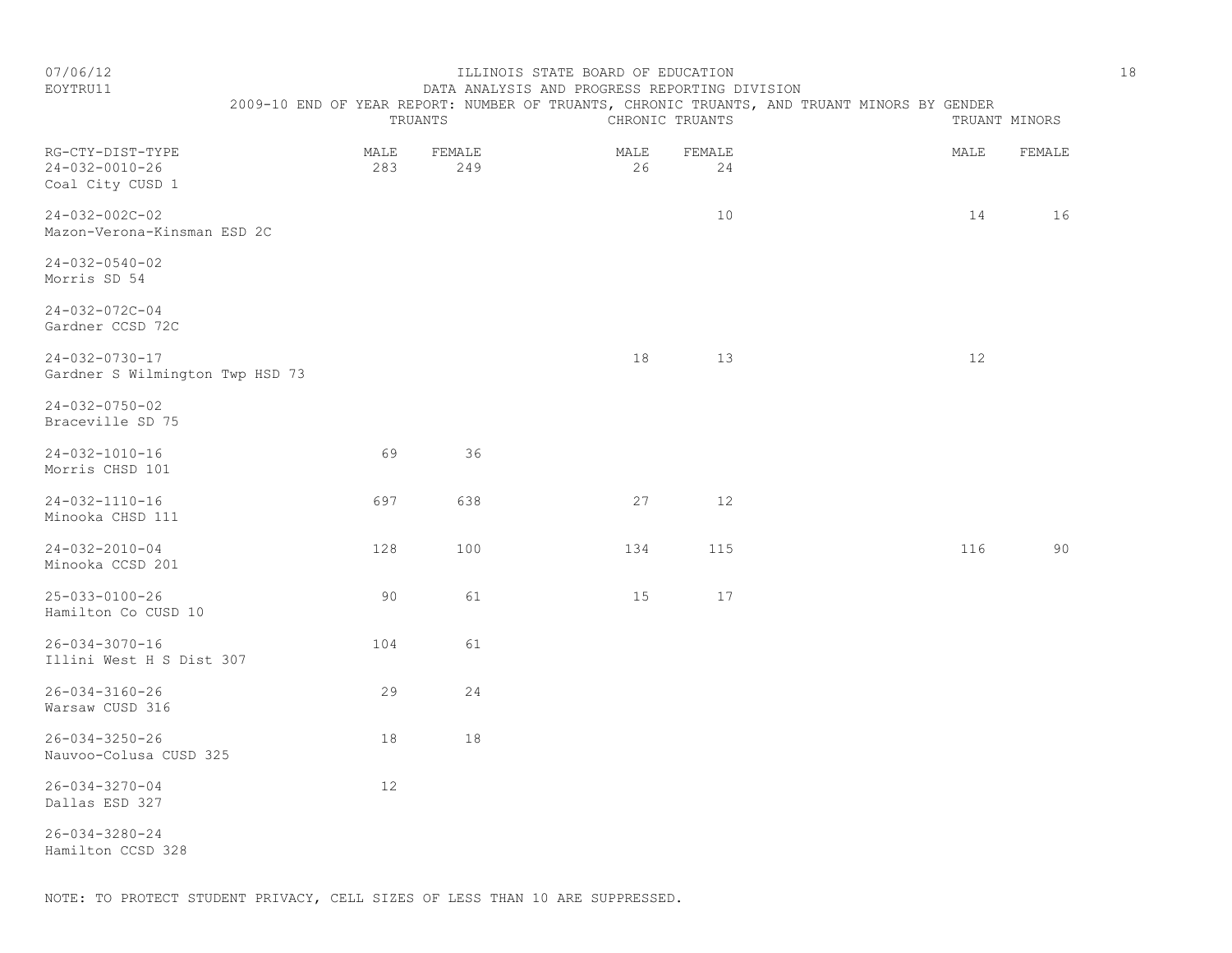# EOYTRU11 DATA ANALYSIS AND PROGRESS REPORTING DIVISION

 2009-10 END OF YEAR REPORT: NUMBER OF TRUANTS, CHRONIC TRUANTS, AND TRUANT MINORS BY GENDER TRUANTS CHRONIC TRUANTS TRUANT MINORS

| RG-CTY-DIST-TYPE<br>$26 - 034 - 3370 - 26$<br>Southeastern CUSD 337 | MALE<br>83 | FEMALE<br>85 | MALE | FEMALE | MALE | FEMALE |
|---------------------------------------------------------------------|------------|--------------|------|--------|------|--------|
| $26 - 034 - 3470 - 04$<br>La Harpe CSD 347                          |            | 12           |      |        |      |        |
| $20 - 035 - 0010 - 26$<br>Hardin County CUSD 1                      | 40         | 37           |      |        |      |        |
| $27 - 036 - 2350 - 26$<br>West Central CUSD 235                     | 227        | 204          |      |        |      |        |
| $28 - 037 - 1900 - 02$<br>Colona SD 190                             | 86         | $8\,8$       | 22   | 21     |      |        |
| $28 - 037 - 2230 - 26$<br>Orion CUSD 223                            |            |              |      |        |      |        |
| $28 - 037 - 2240 - 26$<br>Galva CUSD 224                            |            |              |      |        |      |        |
| $28 - 037 - 2250 - 26$<br>AlWood CUSD 225                           | 13         | 11           |      |        |      |        |
| $28 - 037 - 2260 - 26$<br>Annawan CUSD 226                          | 18         |              |      |        |      |        |
| $28 - 037 - 2270 - 26$<br>Cambridge CUSD 227                        |            |              |      |        |      |        |
| $28 - 037 - 2280 - 26$<br>Geneseo CUSD 228                          |            |              |      |        |      |        |
| $28 - 037 - 2290 - 26$<br>Kewanee CUSD 229                          | 150        | 122          | 42   | 33     | 27   | 21     |
| $28 - 037 - 2300 - 26$<br>Wethersfield CUSD 230                     | 18         | 13           |      |        |      |        |
| $32 - 038 - 0030 - 26$<br>Donovan CUSD 3                            |            |              |      |        |      |        |
| $32 - 038 - 0040 - 26$<br>Central CUSD 4                            | 12         | 17           |      |        |      |        |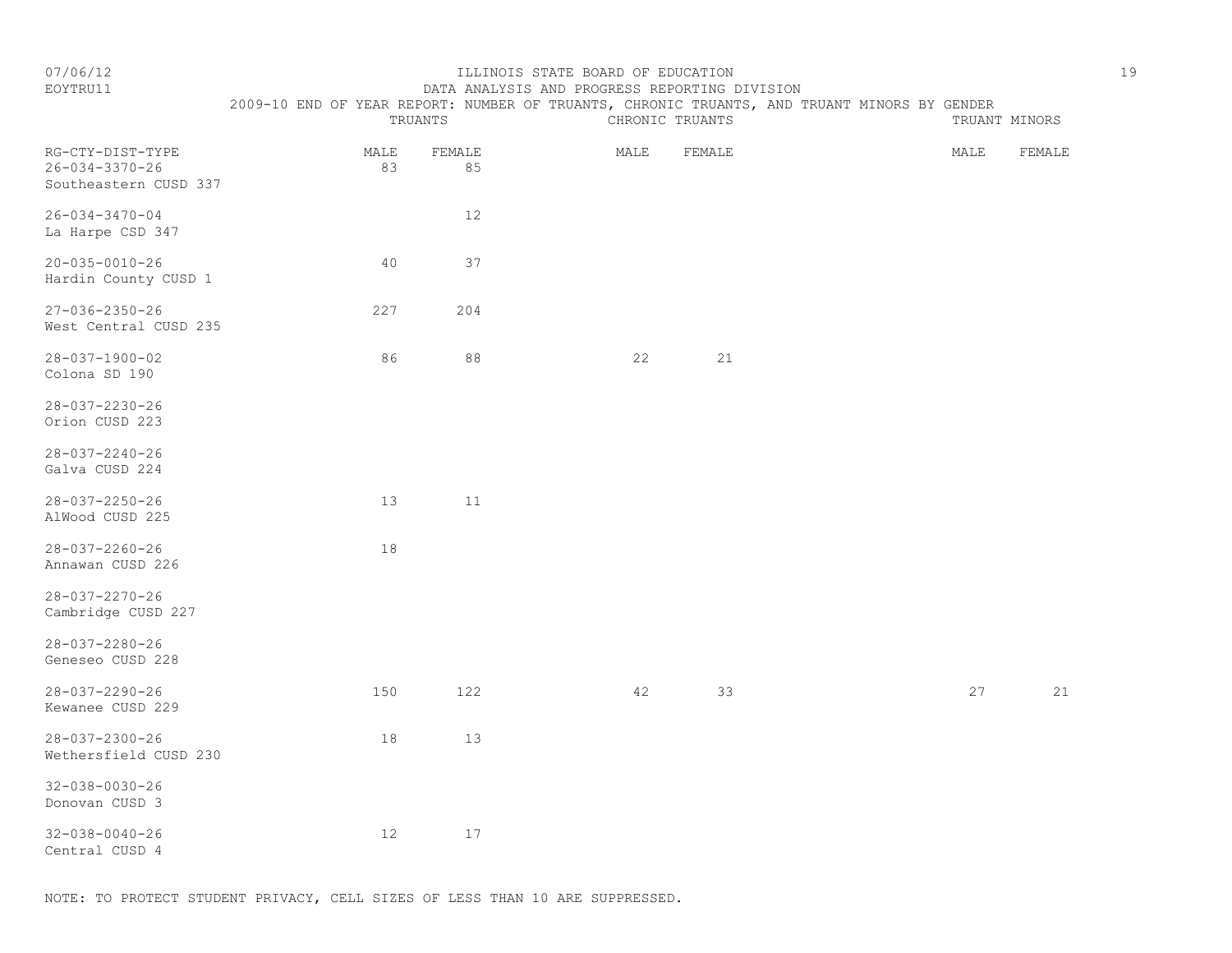#### EOYTRU11 DATA ANALYSIS AND PROGRESS REPORTING DIVISION 2009-10 END OF YEAR REPORT: NUMBER OF TRUANTS, CHRONIC TRUANTS, AND TRUANT MINORS BY GENDER

|                                                                  |            | TRUANTS      | to bus of form, not only nonpoly of frommers, only frommers, may fromme menone be | CHRONIC TRUANTS |      | TRUANT MINORS |
|------------------------------------------------------------------|------------|--------------|-----------------------------------------------------------------------------------|-----------------|------|---------------|
| RG-CTY-DIST-TYPE<br>$32 - 038 - 0060 - 26$<br>Cissna Park CUSD 6 | MALE<br>24 | FEMALE<br>14 | MALE                                                                              | FEMALE          | MALE | FEMALE        |
| $32 - 038 - 0090 - 26$<br>Iroquois County CUSD 9                 |            |              | 13                                                                                | 11              |      |               |
| $32 - 038 - 0100 - 26$<br>Iroquois West CUSD 10                  | 31         | 62           |                                                                                   |                 |      |               |
| $32 - 038 - 2330 - 17$<br>Milford Twp HSD 233                    |            |              |                                                                                   |                 |      |               |
| $32 - 038 - 2490 - 26$<br>Crescent Iroquois CUSD 249             |            |              |                                                                                   |                 |      |               |
| $32 - 038 - 2800 - 04$<br>Milford CCSD 280                       |            |              |                                                                                   |                 |      |               |
| $32 - 038 - 8010 - 60$<br>Iroquois Special Education             | 13         |              |                                                                                   |                 |      |               |
| $30 - 039 - 0860 - 03$<br>DeSoto Cons SD 86                      |            |              |                                                                                   |                 |      |               |
| $30 - 039 - 0950 - 02$<br>Carbondale ESD 95                      | 51         | 53           | 15                                                                                | 16              | 14   | 21            |
| $30 - 039 - 1300 - 04$<br>Giant City CCSD 130                    |            |              |                                                                                   |                 |      |               |
| $30 - 039 - 1650 - 16$<br>Carbondale CHSD 165                    | 13         |              |                                                                                   |                 |      |               |
| 30-039-1760-26<br>Trico CUSD 176                                 | 63         | 61           |                                                                                   |                 |      |               |
| $30 - 039 - 1860 - 26$<br>Murphysboro CUSD 186                   | 93         | 91           | 55                                                                                | 68              | 11   | 15            |
| $30 - 039 - 1860 - 61$<br>Tri-County Sp Ed Jnt Agreement         | 87         | 16           | 68                                                                                | 12              | 96   | 19            |
| $30 - 039 - 1960 - 26$                                           | 12         |              |                                                                                   |                 |      |               |

Elverado CUSD 196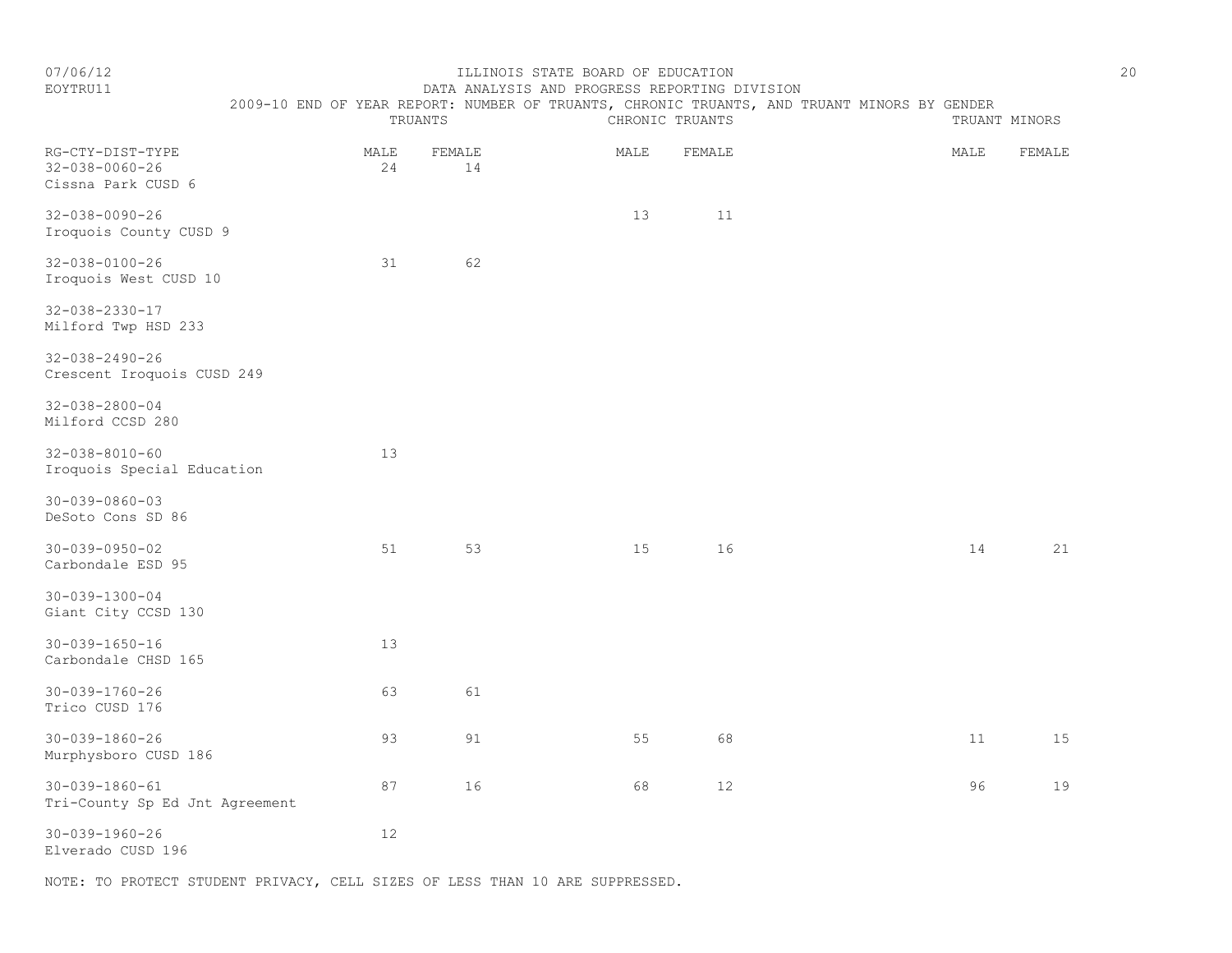| 07/06/12<br>EOYTRU11                                      | 2009-10 END OF YEAR REPORT: NUMBER OF TRUANTS, CHRONIC TRUANTS, AND TRUANT MINORS BY GENDER | TRUANTS     |        |     | ILLINOIS STATE BOARD OF EDUCATION<br>DATA ANALYSIS AND PROGRESS REPORTING DIVISION | CHRONIC TRUANTS |        |  |      | TRUANT MINORS | 21 |
|-----------------------------------------------------------|---------------------------------------------------------------------------------------------|-------------|--------|-----|------------------------------------------------------------------------------------|-----------------|--------|--|------|---------------|----|
| RG-CTY-DIST-TYPE<br>12-040-0010-26<br>Jasper County CUD 1 |                                                                                             | MALE<br>101 | FEMALE | 94  |                                                                                    | MALE            | FEMALE |  | MALE | FEMALE        |    |
| $25 - 041 - 0010 - 26$<br>Waltonville CUSD 1              |                                                                                             | 72          |        | 41  |                                                                                    |                 |        |  |      |               |    |
| $25 - 041 - 0020 - 04$<br>Rome CCSD 2                     |                                                                                             |             |        |     |                                                                                    |                 |        |  |      |               |    |
| $25 - 041 - 0030 - 04$<br>Field CCSD 3                    |                                                                                             |             |        |     |                                                                                    |                 |        |  |      |               |    |
| $25 - 041 - 0040 - 04$<br>Woodlawn CCSD 4                 |                                                                                             |             |        |     |                                                                                    |                 |        |  |      |               |    |
| $25 - 041 - 0050 - 04$<br>Opdyke-Belle-Rive CCSD 5        |                                                                                             |             |        |     |                                                                                    |                 |        |  |      |               |    |
| 25-041-0120-04<br>McClellan CCSD 12                       |                                                                                             |             |        |     |                                                                                    |                 |        |  |      |               |    |
| $25 - 041 - 0790 - 02$<br>Summersville SD 79              |                                                                                             |             |        |     |                                                                                    |                 |        |  |      |               |    |
| $25 - 041 - 0800 - 02$<br>Mount Vernon SD 80              |                                                                                             | 20          |        | 10  |                                                                                    | 16              |        |  | 13   |               |    |
| 25-041-0820-02<br>Bethel SD 82                            |                                                                                             |             |        |     |                                                                                    |                 |        |  |      |               |    |
| $25 - 041 - 0990 - 04$<br>Farrington CCSD 99              |                                                                                             |             |        |     |                                                                                    |                 |        |  |      |               |    |
| $25 - 041 - 1140 - 04$<br>Bluford CCSD 114                |                                                                                             | 43          |        | 52  |                                                                                    |                 |        |  |      |               |    |
| $25 - 041 - 2010 - 17$<br>Mt Vernon Twp HSD 201           |                                                                                             | 369         |        | 321 |                                                                                    | 30              | 30     |  | 30   | 30            |    |
| $25 - 041 - 2040 - 17$<br>Webber Twp HSD 204              |                                                                                             | 16          |        | 34  |                                                                                    |                 |        |  |      |               |    |
| $25 - 041 - 2050 - 16$<br>Woodlawn CHSD 205               |                                                                                             |             |        |     |                                                                                    |                 |        |  |      |               |    |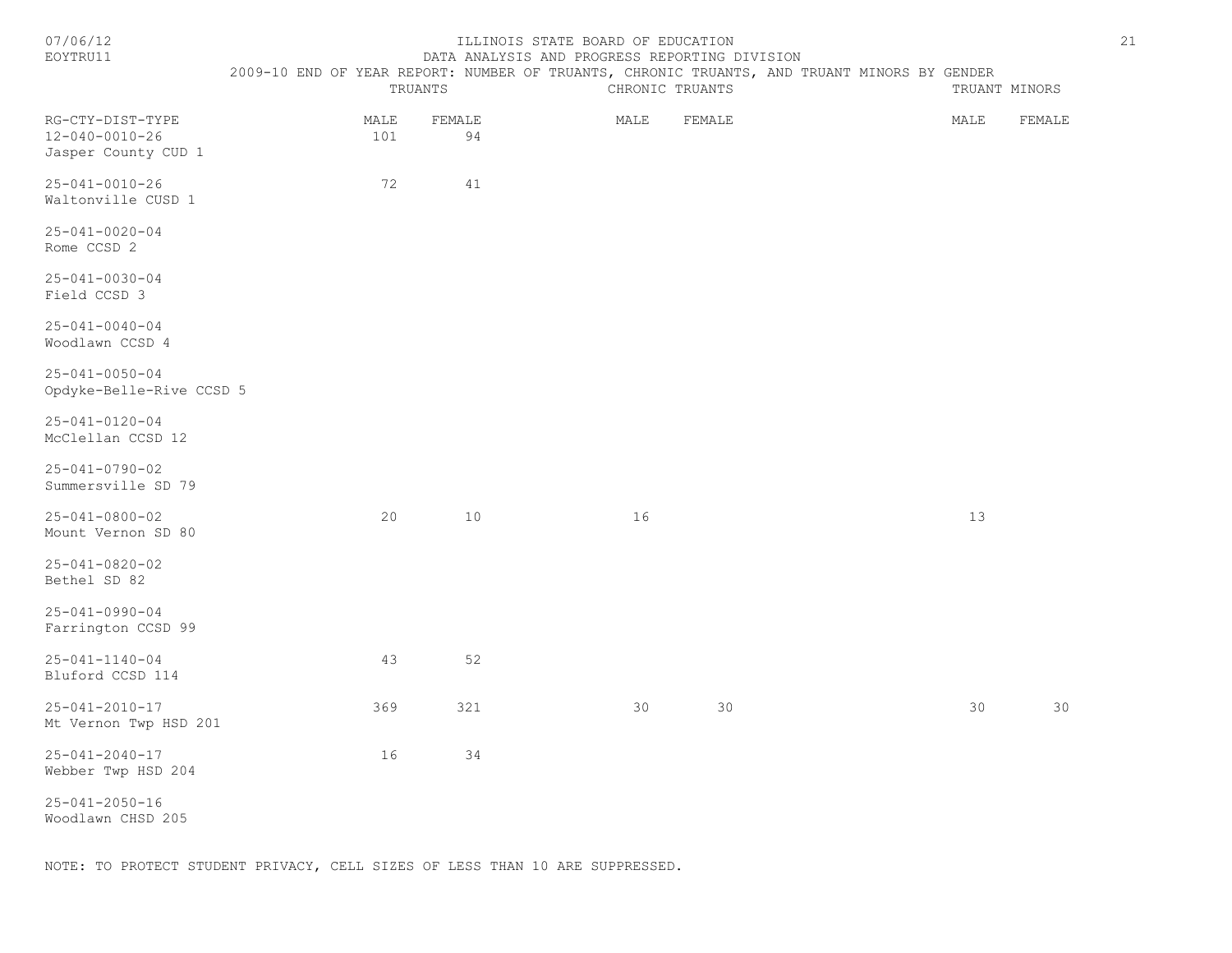| EOYTRU11                                                                       |                                                                                                        |        | DATA ANALYSIS AND PROGRESS REPORTING DIVISION |                 |      |               |
|--------------------------------------------------------------------------------|--------------------------------------------------------------------------------------------------------|--------|-----------------------------------------------|-----------------|------|---------------|
|                                                                                | 2009-10 END OF YEAR REPORT: NUMBER OF TRUANTS, CHRONIC TRUANTS, AND TRUANT MINORS BY GENDER<br>TRUANTS |        |                                               | CHRONIC TRUANTS |      | TRUANT MINORS |
| RG-CTY-DIST-TYPE<br>$25 - 041 - 8010 - 60$<br>Franklin-Jefferson Co Sp Ed Dist | MALE                                                                                                   | FEMALE | MALE                                          | FEMALE          | MALE | FEMALE        |
| $40 - 042 - 1000 - 26$<br>Jersey CUSD 100                                      | 422                                                                                                    | 398    |                                               |                 |      |               |
| $08 - 043 - 1190 - 22$<br>East Dubuque USD 119                                 | 23                                                                                                     | 20     | 11                                            |                 |      |               |
| $08 - 043 - 1200 - 22$<br>Galena USD 120                                       | 20                                                                                                     | 20     |                                               | 15              |      |               |
| $08 - 043 - 2050 - 26$<br>Warren CUSD 205                                      |                                                                                                        |        |                                               |                 |      |               |
| $08 - 043 - 2060 - 26$<br>Stockton CUSD 206                                    |                                                                                                        |        |                                               |                 |      |               |
| $08 - 043 - 2100 - 26$<br>River Ridge CUSD 210                                 |                                                                                                        |        |                                               |                 |      |               |
| $02 - 044 - 0010 - 26$<br>Goreville CUD 1                                      |                                                                                                        |        |                                               |                 |      |               |
| $02 - 044 - 0550 - 02$<br>Vienna SD 55                                         |                                                                                                        |        |                                               |                 |      |               |
| $02 - 044 - 1330 - 17$<br>Vienna HSD 133                                       | 11                                                                                                     |        | 11                                            |                 |      |               |
| $31 - 045 - 0460 - 22$<br>$SD U-46$                                            | 7,863                                                                                                  | 7,385  | 436                                           | 328             | 201  | 132           |
| $31 - 045 - 1010 - 22$<br>Batavia USD 101                                      | 79                                                                                                     | 74     |                                               |                 |      |               |
| $31 - 045 - 1290 - 22$<br>Aurora West USD 129                                  | 2,878                                                                                                  | 2,953  | 120                                           | 100             | 87   | 75            |
| $31 - 045 - 1310 - 22$<br>Aurora East USD 131                                  | 3,886                                                                                                  | 3,701  | 215                                           | 215             |      |               |
| $31 - 045 - 3000 - 26$<br>CUSD 300                                             | 6,147                                                                                                  | 5,865  | 605                                           | 510             | 39   | 66            |

NOTE: TO PROTECT STUDENT PRIVACY, CELL SIZES OF LESS THAN 10 ARE SUPPRESSED.

07/06/12 ILLINOIS STATE BOARD OF EDUCATION 22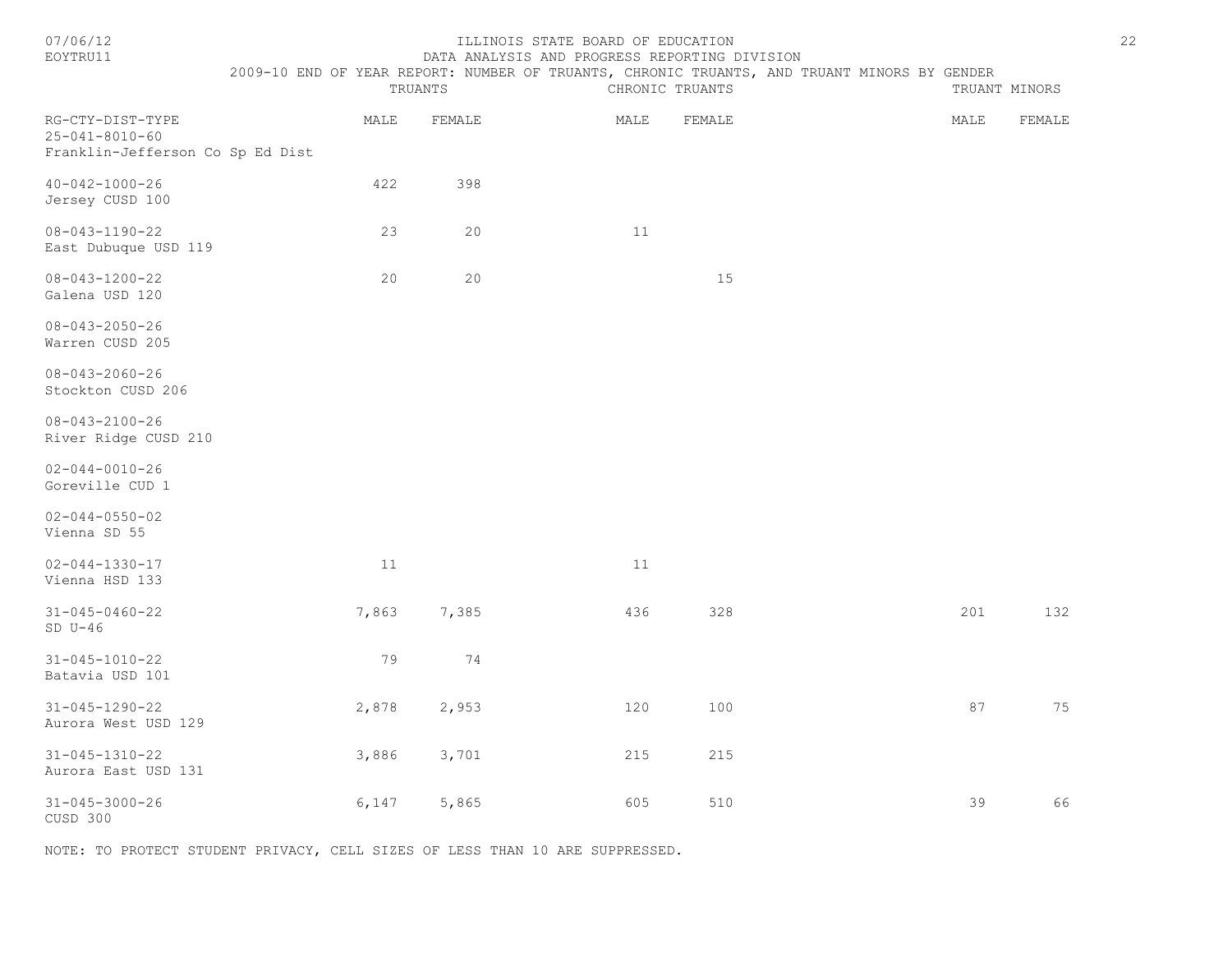#### EOYTRU11 DATA ANALYSIS AND PROGRESS REPORTING DIVISION 2009-10 END OF YEAR REPORT: NUMBER OF TRUANTS, CHRONIC TRUANTS, AND TRUANT MINORS BY GENDER

|                                                                |            | TRUANTS      |            | CHRONIC TRUANTS |            | TRUANT MINORS |
|----------------------------------------------------------------|------------|--------------|------------|-----------------|------------|---------------|
| RG-CTY-DIST-TYPE<br>$31 - 045 - 3010 - 26$<br>Central CUSD 301 | MALE<br>51 | FEMALE<br>68 | MALE<br>24 | FEMALE<br>36    | MALE<br>16 | FEMALE<br>22  |
| $31 - 045 - 3020 - 26$<br>Kaneland CUSD 302                    | 175        | 157          |            |                 |            |               |
| $31 - 045 - 3030 - 26$<br>St Charles CUSD 303                  | 418        | 288          | 18         | 21              |            |               |
| $31 - 045 - 3030 - 61$<br>Mid-Valley Special Ed Coop           | 16         |              | 11         |                 | 11         |               |
| $31 - 045 - 3040 - 26$<br>Geneva CUSD 304                      | 21         | 20           |            |                 |            |               |
| $32 - 046 - 0010 - 26$<br>Momence CUSD 1                       | 188        | 200          | 27         | 25              | 15         | 13            |
| $32 - 046 - 0020 - 26$<br>Herscher CUSD 2                      | 12         | 20           |            |                 |            |               |
| $32 - 046 - 0050 - 26$<br>Manteno CUSD 5                       | 84         | 76           | 18         | 17              | $11$       |               |
| $32 - 046 - 0060 - 26$<br>Grant Park CUSD 6                    |            |              |            |                 |            |               |
| $32 - 046 - 0530 - 02$<br>Bourbonnais SD 53                    | 126        | 134          |            | 14              |            |               |
| $32 - 046 - 0610 - 02$<br>Bradley SD 61                        | 260        | 235          |            |                 |            |               |
| $32 - 046 - 1110 - 25$<br>Kankakee SD 111                      | 1,860      | 1,783        | 124        | 110             | 59         | 56            |
| $32 - 046 - 2560 - 04$<br>St Anne CCSD 256                     |            |              |            |                 |            |               |
| $32 - 046 - 2580 - 04$<br>St George CCSD 258                   |            |              |            |                 |            |               |
| $32 - 046 - 3020 - 16$<br>St Anne CHSD 302                     | 14         | 10           | 35         | 34              |            |               |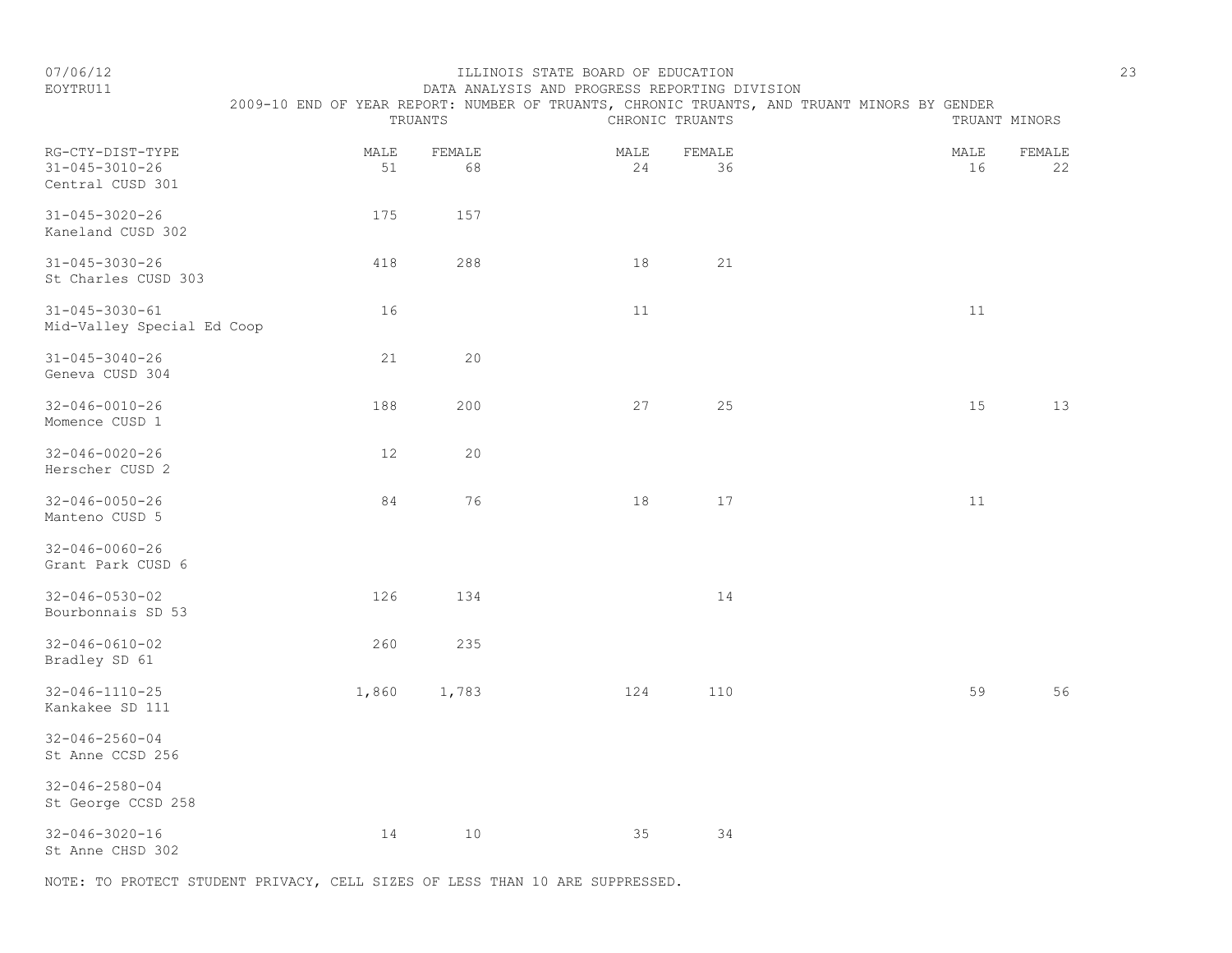| n |  |
|---|--|
|   |  |

#### ILLINOIS STATE BOARD OF EDUCATION 24 EOYTRU11 DATA ANALYSIS AND PROGRESS REPORTING DIVISION

| $2009 -$<br>모ND - | REPORT<br>YEAR<br>$\bigcap$ F | NUMBER (<br>TRUANTS.<br>CHRONIL.<br>OF | TRUANTS.<br>AND | TRUANT<br>MTNOR S<br>'NDEF |  |
|-------------------|-------------------------------|----------------------------------------|-----------------|----------------------------|--|
|                   | `H i<br>1 A N 1               |                                        | ⊣ ∆ N™<br>◡     | ا د ۱۰                     |  |

| RG-CTY-DIST-TYPE<br>$32 - 046 - 3070 - 16$<br>Bradley Bourbonnais CHSD 307 | MALE<br>138 | FEMALE<br>127 | MALE<br>22 | FEMALE<br>16 | MALE<br>22 | FEMALE<br>16 |
|----------------------------------------------------------------------------|-------------|---------------|------------|--------------|------------|--------------|
| $24 - 047 - 0000 - 61$<br>Kendall Co Spec Educ Coop                        | 56          |               |            |              |            |              |
| $24 - 047 - 0180 - 16$<br>Newark CHSD 18                                   |             |               |            |              |            |              |
| $24 - 047 - 0880 - 26$<br>Plano CUSD 88                                    | 278         | 250           | 10         | 16           |            |              |
| $24 - 047 - 1150 - 26$<br>Yorkville CUSD 115                               | 329         | 290           | 17         | 20           |            |              |
| $24 - 047 - 3080 - 26$<br>Oswego CUSD 308                                  | 1,719       | 1,494         | 50         | 39           | 21         | 19           |
| $33 - 048 - 2020 - 26$<br>Knoxville CUSD 202                               | 53          | 42            |            |              |            |              |
| $33 - 048 - 2050 - 26$<br>Galesburg CUSD 205                               | 527         | 824           | 37         | 61           | 31         | 59           |
| $33 - 048 - 2080 - 26$<br>ROWVACUSD 208                                    | 22          | 26            |            |              |            |              |
| $33 - 048 - 2100 - 26$<br>Williamsfield CUSD 210                           | 29          | 14            |            |              |            |              |
| $33 - 048 - 2170 - 26$<br>Abingdon CUSD 217                                | 107         | 106           |            |              |            |              |
| $34 - 049 - 0010 - 02$<br>Winthrop Harbor SD 1                             |             |               |            |              |            |              |
| $34 - 049 - 0060 - 02$<br>Zion ESD 6                                       |             |               | 14         |              |            |              |
| $34 - 049 - 0240 - 04$<br>Millburn CCSD 24                                 | 46          | 46            |            |              |            |              |
| $34 - 049 - 0340 - 04$<br>Antioch CCSD 34                                  |             |               |            |              |            |              |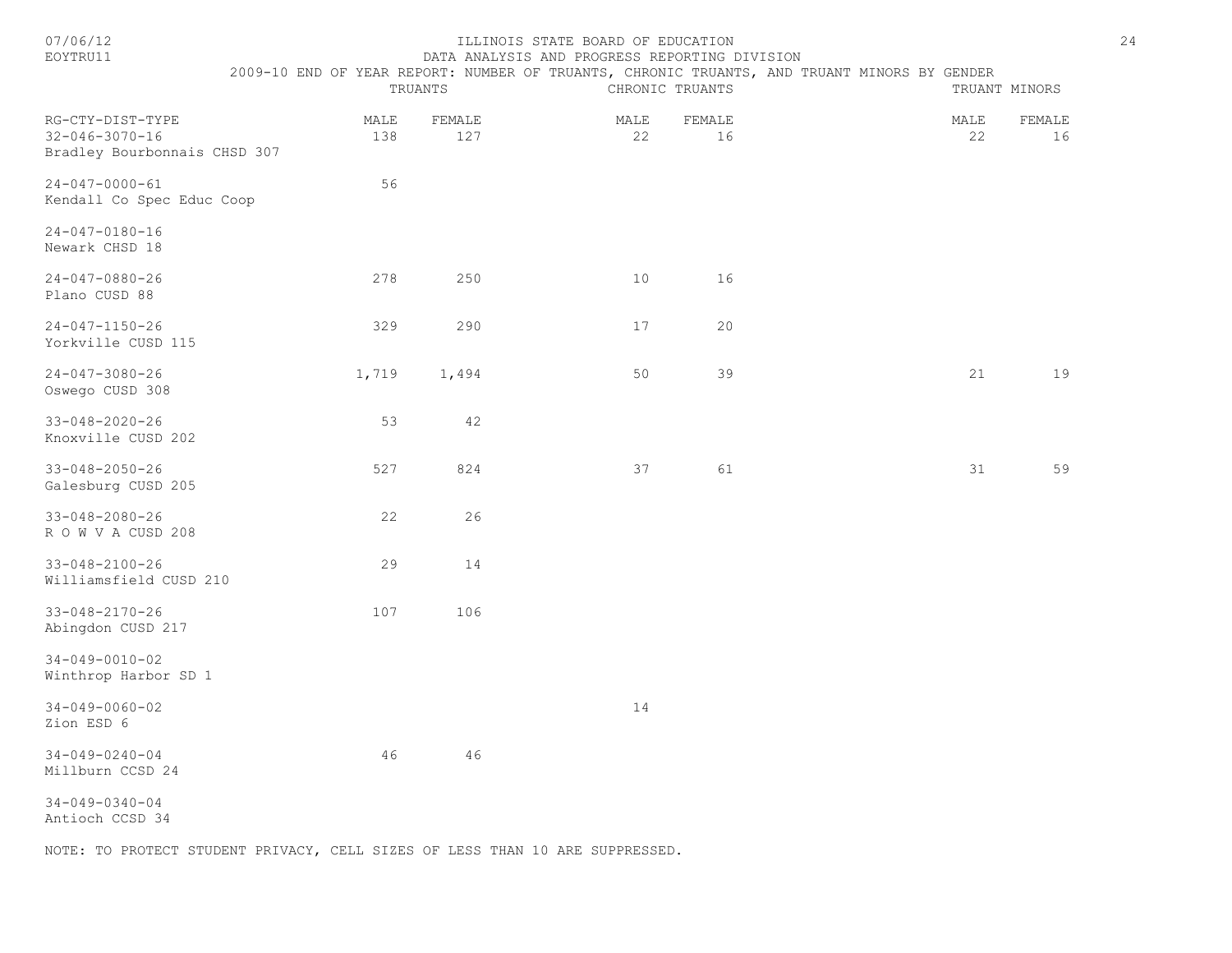# EOYTRU11 DATA ANALYSIS AND PROGRESS REPORTING DIVISION

| 2009-10 END OF YEAR REPORT: NUMBER OF TRUANTS, CHRONIC TRUANTS, AND TRUANT MINORS BY GENDER |  |
|---------------------------------------------------------------------------------------------|--|
|---------------------------------------------------------------------------------------------|--|

|                                                           |             | TRUANTS       |       | CHRONIC TRUANTS |        | TRUANT MINORS |
|-----------------------------------------------------------|-------------|---------------|-------|-----------------|--------|---------------|
| RG-CTY-DIST-TYPE<br>$34 - 049 - 0370 - 02$<br>Gavin SD 37 | MALE<br>365 | FEMALE<br>339 | MALE  | FEMALE<br>10    | MALE   | FEMALE<br>10  |
| $34 - 049 - 0410 - 04$<br>Lake Villa CCSD 41              | 80          | 57            |       |                 |        |               |
| $34 - 049 - 0460 - 04$<br>Grayslake CCSD 46               | 43          | 26            |       |                 |        |               |
| $34 - 049 - 0560 - 02$<br>Gurnee SD 56                    |             |               |       |                 |        |               |
| $34 - 049 - 0600 - 26$<br>Waukegan CUSD 60                | 1,848       | 1,713         | 1,049 | 954             | 1,049  | 954           |
| $34 - 049 - 0700 - 02$<br>Libertyville SD 70              | 11          |               |       |                 |        |               |
| $34 - 049 - 0750 - 02$<br>Mundelein ESD 75                |             |               |       |                 |        |               |
| $34 - 049 - 0760 - 02$<br>Diamond Lake SD 76              |             |               |       |                 |        |               |
| $34 - 049 - 0950 - 26$<br>Lake Zurich CUSD 95             | 982         | 924           | 96    | 146             |        |               |
| $34 - 049 - 1020 - 04$<br>Aptakisic-Tripp CCSD 102        | 203         | 142           |       |                 |        |               |
| $34 - 049 - 1060 - 02$<br>Bannockburn SD 106              |             |               |       |                 |        |               |
| $34 - 049 - 1090 - 02$<br>Deerfield SD 109                |             |               |       |                 |        |               |
| $34 - 049 - 1130 - 17$<br>Twp HSD 113                     | 1,544       | 1,454         | 33    | 17              | 32     | $17$          |
| $34 - 049 - 1160 - 26$<br>Round Lake CUSD 116             | 463         | 401           | 92    | 69              | 150    | 101           |
| $34 - 049 - 1170 - 16$<br>CHSD 117                        | 169         | 128           | 13    |                 | $11\,$ |               |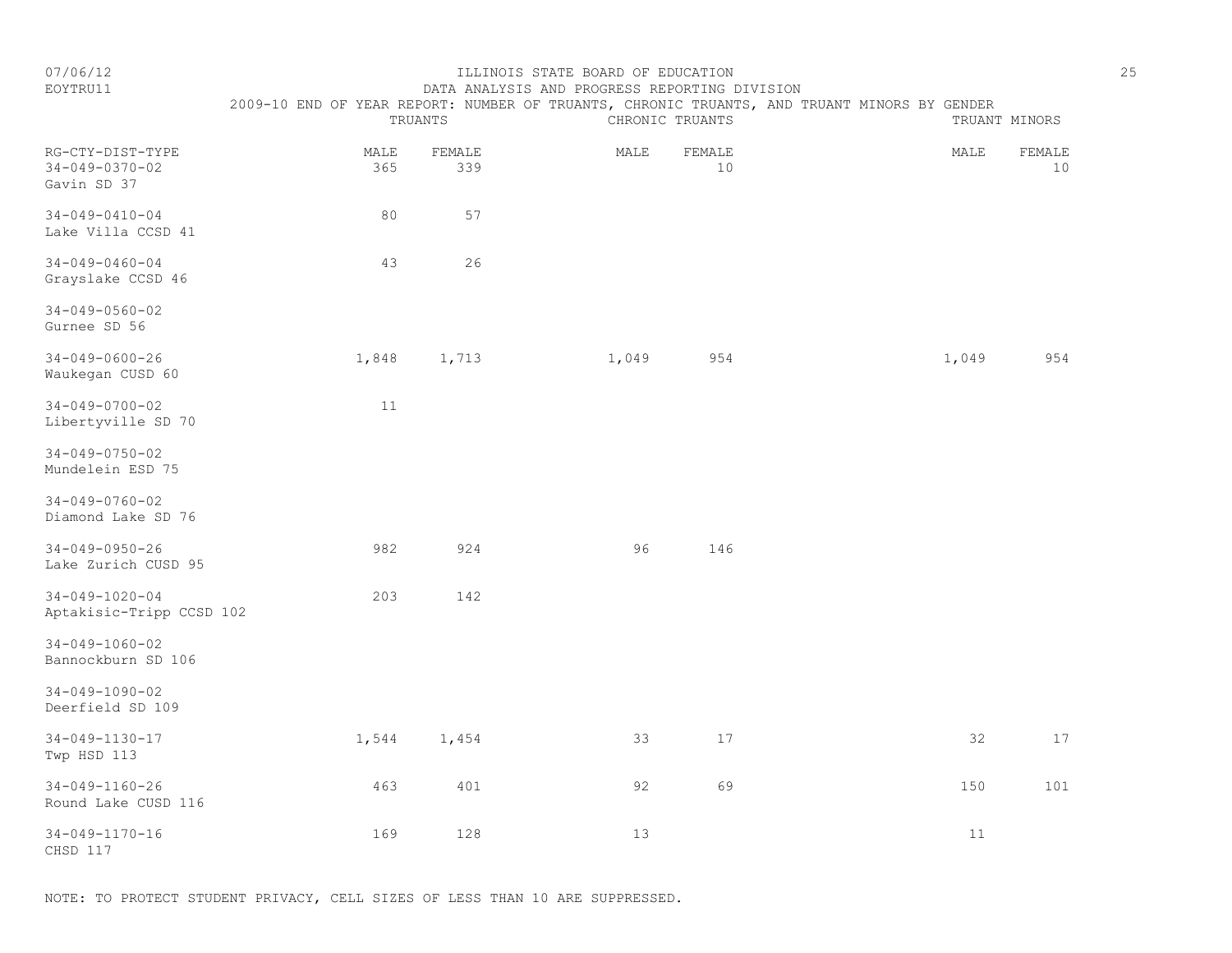#### EOYTRU11 DATA ANALYSIS AND PROGRESS REPORTING DIVISION 2009-10 END OF YEAR REPORT: NUMBER OF TRUANTS, CHRONIC TRUANTS, AND TRUANT MINORS BY GENDER

|                                                                 |             | TRUANTS      |      | CHRONIC TRUANTS |                 | TRUANT MINORS |
|-----------------------------------------------------------------|-------------|--------------|------|-----------------|-----------------|---------------|
| RG-CTY-DIST-TYPE<br>$34 - 049 - 1180 - 26$<br>Wauconda CUSD 118 | MALE<br>107 | FEMALE<br>73 | MALE | FEMALE          | MALE            | FEMALE        |
| $34 - 049 - 1200 - 13$<br>Mundelein Cons HSD 120                | 328         | 266          | 10   | 15              | 10              | 15            |
| $34 - 049 - 1210 - 17$<br>Warren Twp HSD 121                    | 1,751       | 1,576        | 120  | 90              |                 |               |
| 34-049-1240-16<br>Grant CHSD 124                                | 211         | 173          | 24   | 15              |                 |               |
| $34 - 049 - 1250 - 13$<br>Adlai E Stevenson HSD 125             | 871         | 855          | 70   | 34              |                 |               |
| $34 - 049 - 1260 - 17$<br>Zion-Benton Twp HSD 126               | 57          | 67           | 33   | 33              | 10 <sup>°</sup> | 16            |
| $34 - 049 - 1270 - 16$<br>Grayslake CHSD 127                    | 544         | 396          | 10   | 10              |                 |               |
| 34-049-1280-16<br>CHSD 128                                      | 229         | 163          | 12   |                 |                 |               |
| $34 - 049 - 1870 - 26$<br>North Chicago SD 187                  | 407         | 385          | 125  | 86              |                 |               |
| $34 - 049 - 2200 - 26$<br>Barrington CUSD 220                   | 19          | 17           | 19   | $17$            |                 |               |
| $34 - 049 - 8040 - 60$<br>Northern Suburban Spec Ed Dist        | 26          | 12           | 13   |                 |                 |               |
| $34 - 049 - 8250 - 60$<br>Spec Educ Dist Lake County/Sedol      | 62          | 44           | 18   | 11              | 11              |               |
| $35 - 050 - 0000 - 61$<br>LaSalle Putnam Alliance               | 21          |              |      |                 |                 |               |
| $35 - 050 - 0020 - 26$<br>Serena CUSD 2                         | 21          | 34           |      |                 |                 |               |
| $35 - 050 - 0090 - 26$<br>Earlville CUSD 9                      |             |              |      |                 |                 |               |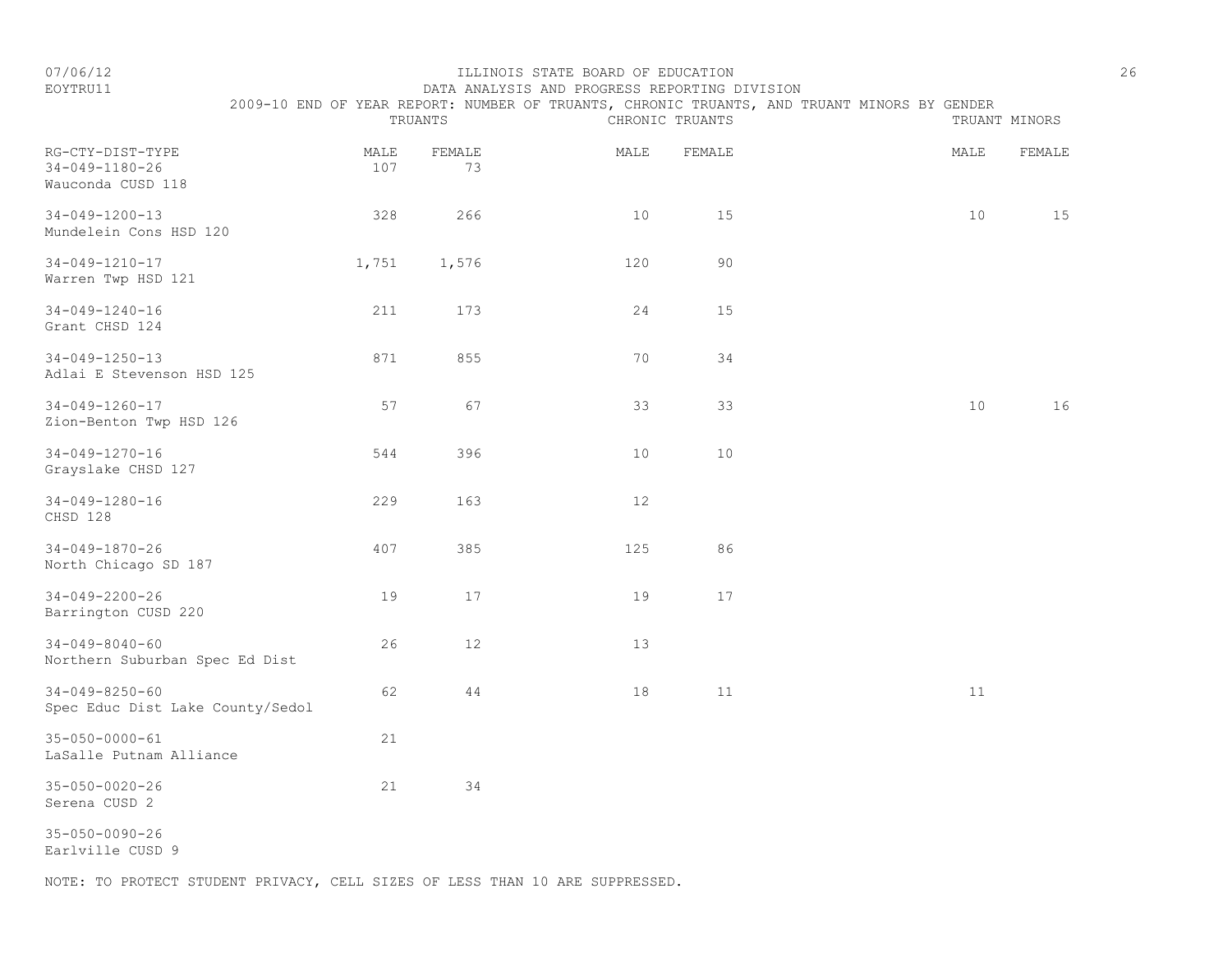| 07/06/12<br>EOYTRU11                                              | 2009-10 END OF YEAR REPORT: NUMBER OF TRUANTS, CHRONIC TRUANTS, AND TRUANT MINORS BY GENDER | TRUANTS       | ILLINOIS STATE BOARD OF EDUCATION<br>DATA ANALYSIS AND PROGRESS REPORTING DIVISION | CHRONIC TRUANTS | TRUANT MINORS | 27           |
|-------------------------------------------------------------------|---------------------------------------------------------------------------------------------|---------------|------------------------------------------------------------------------------------|-----------------|---------------|--------------|
| RG-CTY-DIST-TYPE<br>$35 - 050 - 0400 - 17$<br>Streator Twp HSD 40 | MALE<br>190                                                                                 | FEMALE<br>198 | MALE<br>22                                                                         | FEMALE<br>26    | MALE<br>21    | FEMALE<br>20 |
| $35 - 050 - 0440 - 02$<br>Streator ESD 44                         | 168                                                                                         | 156           |                                                                                    |                 |               |              |
| $35 - 050 - 0790 - 04$<br>Tonica CCSD 79                          |                                                                                             |               |                                                                                    |                 |               |              |
| $35 - 050 - 0950 - 04$<br>Grand Ridge CCSD 95                     |                                                                                             |               |                                                                                    |                 |               |              |
| 35-050-1200-17<br>La Salle-Peru Twp HSD 120                       | 182                                                                                         | 165           | 18                                                                                 | 17              | 18            | 15           |
| $35 - 050 - 1220 - 02$<br>La Salle ESD 122                        | 13                                                                                          |               |                                                                                    |                 |               |              |
| $35 - 050 - 1240 - 02$<br>Peru ESD 124                            | 16                                                                                          | 11            |                                                                                    |                 |               |              |
| $35 - 050 - 1250 - 02$<br>Oglesby ESD 125                         |                                                                                             |               |                                                                                    |                 |               |              |
| $35 - 050 - 1400 - 17$<br>Ottawa Twp HSD 140                      | 170                                                                                         | 129           |                                                                                    | 13              |               | 13           |
| $35 - 050 - 1410 - 02$<br>Ottawa ESD 141                          |                                                                                             | 13            | 20                                                                                 | 27              | 13            | 19           |
| $35 - 050 - 1500 - 02$<br>Marseilles ESD 150                      | 92                                                                                          | 125           |                                                                                    |                 |               |              |
| $35 - 050 - 1600 - 17$<br>Seneca Twp HSD 160                      | 24                                                                                          | 31            |                                                                                    |                 |               |              |
| $35 - 050 - 1700 - 04$<br>Seneca CCSD 170                         | 22                                                                                          | 19            | 11                                                                                 |                 |               |              |
| $35 - 050 - 1750 - 04$<br>Dimmick CCSD 175                        |                                                                                             |               |                                                                                    |                 |               |              |
| $35 - 050 - 1850 - 04$<br>Waltham CCSD 185                        |                                                                                             |               |                                                                                    |                 |               |              |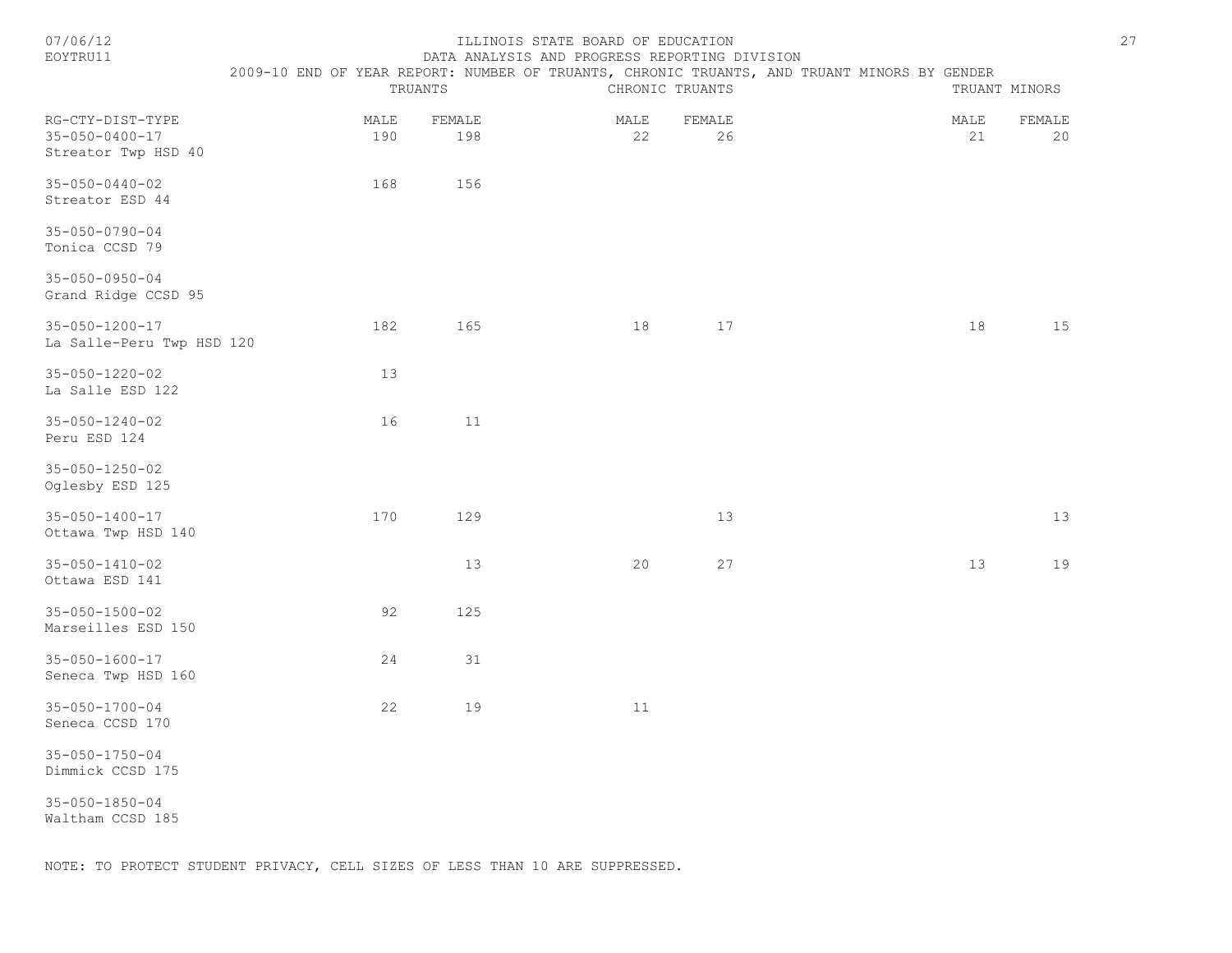| 07/06/12 |  |
|----------|--|
|          |  |

#### ILLINOIS STATE BOARD OF EDUCATION 28 EOYTRU11 DATA ANALYSIS AND PROGRESS REPORTING DIVISION

2009-10 END OF YEAR REPORT: NUMBER OF TRUANTS, CHRONIC TRUANTS, AND TRUANT MINORS BY GENDER

|                                                                |      | TRUANTS | CHRONIC TRUANTS |      | TRUANT MINORS |  |
|----------------------------------------------------------------|------|---------|-----------------|------|---------------|--|
| RG-CTY-DIST-TYPE<br>$35 - 050 - 1950 - 04$<br>Wallace CCSD 195 | MALE | FEMALE  | MALE<br>FEMALE  | MALE | FEMALE        |  |
| $35 - 050 - 2800 - 17$<br>Mendota Twp HSD 280                  | 25   | 19      |                 |      |               |  |
| $35 - 050 - 2890 - 04$<br>Mendota CCSD 289                     | 20   | 15      |                 |      |               |  |
| $12 - 051 - 0100 - 26$<br>Red Hill CUSD 10                     | 171  | 170     | 13              |      | 18            |  |
| $12 - 051 - 0200 - 26$<br>Lawrence County CUD 20               | 32   | 35      |                 |      |               |  |
| $47 - 052 - 0080 - 02$<br>Nelson Public SD No 8                |      |         |                 |      |               |  |
| $47 - 052 - 1700 - 22$<br>Dixon USD 170                        | 543  | 535     |                 | 22   | 21            |  |
| $47 - 052 - 2720 - 26$<br>Amboy CUSD 272                       | 123  | 126     |                 |      |               |  |
| $47 - 052 - 2750 - 26$<br>Ashton-Franklin Center CUSD 275      |      |         |                 |      |               |  |
| $17 - 053 - 0050 - 26$<br>Woodland CUSD 5                      |      |         |                 |      |               |  |
| 17-053-006J-26<br>Tri Point CUSD 6-J                           | 42   | 52      |                 |      |               |  |
| 17-053-0080-26<br>Prairie Central CUSD 8                       | 160  | 165     |                 |      |               |  |
| $17 - 053 - 0740 - 27$<br>Flanagan-Cornell Dist 74             | 15   | 13      |                 |      |               |  |
| 17-053-0900-17<br>Pontiac Twp HSD 90                           | 140  | 109     |                 |      |               |  |
| 17-053-2300-17<br>Dwight Twp HSD 230                           | 30   | 26      |                 |      |               |  |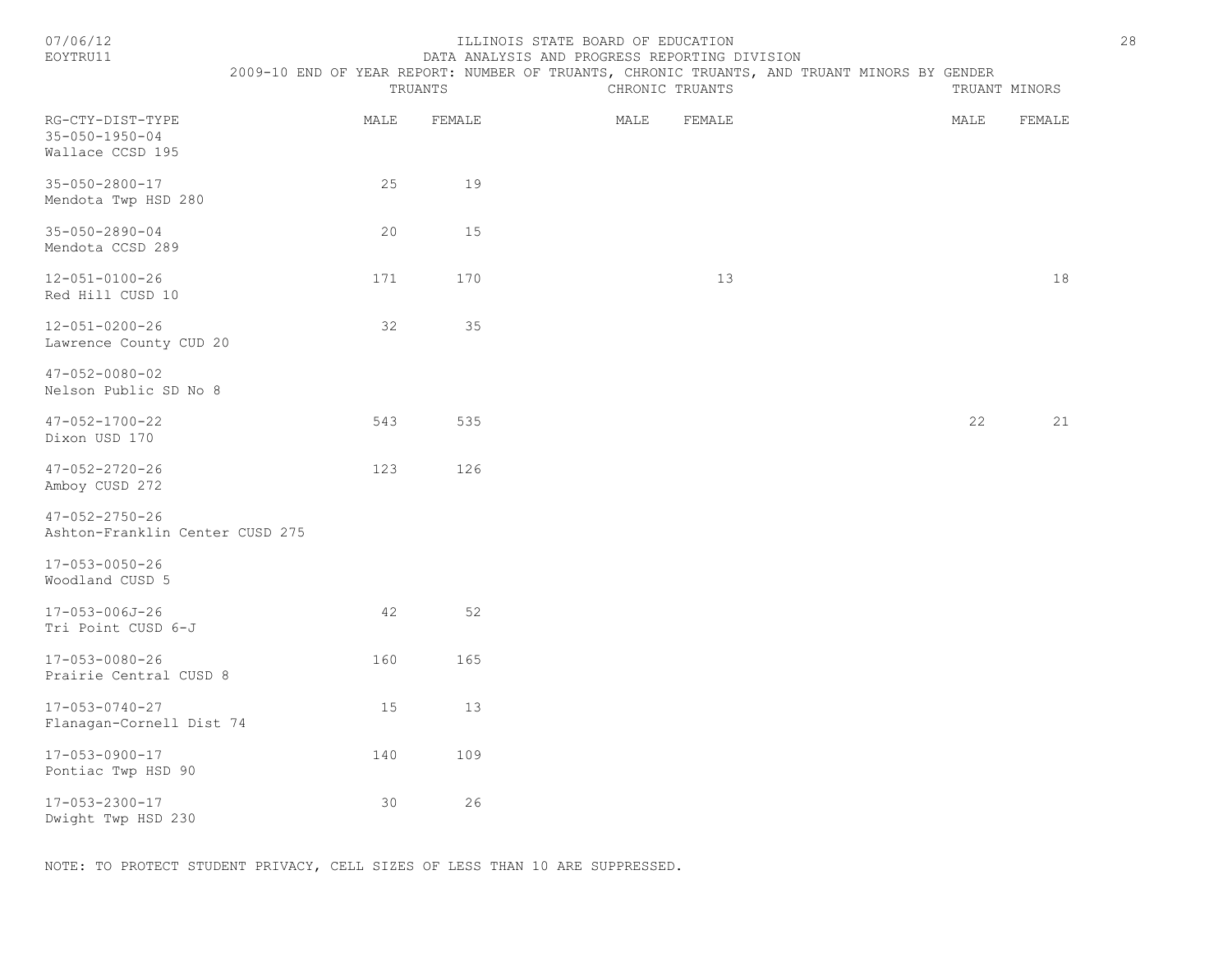| r<br>۱. |  |
|---------|--|
|         |  |

#### 07/06/12 ILLINOIS STATE BOARD OF EDUCATION 29 DATA ANALYSIS AND PROGRESS REPORTING DIVISION

| <b>DATIVATT</b>                                                    | TRUANTS    |              | DUIU UNUTIVIV UND ENVONDOV INTENTING DIVIVIVIN<br>2009-10 END OF YEAR REPORT: NUMBER OF TRUANTS, CHRONIC TRUANTS, AND TRUANT MINORS BY GENDER<br>CHRONIC TRUANTS | TRUANT MINORS |  |      |        |
|--------------------------------------------------------------------|------------|--------------|------------------------------------------------------------------------------------------------------------------------------------------------------------------|---------------|--|------|--------|
| RG-CTY-DIST-TYPE<br>$17 - 053 - 2320 - 02$<br>Dwight Common SD 232 | MALE<br>88 | FEMALE<br>98 | MALE                                                                                                                                                             | FEMALE        |  | MALE | FEMALE |
| $17 - 053 - 4260 - 04$<br>Cornell CCSD 426                         | 55         | 23           |                                                                                                                                                                  |               |  |      |        |
| $17 - 053 - 4290 - 04$<br>Pontiac CCSD 429                         | 84         | 75           |                                                                                                                                                                  |               |  |      |        |
| $17 - 053 - 4350 - 04$<br>Odell CCSD 435                           |            |              |                                                                                                                                                                  |               |  |      |        |
| $38 - 054 - 0210 - 26$<br>Hartsburg Emden CUSD 21                  |            |              |                                                                                                                                                                  |               |  |      |        |
| $38 - 054 - 0230 - 26$<br>Mt Pulaski CUSD 23                       | 27         | 22           | 12                                                                                                                                                               |               |  |      |        |
| $38 - 054 - 0270 - 02$<br>Lincoln ESD 27                           |            |              |                                                                                                                                                                  |               |  |      |        |
| $38 - 054 - 0610 - 04$<br>Chester-East Lincoln CCSD 61             |            |              |                                                                                                                                                                  |               |  |      |        |
| $38 - 054 - 4040 - 16$<br>Lincoln CHSD 404                         | 180        | 135          | 27                                                                                                                                                               | 26            |  | 13   | 16     |
| 39-055-0010-26<br>Argenta-Oreana CUSD 1                            | 89         | 79           |                                                                                                                                                                  |               |  |      |        |
| $39 - 055 - 0020 - 26$<br>Maroa Forsyth CUSD 2                     | 56         | 45           |                                                                                                                                                                  |               |  |      |        |
| 39-055-0030-26<br>Mt Zion CUSD 3                                   | 39         | 27           |                                                                                                                                                                  |               |  |      |        |
| $39 - 055 - 0090 - 26$<br>Sangamon Valley CUSD 9                   | $12$       |              |                                                                                                                                                                  |               |  |      |        |
| 39-055-0110-26<br>Warrensburg-Latham CUSD 11                       | 123        | 117          |                                                                                                                                                                  |               |  |      |        |
| 39-055-0150-26<br>Meridian CUSD 15                                 | 81         | 70           |                                                                                                                                                                  |               |  |      |        |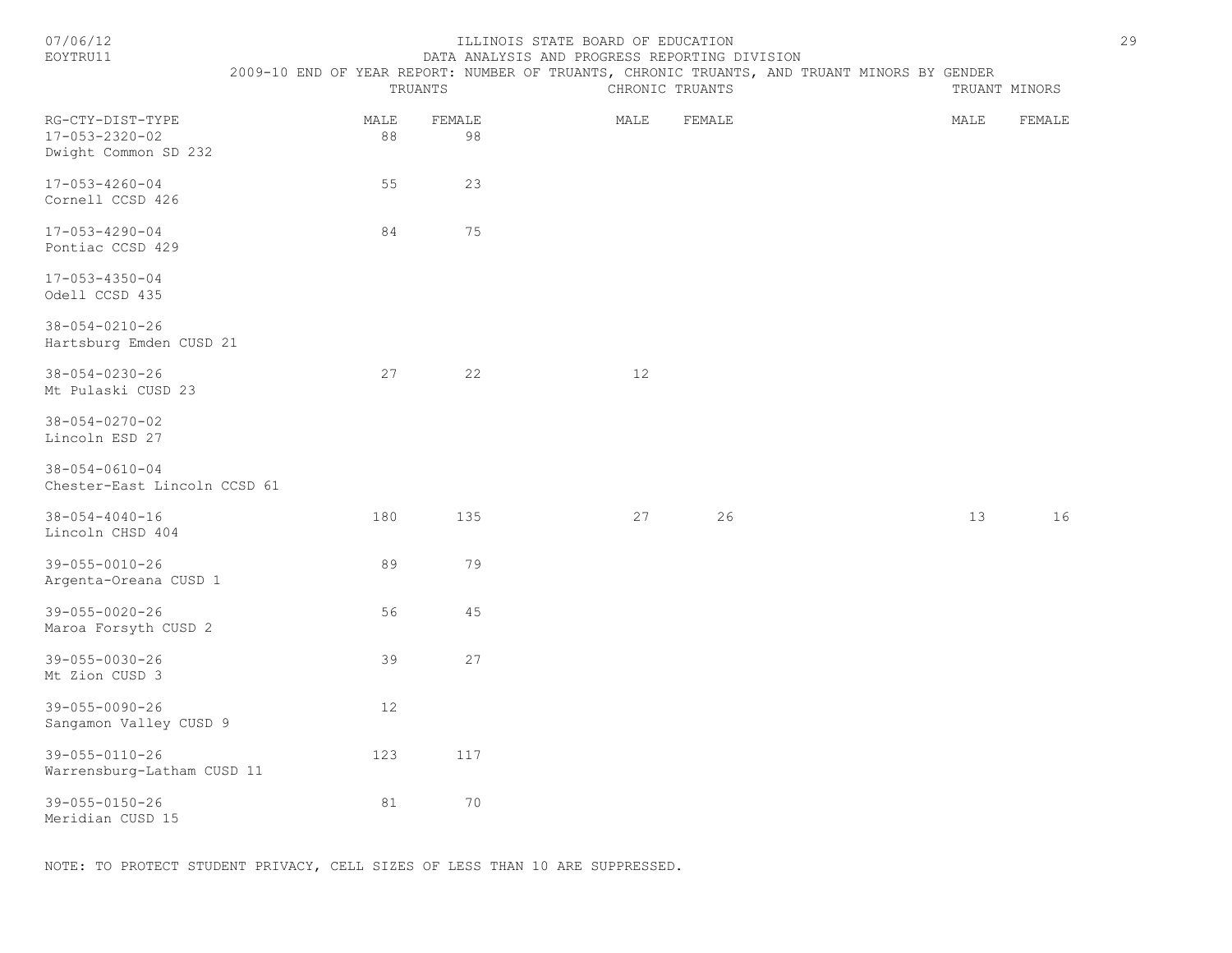| /06/1 |  |
|-------|--|
|       |  |

#### 07/06/12 ILLINOIS STATE BOARD OF EDUCATION 30 EOYTRU11 DATA ANALYSIS AND PROGRESS REPORTING DIVISION

|                                                             | 2009-10 END OF YEAR REPORT: NUMBER OF TRUANTS, CHRONIC TRUANTS, AND TRUANT MINORS BY GENDER | TRUANTS         |             | CHRONIC TRUANTS       |             | TRUANT MINORS |
|-------------------------------------------------------------|---------------------------------------------------------------------------------------------|-----------------|-------------|-----------------------|-------------|---------------|
| RG-CTY-DIST-TYPE<br>$39 - 055 - 0610 - 25$<br>Decatur SD 61 | MALE<br>1,952                                                                               | FEMALE<br>1,905 | MALE<br>254 | ${\tt FEMALE}$<br>221 | MALE<br>255 | FEMALE<br>221 |
| $40 - 056 - 0010 - 26$<br>Carlinville CUSD 1                | 69                                                                                          | 59              | 13          |                       |             |               |
| $40 - 056 - 0020 - 26$<br>Northwestern CUSD 2               | 27                                                                                          | 37              |             |                       |             |               |
| $40 - 056 - 0030 - 26$<br>Girard CUSD 3                     | 18                                                                                          | 15              |             |                       |             |               |
| $40 - 056 - 0040 - 26$<br>Virden CUSD 4                     | 35                                                                                          | 19              | 11          | $11$                  |             |               |
| $40 - 056 - 0050 - 26$<br>Mount Olive CUSD 5                | 27                                                                                          | 23              | 11          |                       |             |               |
| $40 - 056 - 0070 - 26$<br>Gillespie CUSD 7                  | 142                                                                                         | 112             | 15          |                       | 15          |               |
| $40 - 056 - 0080 - 26$<br>Bunker Hill CUSD 8                | 81                                                                                          | 95              |             |                       |             |               |
| $40 - 056 - 0090 - 26$<br>Southwestern CUSD 9               | 212                                                                                         | 172             | 11          |                       | 16          |               |
| $41 - 057 - 0010 - 26$<br>Roxana CUSD 1                     | 410                                                                                         | 337             | 24          | 21                    | 18          | 24            |
| $41 - 057 - 0020 - 26$<br>Triad CUSD 2                      | 87                                                                                          | 103             | $10$        |                       |             | 11            |
| $41 - 057 - 0030 - 26$<br>Venice CUSD 3                     | 11                                                                                          |                 |             |                       |             |               |
| $41 - 057 - 0050 - 26$<br>Highland CUSD 5                   | 131                                                                                         | 139             | 11          |                       | 16          |               |
| $41 - 057 - 0070 - 26$<br>Edwardsville CUSD 7               | 65                                                                                          | 50              | 56          | 46                    |             |               |
| $41 - 057 - 0080 - 26$<br>Bethalto CUSD 8                   | 55                                                                                          | 64              | 28          | 17                    |             |               |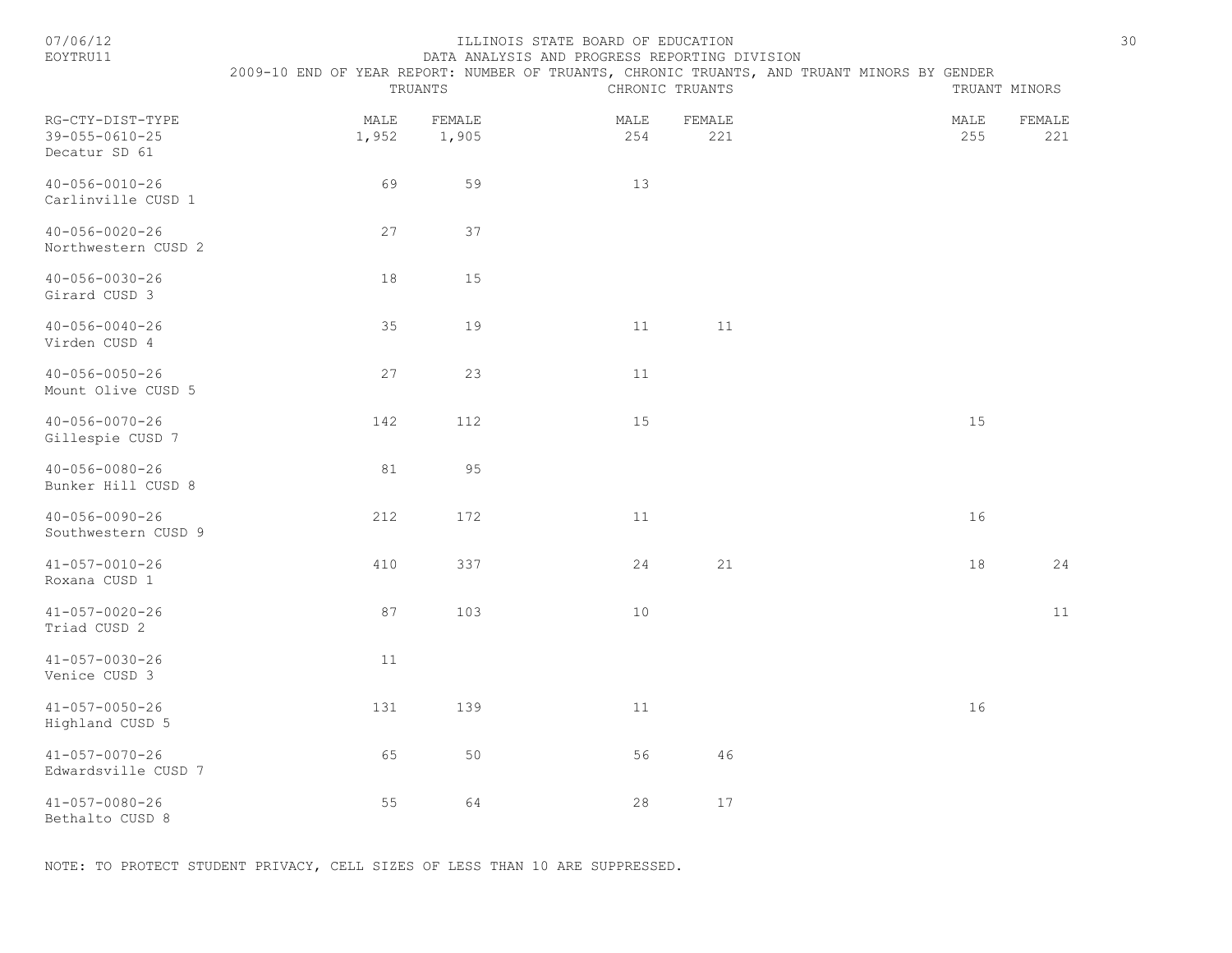| 07/06/12<br>EOYTRU11                                              |               | TRUANTS         | ILLINOIS STATE BOARD OF EDUCATION<br>DATA ANALYSIS AND PROGRESS REPORTING DIVISION | CHRONIC TRUANTS | 2009-10 END OF YEAR REPORT: NUMBER OF TRUANTS, CHRONIC TRUANTS, AND TRUANT MINORS BY GENDER | TRUANT MINORS | 31           |
|-------------------------------------------------------------------|---------------|-----------------|------------------------------------------------------------------------------------|-----------------|---------------------------------------------------------------------------------------------|---------------|--------------|
| RG-CTY-DIST-TYPE<br>$41 - 057 - 0090 - 26$<br>Granite City CUSD 9 | MALE<br>1,781 | FEMALE<br>1,644 | MALE<br>71                                                                         | FEMALE<br>62    |                                                                                             | MALE<br>72    | FEMALE<br>66 |
| $41 - 057 - 0100 - 26$<br>Collinsville CUSD 10                    | 1,192         | 1,062           | 221                                                                                | 202             |                                                                                             | 155           | 140          |
| $41 - 057 - 0110 - 26$<br>Alton CUSD 11                           | 1,864         | 1,605           | 137                                                                                | 94              |                                                                                             | 94            | 78           |
| $41 - 057 - 0120 - 26$<br>Madison CUSD 12                         |               |                 | 24                                                                                 | 19              |                                                                                             |               |              |
| $41 - 057 - 0130 - 02$<br>East Alton SD 13                        | 94            | 97              | 52                                                                                 | 62              |                                                                                             | 38            | 41           |
| $41 - 057 - 0140 - 16$<br>East Alton-Wood River CHSD 14           | 39            | 31              | 15                                                                                 | 18              |                                                                                             |               |              |
| $41 - 057 - 0150 - 03$<br>Wood River-Hartford ESD 15              |               |                 |                                                                                    |                 |                                                                                             |               |              |
| 13-058-0010-03<br>Raccoon Cons SD 1                               |               |                 |                                                                                    |                 |                                                                                             |               |              |
| 13-058-0070-04<br>Iuka CCSD 7                                     | 19            | 13              |                                                                                    |                 |                                                                                             |               |              |
| 13-058-1000-26<br>Patoka CUSD 100                                 |               |                 |                                                                                    |                 |                                                                                             |               |              |
| 13-058-1110-02<br>Salem SD 111                                    | 282           | 287             |                                                                                    |                 |                                                                                             |               |              |
| 13-058-1220-02<br>Odin SD 122                                     | 15            | 13              |                                                                                    |                 |                                                                                             |               |              |
| 13-058-1330-02<br>Central City SD 133                             | 21            | 27              |                                                                                    |                 |                                                                                             |               |              |
| 13-058-1350-02<br>Centralia SD 135                                |               |                 |                                                                                    |                 |                                                                                             |               |              |
| 13-058-2000-17<br>Centralia HSD 200                               | 179           | 155             | 19                                                                                 | 12              |                                                                                             | 11            |              |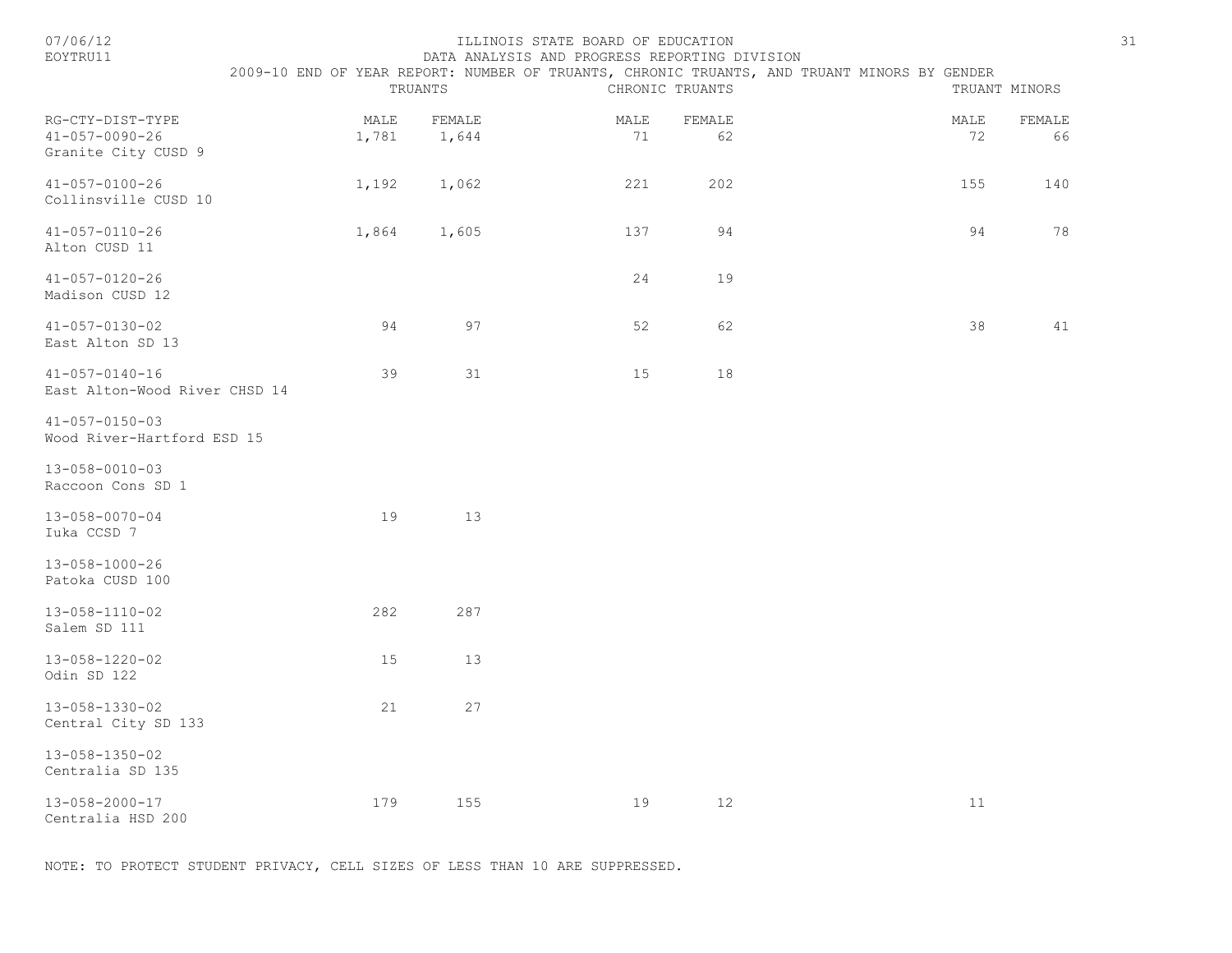| 07/06/12<br>EOYTRU11                                        | ILLINOIS STATE BOARD OF EDUCATION<br>DATA ANALYSIS AND PROGRESS REPORTING DIVISION |              |                                                                                             |                 |        |  |  |      |               |  |
|-------------------------------------------------------------|------------------------------------------------------------------------------------|--------------|---------------------------------------------------------------------------------------------|-----------------|--------|--|--|------|---------------|--|
|                                                             |                                                                                    | TRUANTS      | 2009-10 END OF YEAR REPORT: NUMBER OF TRUANTS, CHRONIC TRUANTS, AND TRUANT MINORS BY GENDER | CHRONIC TRUANTS |        |  |  |      | TRUANT MINORS |  |
| RG-CTY-DIST-TYPE<br>13-058-4010-26<br>South Central CUD 401 | MALE<br>81                                                                         | FEMALE<br>68 |                                                                                             | MALE<br>10      | FEMALE |  |  | MALE | FEMALE        |  |
| 13-058-5010-26<br>Sandoval CUSD 501                         | 55                                                                                 | 53           |                                                                                             |                 |        |  |  |      |               |  |
| $13 - 058 - 6000 - 16$<br>Salem CHSD 600                    | 37                                                                                 | 28           |                                                                                             | 12              |        |  |  |      |               |  |
| 13-058-7000-16<br>Odin CHSD 700                             |                                                                                    |              |                                                                                             |                 |        |  |  |      |               |  |
| $13 - 058 - 8010 - 60$<br>Kaskaskia Spec Educ District      |                                                                                    |              |                                                                                             |                 |        |  |  | 13   |               |  |
| 43-059-0050-26<br>Henry-Senachwine CUSD 5                   | 36                                                                                 | 42           |                                                                                             |                 |        |  |  |      |               |  |
| $43 - 059 - 0070 - 26$<br>Midland CUSD 7                    | 13                                                                                 | 11           |                                                                                             |                 |        |  |  |      |               |  |
| 38-060-1260-26<br>Havana CUSD 126                           | 51                                                                                 | 57           |                                                                                             | 15              | 19     |  |  | 14   | 17            |  |
| $38 - 060 - 1890 - 26$<br>Illini Central CUSD 189           | 16                                                                                 | 10           |                                                                                             |                 |        |  |  | 23   | 14            |  |
| $38 - 060 - 1910 - 26$<br>Midwest Central CUSD 191          | 67                                                                                 | 62           |                                                                                             | 13              | 14     |  |  | 10   |               |  |
| $02 - 061 - 0010 - 26$<br>Massac UD 1                       | 137                                                                                | 111          |                                                                                             | 10              |        |  |  |      |               |  |
| $02 - 061 - 0380 - 26$<br>Joppa-Maple Grove UD 38           | 109                                                                                | 102          |                                                                                             |                 |        |  |  |      |               |  |
| $26 - 062 - 1030 - 26$<br>West Prairie CUSD 103             | 57                                                                                 | 45           |                                                                                             |                 |        |  |  |      |               |  |
| $26 - 062 - 1700 - 26$<br>Bushnell Prairie City CUSD 170    | 37                                                                                 | 30           |                                                                                             | 10              | 17     |  |  |      |               |  |
| $26 - 062 - 1850 - 26$<br>Macomb CUSD 185                   | 234                                                                                | 226          |                                                                                             |                 |        |  |  |      |               |  |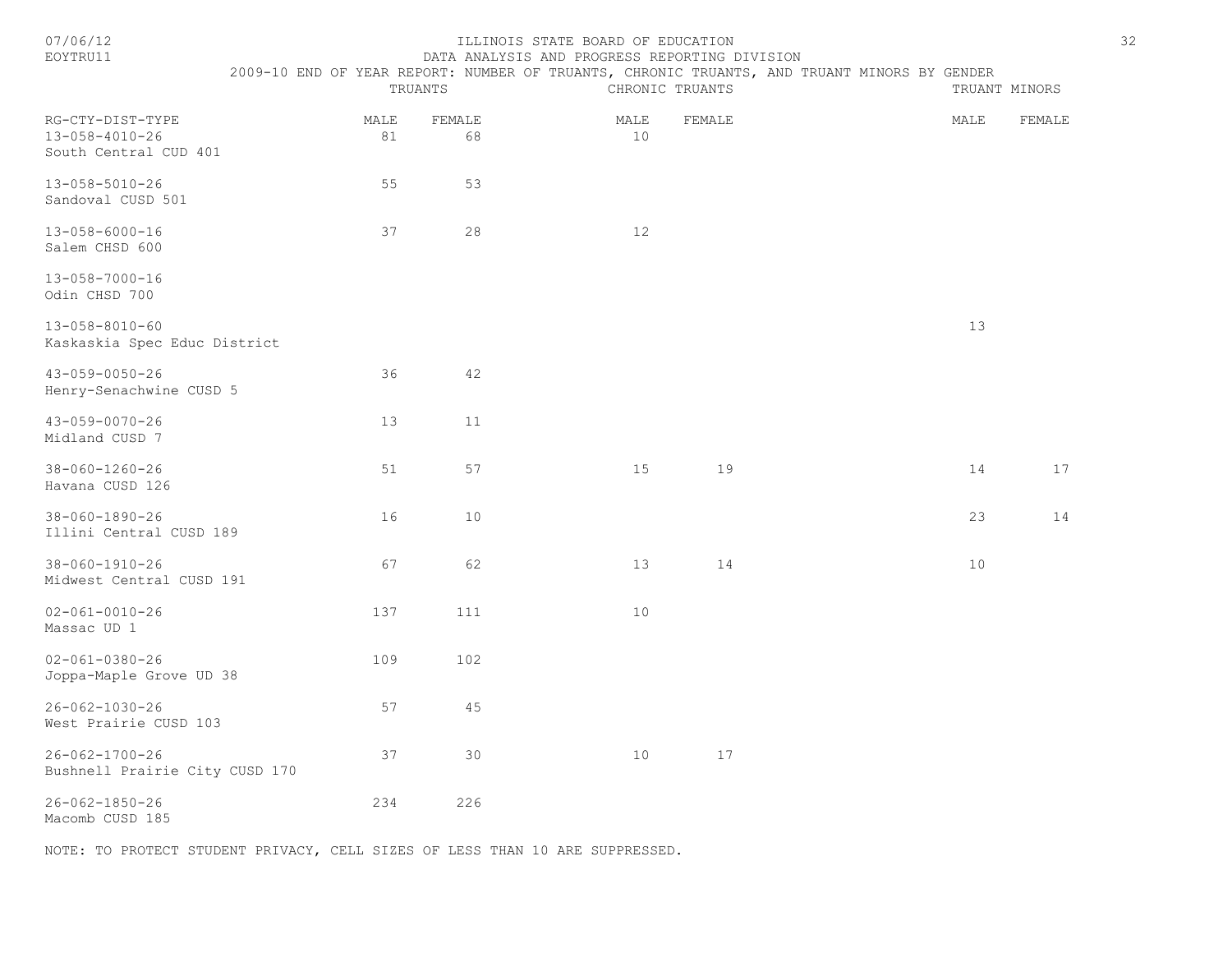# EOYTRU11 DATA ANALYSIS AND PROGRESS REPORTING DIVISION 2009-10 END OF YEAR REPORT: NUMBER OF TRUANTS, CHRONIC TRUANTS, AND TRUANT MINORS BY GENDER<br>CHRONIC TRUANTS

|                                                               |       | TRUANTS |      | CHRONIC TRUANTS | TRUANT MINORS  |  |  |  |  |
|---------------------------------------------------------------|-------|---------|------|-----------------|----------------|--|--|--|--|
| RG-CTY-DIST-TYPE<br>$44 - 063 - 0020 - 03$<br>Nippersink SD 2 | MALE  | FEMALE  | MALE | FEMALE          | MALE<br>FEMALE |  |  |  |  |
| $44 - 063 - 0030 - 03$<br>Fox River Grove Cons SD 3           |       |         |      |                 |                |  |  |  |  |
| $44 - 063 - 0120 - 26$<br>Johnsburg CUSD 12                   | 62    | 43      |      |                 |                |  |  |  |  |
| $44 - 063 - 0150 - 04$<br>McHenry CCSD 15                     | 45    | 36      |      |                 |                |  |  |  |  |
| $44 - 063 - 0260 - 04$<br>Cary CCSD 26                        | 34    | 34      |      |                 |                |  |  |  |  |
| $44 - 063 - 0460 - 03$<br>Prairie Grove CSD 46                |       |         |      |                 |                |  |  |  |  |
| $44 - 063 - 0470 - 04$<br>Crystal Lake CCSD 47                | 1,836 | 1,846   |      |                 |                |  |  |  |  |
| $44 - 063 - 0500 - 26$<br>Harvard CUSD 50                     | 452   | 473     | 50   | 38              | $10$           |  |  |  |  |
| $44 - 063 - 1540 - 16$<br>Marengo CHSD 154                    | 103   | 89      |      |                 |                |  |  |  |  |
| $44 - 063 - 1550 - 16$<br>CHSD 155                            | 1,591 | 1,501   | 22   | 26              | 16             |  |  |  |  |
| $44 - 063 - 1560 - 16$<br>McHenry CHSD 156                    | 270   | 257     | 21   | 16              | 15             |  |  |  |  |
| $44 - 063 - 1570 - 16$<br>Richmond-Burton CHSD 157            |       |         |      |                 |                |  |  |  |  |
| $44 - 063 - 1580 - 22$<br>Cons SD 158                         | 1,349 | 1,241   | 16   | 16              |                |  |  |  |  |
| $44 - 063 - 2000 - 26$<br>Woodstock CUSD 200                  | 398   | 367     | 31   | 21              |                |  |  |  |  |

44-063-8010-60 Spec Ed Dist of McHenry Co-Sedom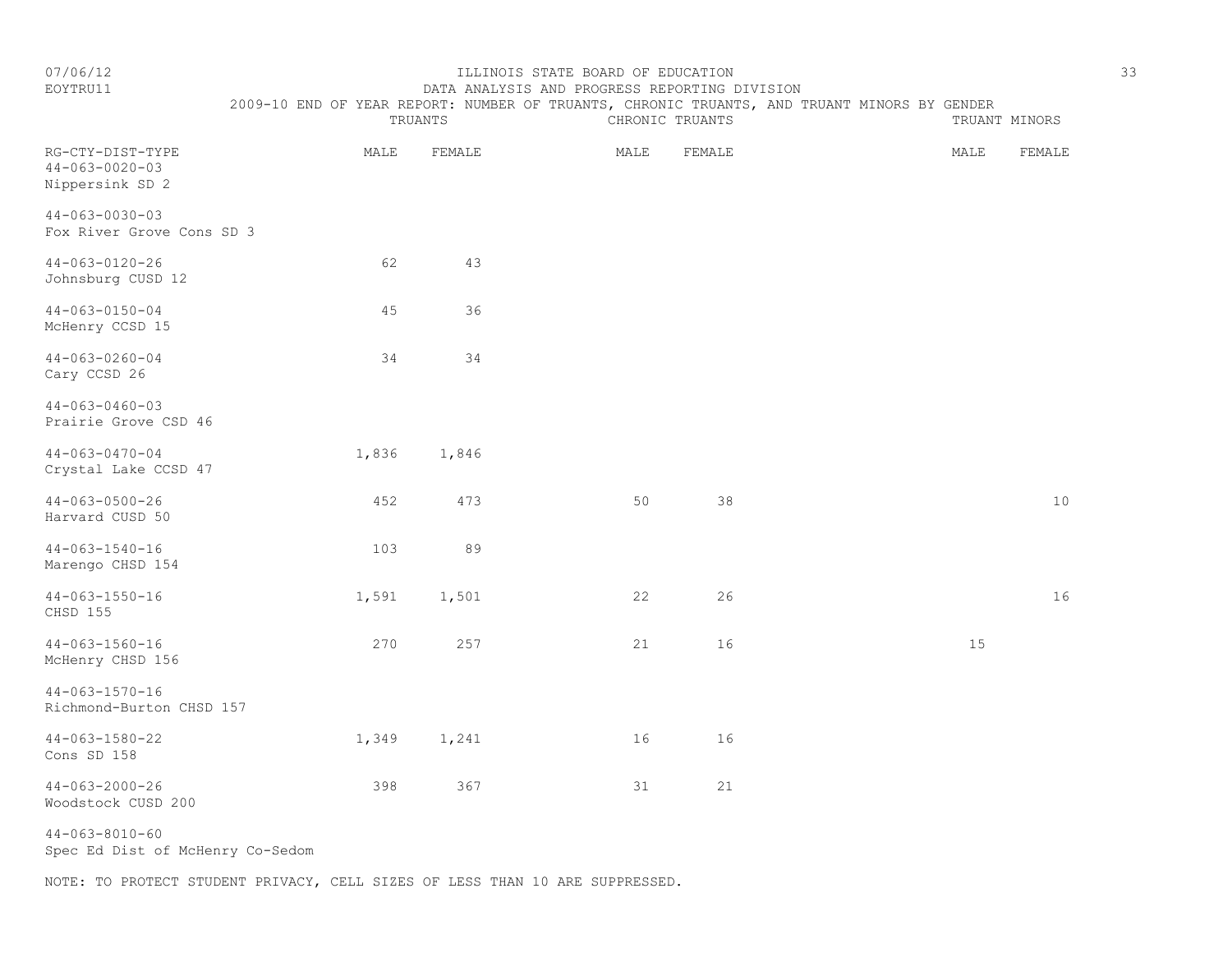| 07/06/12<br>EOYTRU11                                        | 2009-10 END OF YEAR REPORT: NUMBER OF TRUANTS, CHRONIC TRUANTS, AND TRUANT MINORS BY GENDER<br>TRUANTS |        | TRUANT MINORS | 34     |  |      |        |  |
|-------------------------------------------------------------|--------------------------------------------------------------------------------------------------------|--------|---------------|--------|--|------|--------|--|
| RG-CTY-DIST-TYPE<br>$17 - 064 - 0020 - 26$<br>LeRoy CUSD 2  | MALE                                                                                                   | FEMALE | MALE          | FEMALE |  | MALE | FEMALE |  |
| $17 - 064 - 0040 - 26$<br>Heyworth CUSD 4                   | 38                                                                                                     | 44     |               |        |  |      |        |  |
| 17-064-0050-26<br>McLean County USD 5                       | 153                                                                                                    | 119    | 36            | 28     |  | 12   | 11     |  |
| $17 - 064 - 0070 - 26$<br>Lexington CUSD 7                  |                                                                                                        |        |               |        |  |      |        |  |
| 17-064-0160-26<br>Olympia CUSD 16                           | 46                                                                                                     | 24     |               |        |  |      |        |  |
| $17 - 064 - 0190 - 26$<br>Ridgeview CUSD 19                 |                                                                                                        |        |               |        |  |      |        |  |
| 17-064-0870-25<br>Bloomington SD 87                         | 777                                                                                                    | 701    | 59            | 59     |  | 37   | 38     |  |
| $38 - 065 - 2000 - 26$<br>Greenview CUSD 200                | 22                                                                                                     | 16     |               |        |  |      |        |  |
| $38 - 065 - 2020 - 26$<br>Porta CUSD 202                    |                                                                                                        | 12     | 12            |        |  | 13   | 11     |  |
| 38-065-2130-26<br>Athens CUSD 213                           | 10                                                                                                     | 10     |               |        |  |      |        |  |
| $27 - 066 - 4040 - 26$<br>Mercer County School District 404 | 33                                                                                                     | 27     |               |        |  |      |        |  |
| $45 - 067 - 0030 - 26$<br>Valmeyer CUSD 3                   |                                                                                                        |        | 10            | 11     |  |      |        |  |
| $45 - 067 - 0040 - 26$<br>Columbia CUSD 4                   |                                                                                                        |        |               |        |  |      |        |  |
| $45 - 067 - 0050 - 26$<br>Waterloo CUSD 5                   | 60                                                                                                     | 46     | 36            | 42     |  |      |        |  |
| $10 - 068 - 0020 - 26$<br>Panhandle CUSD 2                  | 35                                                                                                     | 29     |               |        |  |      |        |  |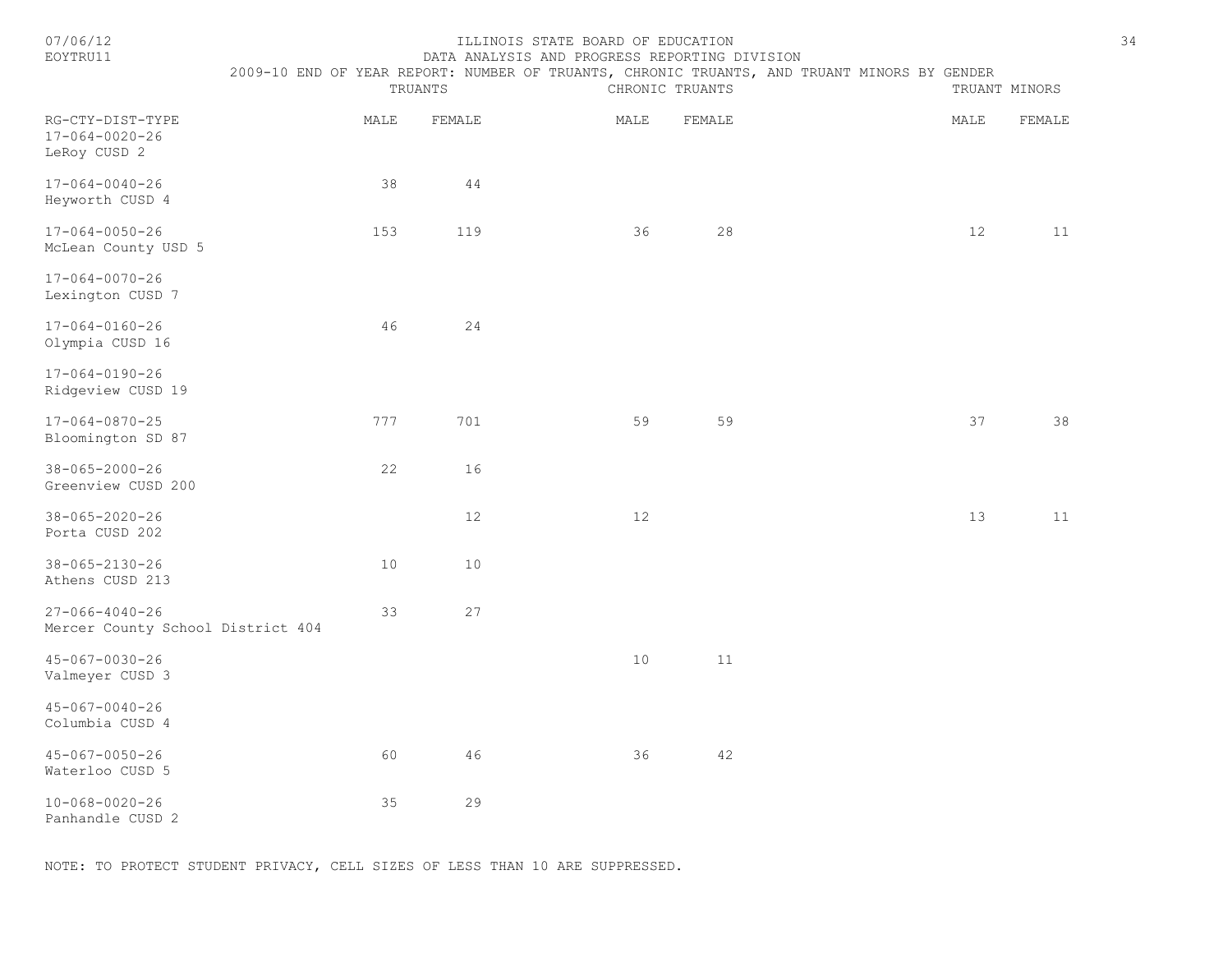| ./06/+ |  |
|--------|--|
| ----   |  |

#### ILLINOIS STATE BOARD OF EDUCATION 35 EOYTRU11 DATA ANALYSIS AND PROGRESS REPORTING DIVISION

|                                                                | 2009-10 END OF YEAR REPORT: NUMBER OF TRUANTS, CHRONIC TRUANTS, AND TRUANT MINORS BY GENDER | TRUANTS    |              |  | CHRONIC TRUANTS |        |  |  | TRUANT MINORS |        |    |
|----------------------------------------------------------------|---------------------------------------------------------------------------------------------|------------|--------------|--|-----------------|--------|--|--|---------------|--------|----|
| RG-CTY-DIST-TYPE<br>$10 - 068 - 0030 - 26$<br>Hillsboro CUSD 3 |                                                                                             | MALE<br>55 | FEMALE<br>26 |  | MALE<br>11      | FEMALE |  |  | MALE<br>15    | FEMALE |    |
| $10 - 068 - 0120 - 26$<br>Litchfield CUSD 12                   |                                                                                             | 75         | 73           |  |                 |        |  |  |               |        | 19 |
| $10 - 068 - 0220 - 26$<br>Nokomis CUSD 22                      |                                                                                             |            |              |  |                 |        |  |  |               |        |    |
| $46 - 069 - 0010 - 26$<br>Franklin CUSD 1                      |                                                                                             | 10         |              |  |                 |        |  |  |               |        |    |
| $46 - 069 - 0060 - 26$<br>Waverly CUSD 6                       |                                                                                             | 18         | 17           |  |                 |        |  |  |               |        |    |
| $46 - 069 - 0110 - 26$<br>Meredosia-Chambersburg CUSD 11       |                                                                                             |            |              |  |                 |        |  |  |               |        |    |
| $46 - 069 - 0270 - 26$<br>Triopia CUSD 27                      |                                                                                             |            |              |  |                 |        |  |  |               |        |    |
| 46-069-1170-22<br>Jacksonville SD 117                          |                                                                                             | 455        | 425          |  | 30              | 24     |  |  | 18            |        | 16 |
| $46 - 069 - 8010 - 60$<br>Four Rivers Spec Educ Dist           |                                                                                             | 58         | 13           |  | 13              |        |  |  | 13            |        |    |
| $11 - 070 - 3000 - 26$<br>Sullivan CUSD 300                    |                                                                                             | 72         | 44           |  |                 |        |  |  |               |        |    |
| $11 - 070 - 3020 - 26$<br>Okaw Valley CUSD 302                 |                                                                                             | 21         | 19           |  | 11              | 11     |  |  |               |        |    |
| $11 - 070 - 3030 - 26$<br>Lovington CUSD 303                   |                                                                                             | 34         | 28           |  |                 |        |  |  |               |        |    |
| $47 - 071 - 1440 - 03$<br>Kings Cons SD 144                    |                                                                                             |            |              |  |                 |        |  |  |               |        |    |
| $47 - 071 - 2120 - 17$<br>Rochelle Twp HSD 212                 |                                                                                             | 55         | 37           |  |                 |        |  |  |               |        |    |
| $47 - 071 - 2200 - 26$<br>Oregon CUSD 220                      |                                                                                             | 140        | 90           |  |                 |        |  |  |               |        |    |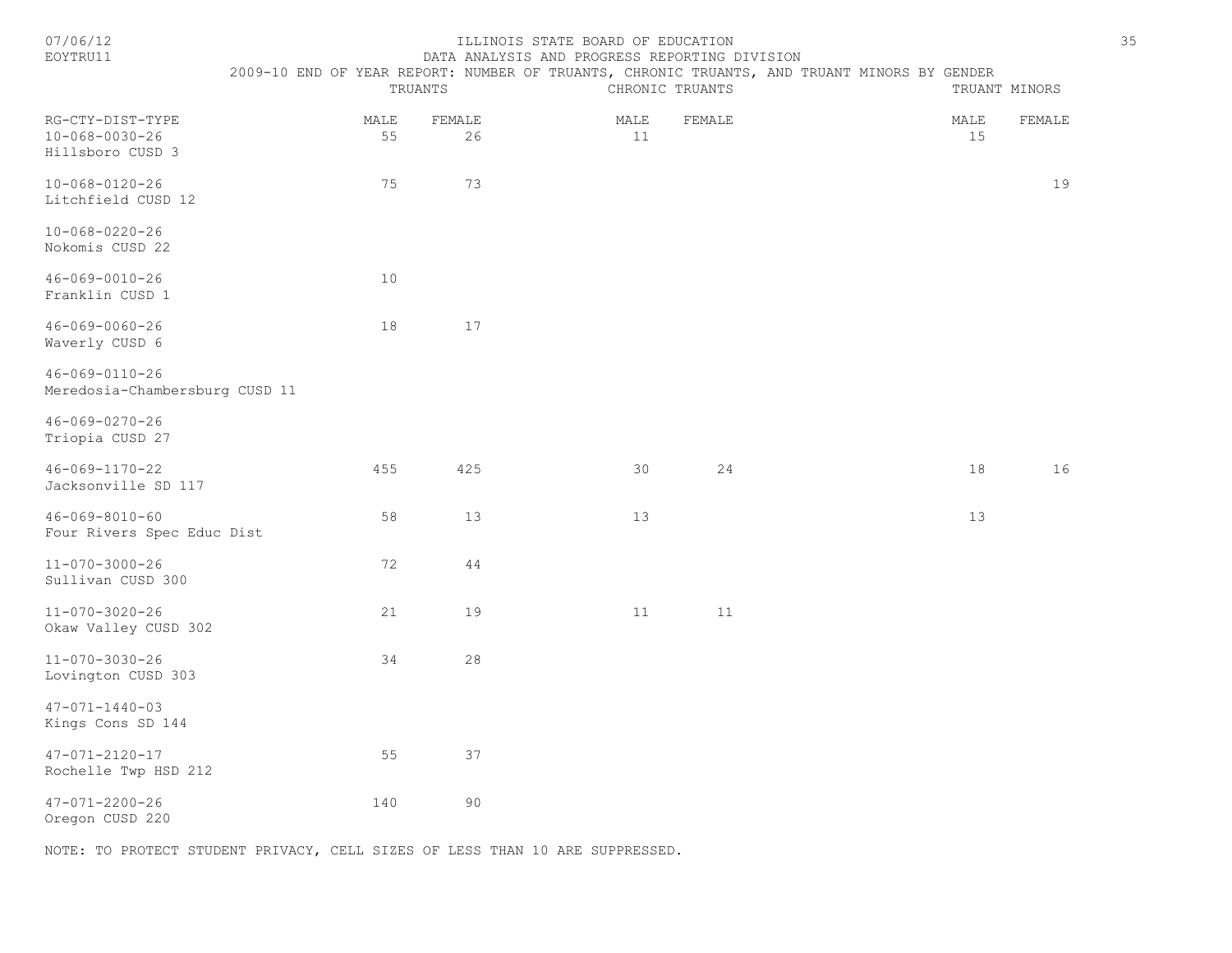# EOYTRU11 DATA ANALYSIS AND PROGRESS REPORTING DIVISION 2009-10 END OF YEAR REPORT: NUMBER OF TRUANTS, CHRONIC TRUANTS, AND TRUANT MINORS BY GENDER<br>TRUANTS CHRONIC TRUANTS TRUANTS TRUANTS

|                                                                            |       | TRUANTS |      | CHRONIC TRUANTS |      | TRUANT MINORS |
|----------------------------------------------------------------------------|-------|---------|------|-----------------|------|---------------|
| RG-CTY-DIST-TYPE<br>$47 - 071 - 2210 - 26$<br>Forrestville Valley CUSD 221 | MALE  | FEMALE  | MALE | FEMALE          | MALE | FEMALE        |
| $47 - 071 - 2220 - 26$<br>Polo CUSD 222                                    | 22    | 21      |      |                 |      |               |
| $47 - 071 - 2230 - 26$<br>Meridian CUSD 223                                | 115   | 99      | 41   | 61              |      |               |
| $47 - 071 - 2260 - 26$<br>Byron CUSD 226                                   | 34    | 39      |      |                 |      |               |
| $47 - 071 - 2310 - 04$<br>Rochelle CCSD 231                                | 204   | 203     | 35   | 23              | 51   | 42            |
| $48 - 072 - 0620 - 02$<br>Pleasant Valley SD 62                            |       |         | 13   |                 |      |               |
| $48 - 072 - 0630 - 02$<br>Norwood ESD 63                                   | 69    | 72      |      |                 |      |               |
| $48 - 072 - 0660 - 02$<br>Bartonville SD 66                                | 28    | 12      |      |                 |      |               |
| $48 - 072 - 0680 - 02$<br>Oak Grove SD 68                                  |       |         |      |                 |      |               |
| $48 - 072 - 0690 - 02$<br>Pleasant Hill SD 69                              | 32    | 32      |      |                 |      |               |
| $48 - 072 - 0700 - 02$<br>Monroe SD 70                                     |       |         |      |                 |      |               |
| $48 - 072 - 1500 - 25$<br>Peoria SD 150                                    | 4,046 | 4,053   | 153  | 128             | 176  | 167           |
| $48 - 072 - 2650 - 26$<br>Farmington Central CUSD 265                      | 14    | 14      |      |                 |      |               |
| 48-072-3090-26<br>Brimfield CUSD 309                                       |       |         |      |                 |      |               |
| $48 - 072 - 3100 - 16$<br>Limestone CHSD 310                               | 21    | 26      |      |                 |      |               |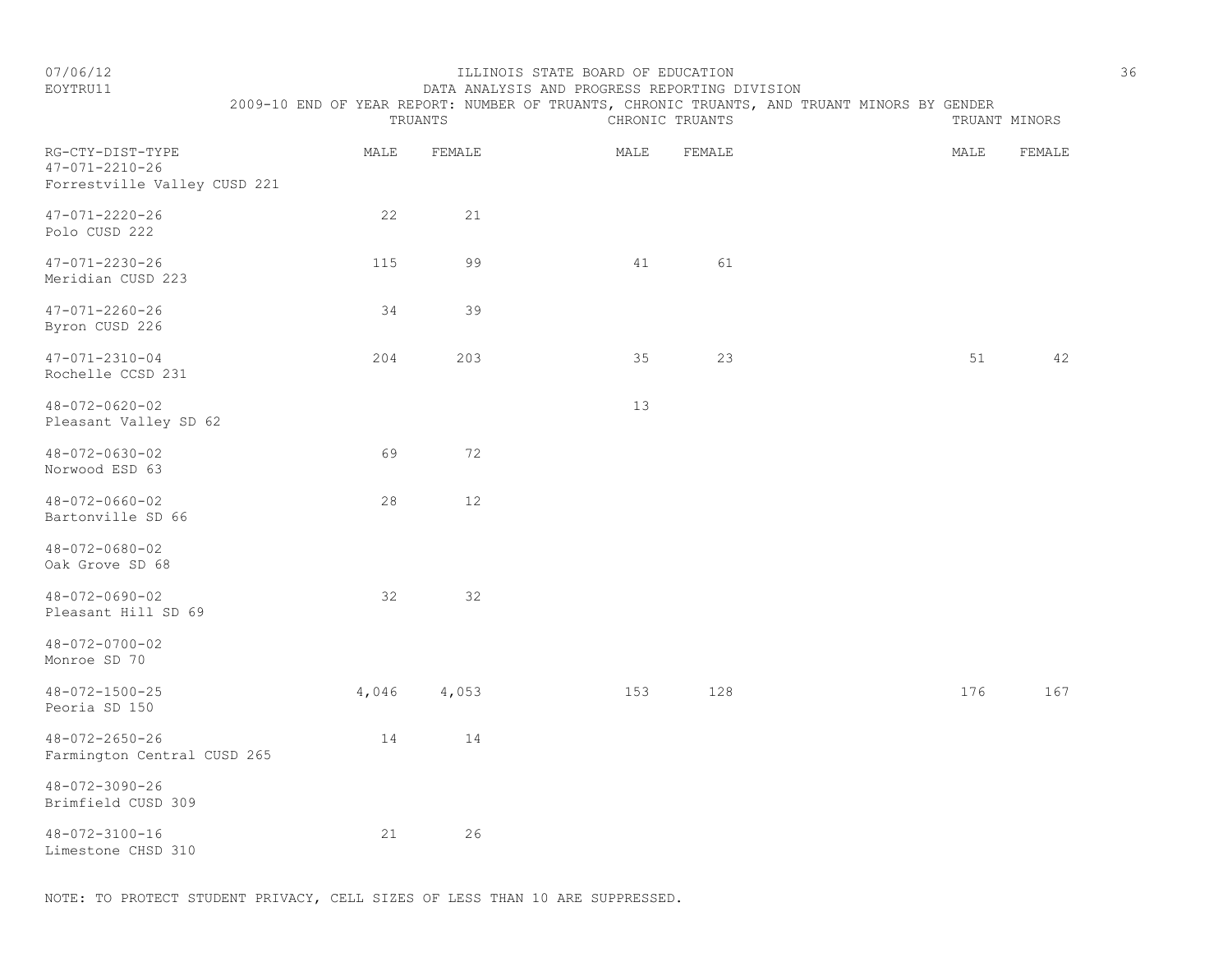# EOYTRU11 DATA ANALYSIS AND PROGRESS REPORTING DIVISION

2009-10 END OF YEAR REPORT: NUMBER OF TRUANTS, CHRONIC TRUANTS, AND TRUANT MINORS BY GENDER

|                                                                         |            | TRUANTS      |            | CHRONIC TRUANTS |      | TRUANT MINORS |
|-------------------------------------------------------------------------|------------|--------------|------------|-----------------|------|---------------|
| RG-CTY-DIST-TYPE<br>$48 - 072 - 3210 - 26$<br>Il Valley Central USD 321 | MALE<br>27 | FEMALE<br>20 | MALE<br>25 | FEMALE<br>12    | MALE | FEMALE        |
| $48 - 072 - 3230 - 26$<br>Dunlap CUSD 323                               | 10         |              |            |                 |      |               |
| 48-072-3250-26<br>Peoria Heights CUSD 325                               | 31         | 12           | 15         |                 |      |               |
| $48 - 072 - 3260 - 26$<br>Princeville CUSD 326                          |            | 10           |            |                 |      |               |
| $48 - 072 - 3270 - 26$<br>Illini Bluffs CUSD 327                        | 46         | 37           |            |                 |      |               |
| $48 - 072 - 3280 - 03$<br>Hollis Cons SD 328                            |            |              |            |                 |      |               |
| $30 - 073 - 0050 - 02$<br>Tamaroa School Dist 5                         |            |              |            |                 |      |               |
| $30 - 073 - 0500 - 02$<br>Pinckneyville SD 50                           | 134        | 119          | 18         | 11              |      |               |
| $30 - 073 - 1010 - 16$<br>Pinckneyville CHSD 101                        |            |              |            |                 |      |               |
| $30 - 073 - 2040 - 04$<br>CCSD 204                                      |            |              |            |                 |      |               |
| $30 - 073 - 3000 - 26$<br>Duquoin CUSD 300                              | 118        | 92           |            |                 |      |               |
| $39 - 074 - 0050 - 26$<br>Bement CUSD 5                                 |            |              |            |                 |      |               |
| $39 - 074 - 0250 - 26$<br>Monticello CUSD 25                            | 15         |              |            |                 |      |               |
| 39-074-0390-26<br>Atwood Hammond CUSD 39                                | 19         | 16           |            |                 |      |               |
| $39 - 074 - 0570 - 26$<br>Deland-Weldon CUSD 57                         |            | 10           |            |                 |      |               |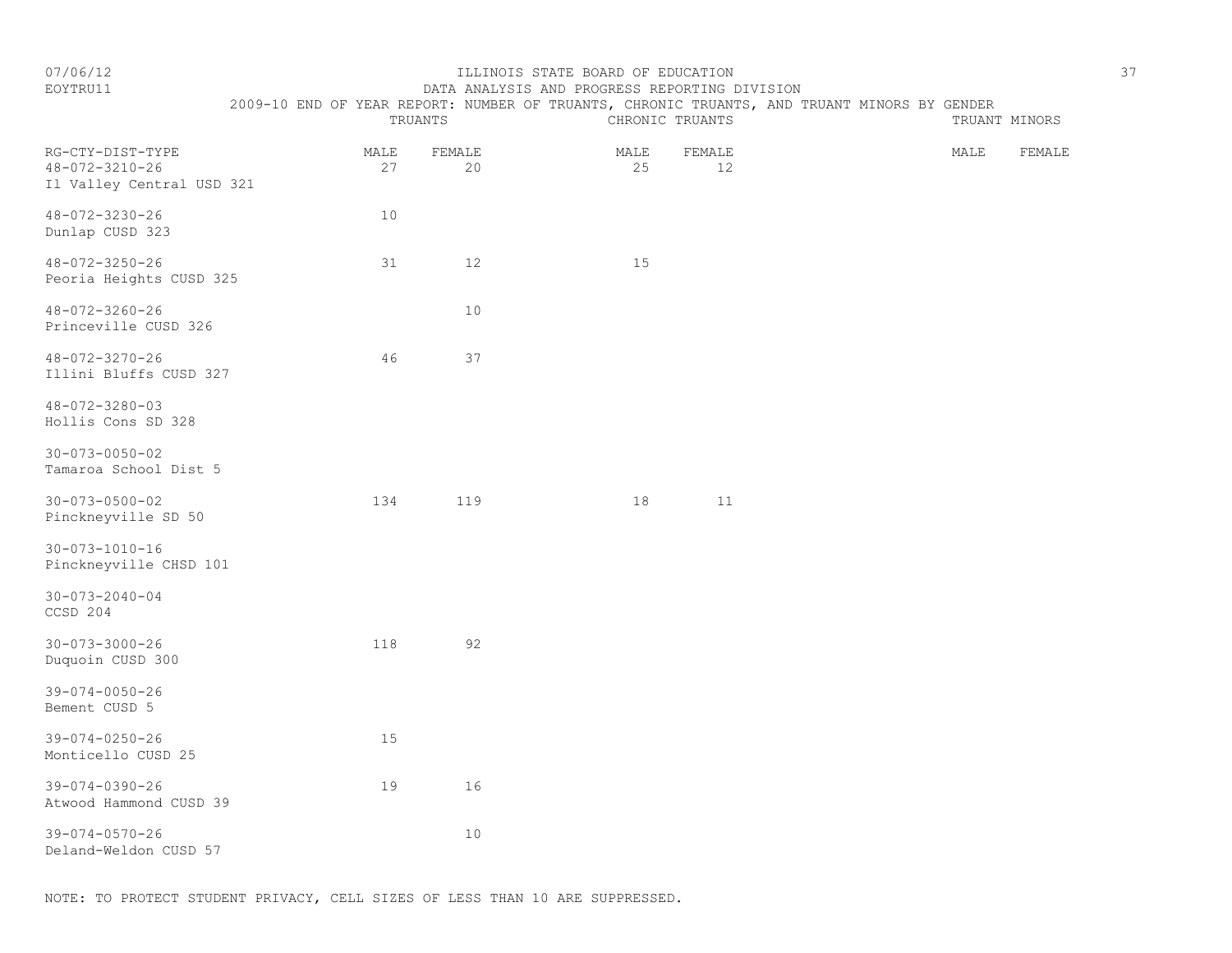| 07/06/12<br>EOYTRU11                                               |  |      |         | ILLINOIS STATE BOARD OF EDUCATION |                 | DATA ANALYSIS AND PROGRESS REPORTING DIVISION<br>2009-10 END OF YEAR REPORT: NUMBER OF TRUANTS, CHRONIC TRUANTS, AND TRUANT MINORS BY GENDER |  |      |               | 38 |
|--------------------------------------------------------------------|--|------|---------|-----------------------------------|-----------------|----------------------------------------------------------------------------------------------------------------------------------------------|--|------|---------------|----|
|                                                                    |  |      | TRUANTS |                                   | CHRONIC TRUANTS |                                                                                                                                              |  |      | TRUANT MINORS |    |
| RG-CTY-DIST-TYPE<br>$39 - 074 - 1000 - 26$<br>Cerro Gordo CUSD 100 |  | MALE |         | FEMALE                            | MALE            | FEMALE                                                                                                                                       |  | MALE | FEMALE        |    |
| $01 - 075 - 0030 - 26$<br>Pleasant Hill CUSD 3                     |  | 25   |         | 27                                |                 |                                                                                                                                              |  |      |               |    |
| $01 - 075 - 0040 - 26$<br>Griggsville-Perry CUSD 4                 |  |      |         |                                   |                 |                                                                                                                                              |  |      |               |    |
| $01 - 075 - 0100 - 26$<br>Pikeland CUSD 10                         |  | 308  |         | 262                               | 25              | 19                                                                                                                                           |  | 15   | 19            |    |
| $01 - 075 - 0120 - 26$<br>Western CUSD 12                          |  |      |         |                                   | 43              | 38                                                                                                                                           |  |      |               |    |
| $20 - 076 - 0010 - 26$<br>Pope Co CUD 1                            |  |      |         |                                   |                 |                                                                                                                                              |  |      |               |    |
| $02 - 077 - 1000 - 26$<br>Century CUSD 100                         |  | 33   |         | 37                                |                 |                                                                                                                                              |  |      |               |    |
| $02 - 077 - 1010 - 26$<br>Meridian CUSD 101                        |  | 75   |         | 40                                | 10              | 12                                                                                                                                           |  |      |               |    |
| $02 - 077 - 8010 - 60$<br>Jamp Spec Educ Services                  |  |      |         |                                   |                 |                                                                                                                                              |  |      |               |    |
| 43-078-5350-26<br>Putnam County CUSD 535                           |  | 61   |         | 33                                | 14              | 11                                                                                                                                           |  |      |               |    |
| 45-079-0010-22<br>Coulterville USD 1                               |  |      |         |                                   |                 |                                                                                                                                              |  |      |               |    |
| 45-079-1320-26<br>Red Bud CUSD 132                                 |  | 129  |         | 94                                |                 |                                                                                                                                              |  |      |               |    |
| $45 - 079 - 1380 - 26$<br>Steeleville CUSD 138                     |  |      |         |                                   |                 |                                                                                                                                              |  |      |               |    |
| 45-079-1390-26<br>Chester CUSD 139                                 |  | 234  |         | 205                               |                 | 16                                                                                                                                           |  |      |               |    |

45-079-1400-26 78 84 16 23 14 Sparta CUSD 140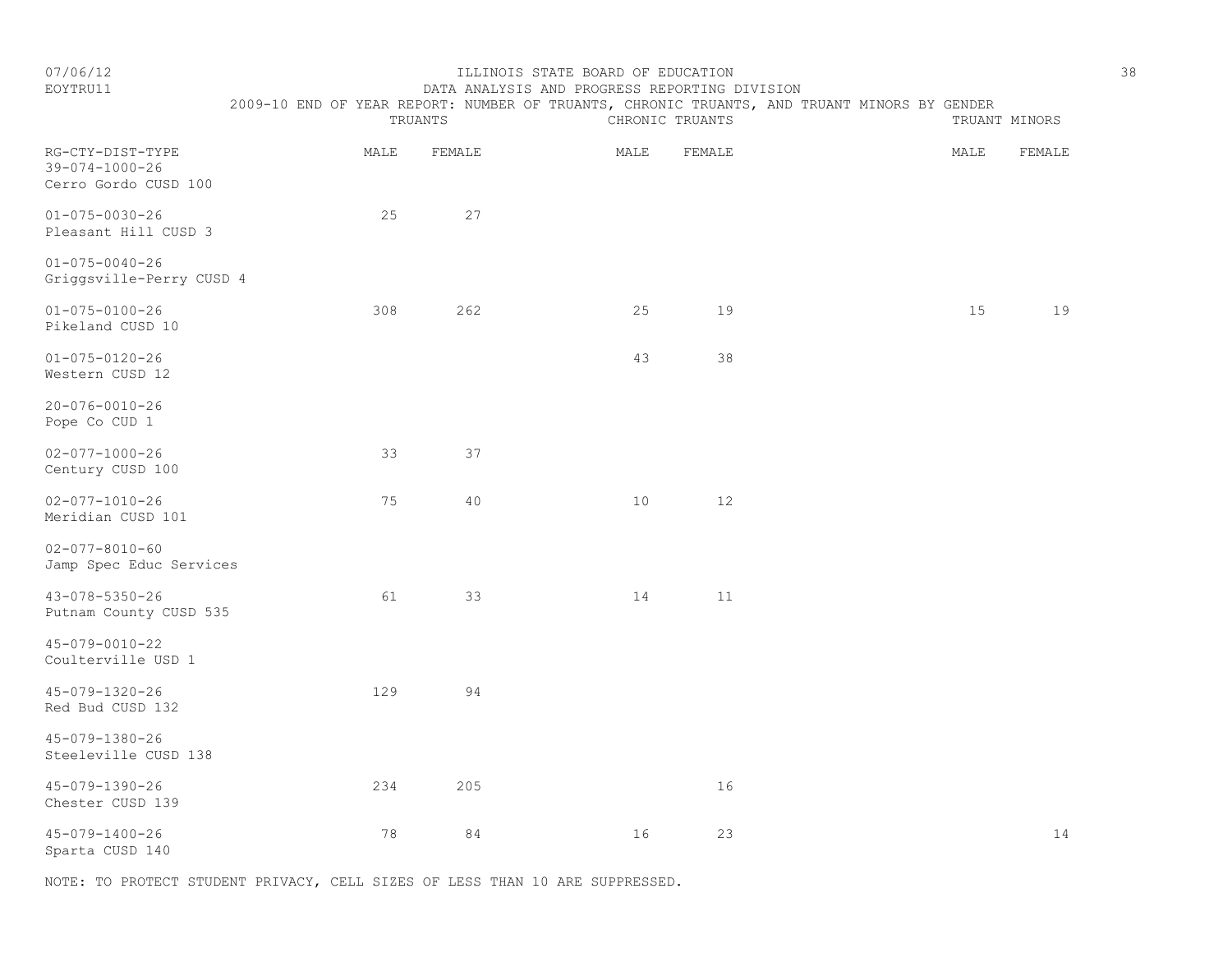#### 07/06/12 ILLINOIS STATE BOARD OF EDUCATION 39 DATA ANALYSIS AND PROGRESS REPORTING DIVISION

|                                                            |             | TRUANTS       |      | CHRONIC TRUANTS | 2009-10 END OF YEAR REPORT: NUMBER OF TRUANTS, CHRONIC TRUANTS, AND TRUANT MINORS BY GENDER | TRUANT MINORS |        |
|------------------------------------------------------------|-------------|---------------|------|-----------------|---------------------------------------------------------------------------------------------|---------------|--------|
| RG-CTY-DIST-TYPE<br>12-080-0010-26<br>East Richland CUSD 1 | MALE<br>166 | FEMALE<br>199 | MALE | FEMALE<br>12    |                                                                                             | MALE          | FEMALE |
| 12-080-0020-26<br>West Richland CUSD 2                     | 42          | 24            |      |                 |                                                                                             |               |        |
| 49-081-0300-17<br>United Twp HSD 30                        | 69          | 72            | 14   | 15              |                                                                                             |               | 11     |
| 49-081-0340-02<br>Silvis SD 34                             | 74          | 47            | 21   | 21              |                                                                                             |               |        |
| 49-081-0360-02<br>Carbon Cliff-Barstow SD 36               |             |               |      |                 |                                                                                             |               |        |
| 49-081-0370-02<br>East Moline SD 37                        | 114         | 90            | 31   | 33              |                                                                                             | 27            | 32     |
| 49-081-0400-22<br>Moline USD 40                            | 954         | 872           | 115  | 111             |                                                                                             | 82            | 93     |
| $49 - 081 - 0410 - 25$<br>Rock Island SD 41                | 1,855       | 1,642         | 119  | 103             |                                                                                             | 130           | 103    |
| 49-081-1000-26<br>Riverdale CUSD 100                       |             |               |      |                 |                                                                                             |               |        |
| $49 - 081 - 2000 - 26$<br>Sherrard CUSD 200                | 132         | 120           |      |                 |                                                                                             |               |        |
| $49 - 081 - 3000 - 26$<br>Rockridge CUSD 300               |             |               |      |                 |                                                                                             |               |        |
| $49 - 081 - 8650 - 60$<br>Black Hawk Area Sp Ed District   |             |               |      |                 |                                                                                             |               |        |
| $50 - 082 - 0090 - 26$<br>Lebanon CUSD 9                   | 21          | 21            |      |                 |                                                                                             |               |        |
| $50 - 082 - 0190 - 26$<br>Mascoutah CUD 19                 | 210         | 158           |      |                 |                                                                                             |               |        |
| $50 - 082 - 0300 - 03$<br>St Libory Cons SD 30             |             |               |      |                 |                                                                                             |               |        |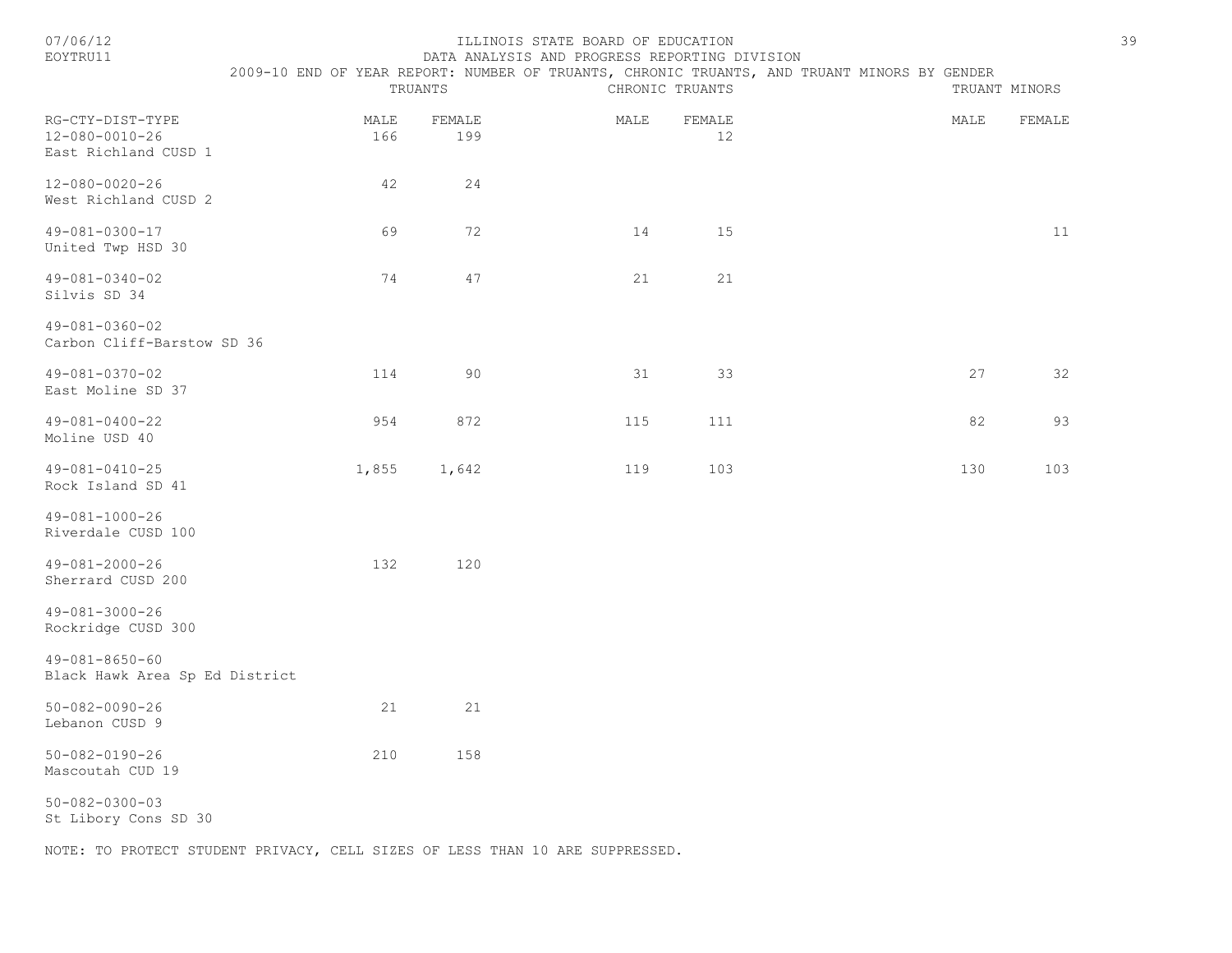### EOYTRU11 DATA ANALYSIS AND PROGRESS REPORTING DIVISION 2009-10 END OF YEAR REPORT: NUMBER OF TRUANTS, CHRONIC TRUANTS, AND TRUANT MINORS BY GENDER

|                                                               |            | TRUANTS      |      | CHRONIC TRUANTS |        | TRUANT MINORS |
|---------------------------------------------------------------|------------|--------------|------|-----------------|--------|---------------|
| RG-CTY-DIST-TYPE<br>$50 - 082 - 0400 - 26$<br>Marissa CUSD 40 | MALE<br>28 | FEMALE<br>22 | MALE | FEMALE          | MALE   | FEMALE        |
| $50 - 082 - 0600 - 26$<br>New Athens CUSD 60                  |            |              |      |                 |        |               |
| $50 - 082 - 0770 - 16$<br>Freeburg CHSD 77                    | 12         | 13           |      |                 |        |               |
| $50 - 082 - 0900 - 04$<br>O Fallon CCSD 90                    | 38         | 27           |      |                 |        |               |
| $50 - 082 - 1040 - 02$<br>Central SD 104                      | 68         | $8\,1$       |      |                 |        |               |
| $50 - 082 - 1130 - 02$<br>Wolf Branch SD 113                  | 14         | 14           |      |                 |        |               |
| $50 - 082 - 1180 - 02$<br>Belleville SD 118                   | 127        | 98           | 15   | 13              |        |               |
| $50 - 082 - 1190 - 02$<br>Belle Valley SD 119                 |            |              | 11   | 10              | 11     | 10            |
| $50 - 082 - 1750 - 02$<br>Harmony Emge SD 175                 | 51         | 47           |      |                 |        |               |
| $50 - 082 - 1810 - 02$<br>Signal Hill SD 181                  | 66         | 84           |      |                 |        |               |
| $50 - 082 - 1870 - 26$<br>Cahokia CUSD 187                    | 261        | 263          | 284  | 252             | 234    | 196           |
| $50 - 082 - 1880 - 22$<br>Brooklyn UD 188                     | 15         | 16           | 28   | 29              |        |               |
| $50 - 082 - 1890 - 22$<br>East St Louis SD 189                | 3,632      | 3,832        | 991  | 1,037           | 907    | 965           |
| $50 - 082 - 1960 - 26$<br>Dupo CUSD 196                       | 287        | 287          | 10   |                 | 108    | 110           |
| $50 - 082 - 2010 - 17$<br>Belleville Twp HSD 201              | 798        | 720          | 35   | 32              | $1\,8$ | 20            |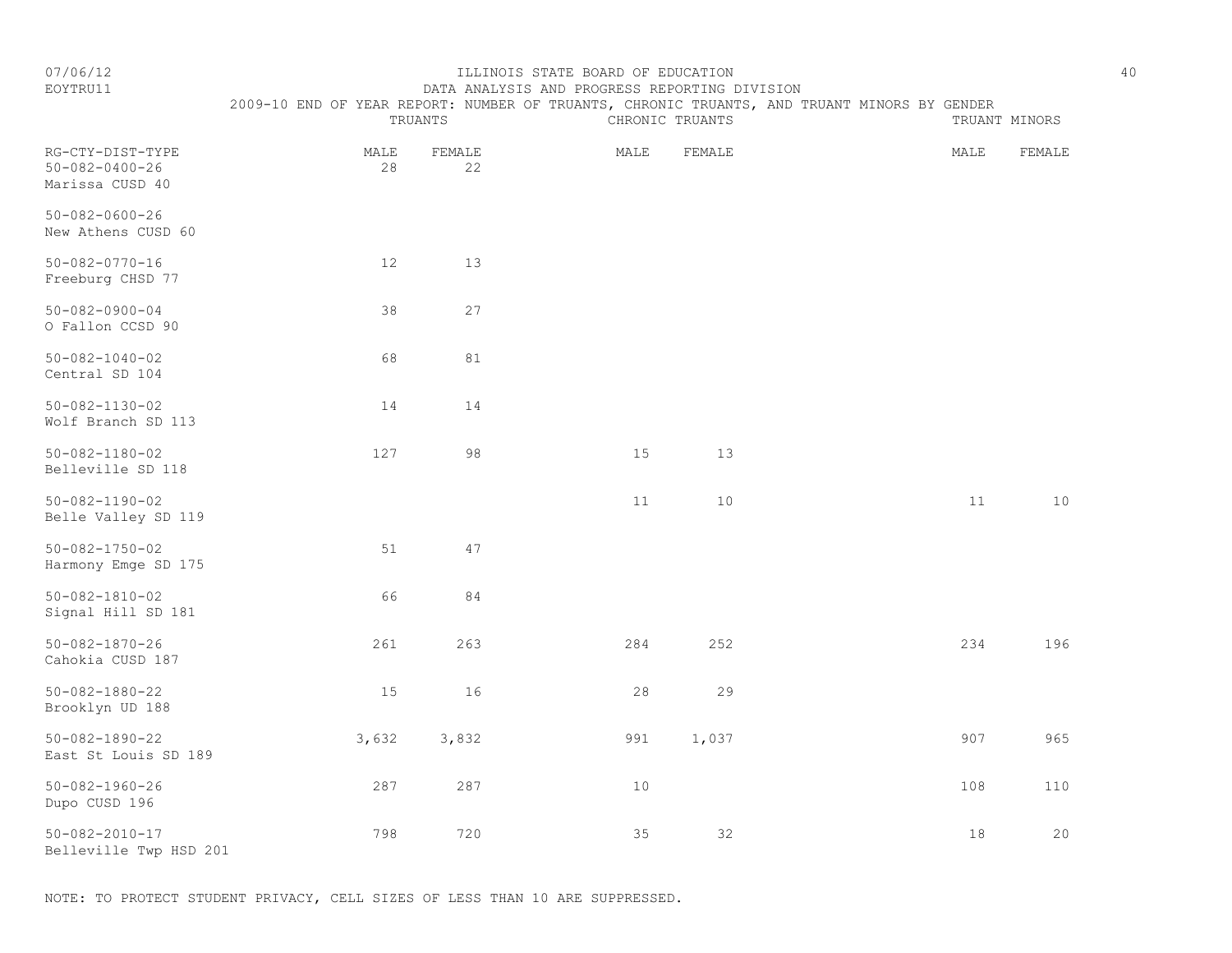#### EOYTRU11 DATA ANALYSIS AND PROGRESS REPORTING DIVISION 2009-10 END OF YEAR REPORT: NUMBER OF TRUANTS, CHRONIC TRUANTS, AND TRUANT MINORS BY GENDER

|                                                                    |             | TRUANTS      |            | CHRONIC TRUANTS | TRUANT MINORS        |
|--------------------------------------------------------------------|-------------|--------------|------------|-----------------|----------------------|
| RG-CTY-DIST-TYPE<br>$50 - 082 - 2030 - 17$<br>O Fallon Twp HSD 203 | MALE<br>139 | FEMALE<br>88 | MALE<br>10 | FEMALE          | MALE<br>FEMALE<br>10 |
| $20 - 083 - 0010 - 26$<br>Galatia CUSD 1                           |             |              | 23         | 19              | 20<br>23             |
| $20 - 083 - 0020 - 26$<br>Carrier Mills-Stonefort CUSD 2           | 26          | 20           | 17         | 15              |                      |
| $20 - 083 - 0030 - 26$<br>Harrisburg CUSD 3                        | 271         | 251          | 22         | 18              |                      |
| $20 - 083 - 0040 - 26$<br>Eldorado CUSD 4                          | 56          | 59           | 32         | 30              | 12                   |
| $51 - 084 - 0010 - 26$<br>Tri City CUSD 1                          | 27          | 13           |            |                 |                      |
| $51 - 084 - 003A - 26$<br>Rochester CUSD 3A                        | 43          | 17           |            |                 |                      |
| $51 - 084 - 0050 - 26$<br>Ball Chatham CUSD 5                      | 307         | 260          | $1\,8$     |                 | $10$                 |
| $51 - 084 - 0080 - 26$<br>Pleasant Plains CUSD 8                   | 39          | 30           |            |                 |                      |
| $51 - 084 - 0100 - 26$<br>Auburn CUSD 10                           |             |              |            |                 |                      |
| $51 - 084 - 0100 - 61$<br>Sangamon Area Spec Ed Dist               | 16          |              |            |                 |                      |
| $51 - 084 - 0110 - 26$<br>Pawnee CUSD 11                           | 106         | 97           |            |                 |                      |
| $51 - 084 - 0140 - 26$<br>Riverton CUSD 14                         | 148         | 116          | 11         | 12              |                      |
| $51 - 084 - 0150 - 26$<br>Williamsville CUSD 15                    |             |              |            |                 |                      |
| $51 - 084 - 0160 - 26$<br>New Berlin CUSD 16                       | 31          | 33           |            |                 |                      |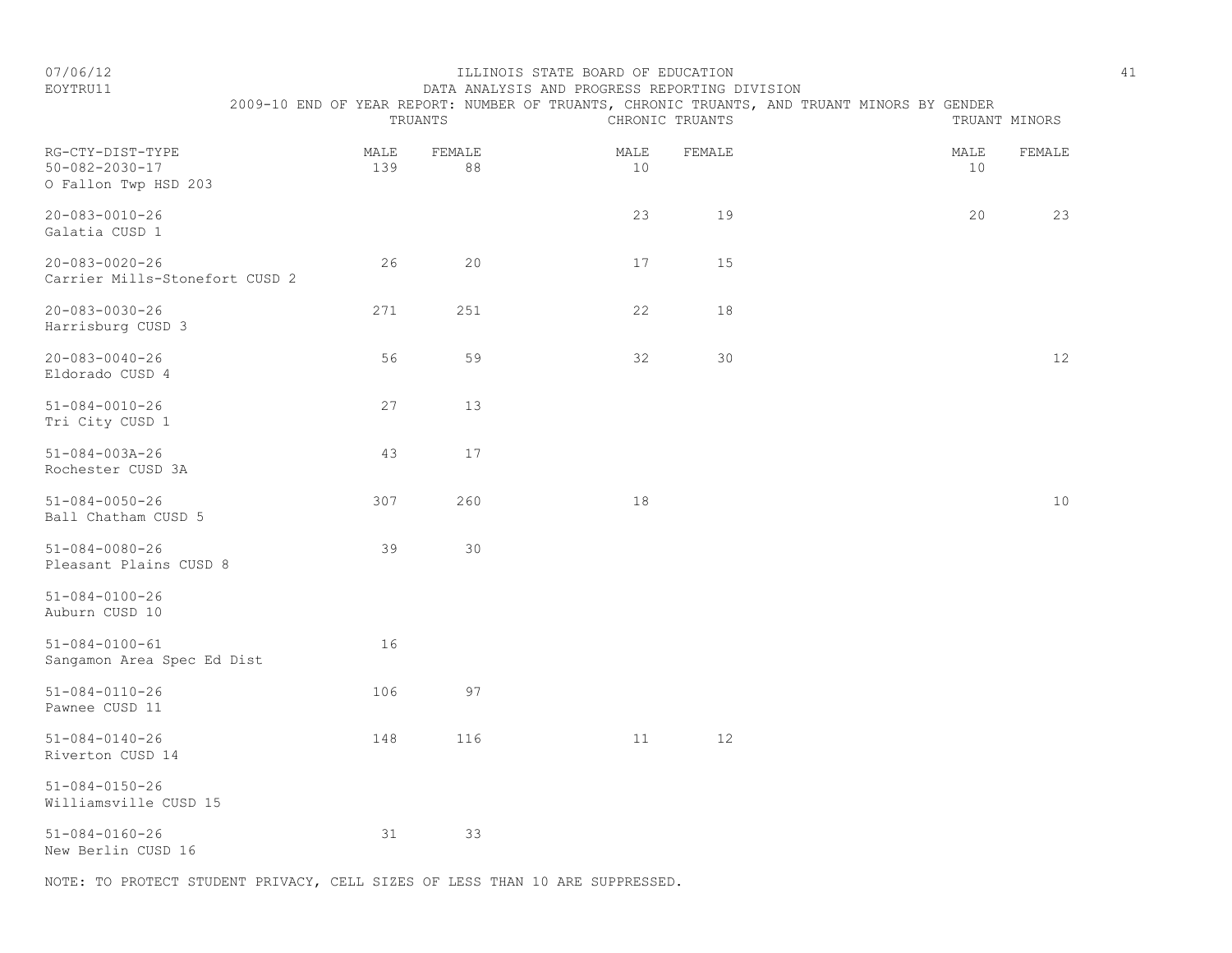| 07/06/12<br>EOYTRU11                                             | TRUANTS                 | ILLINOIS STATE BOARD OF EDUCATION<br>DATA ANALYSIS AND PROGRESS REPORTING DIVISION | CHRONIC TRUANTS |               | 2009-10 END OF YEAR REPORT: NUMBER OF TRUANTS, CHRONIC TRUANTS, AND TRUANT MINORS BY GENDER | TRUANT MINORS | 42     |
|------------------------------------------------------------------|-------------------------|------------------------------------------------------------------------------------|-----------------|---------------|---------------------------------------------------------------------------------------------|---------------|--------|
| RG-CTY-DIST-TYPE<br>$51 - 084 - 1860 - 25$<br>Springfield SD 186 | FEMALE<br>MALE<br>2,734 | 2,789                                                                              | MALE<br>258     | FEMALE<br>225 |                                                                                             | MALE          | FEMALE |
| $22 - 085 - 0050 - 26$<br>Schuyler-Industry CUSD 5               |                         |                                                                                    |                 | 14            |                                                                                             |               |        |
| $46 - 086 - 0010 - 26$<br>Winchester CUSD 1                      |                         |                                                                                    |                 |               |                                                                                             |               |        |
| 46-086-0020-26<br>Scott-Morgan CUSD 2                            |                         |                                                                                    |                 |               |                                                                                             |               |        |
| $11 - 087 - 0010 - 26$<br>Windsor CUSD 1                         | 43                      | 56                                                                                 |                 |               |                                                                                             |               |        |
| $11 - 087 - 003A - 26$<br>Cowden-Herrick CUSD 3A                 |                         |                                                                                    |                 |               |                                                                                             |               |        |
| $11 - 087 - 0040 - 26$<br>Shelbyville CUSD 4                     | 58                      | 64                                                                                 |                 |               |                                                                                             |               |        |
| $11 - 087 - 005A - 26$<br>Stewardson-Strasburg CUD 5A            | 13                      |                                                                                    |                 |               |                                                                                             |               |        |
| $11 - 087 - 0210 - 26$<br>Central A & M CUD 21                   |                         |                                                                                    | 12              |               |                                                                                             |               |        |
| $28 - 088 - 1000 - 26$<br>Stark County CUSD 100                  | 70                      | 68                                                                                 |                 |               |                                                                                             |               |        |
| $08 - 089 - 1450 - 22$<br>Freeport SD 145                        | 875                     | 852                                                                                | 88              | 91            |                                                                                             | 54            | 73     |
| $08 - 089 - 2000 - 26$<br>Pearl City CUSD 200                    | 48                      | 28                                                                                 |                 |               |                                                                                             |               |        |
| $08 - 089 - 2010 - 26$<br>Dakota CUSD 201                        | 21                      | 15                                                                                 |                 |               |                                                                                             |               |        |
| $08 - 089 - 2020 - 26$<br>Lena Winslow CUSD 202                  |                         |                                                                                    |                 |               |                                                                                             |               |        |
| $08 - 089 - 2030 - 26$<br>Orangeville CUSD 203                   | 51                      | 56                                                                                 |                 |               |                                                                                             |               |        |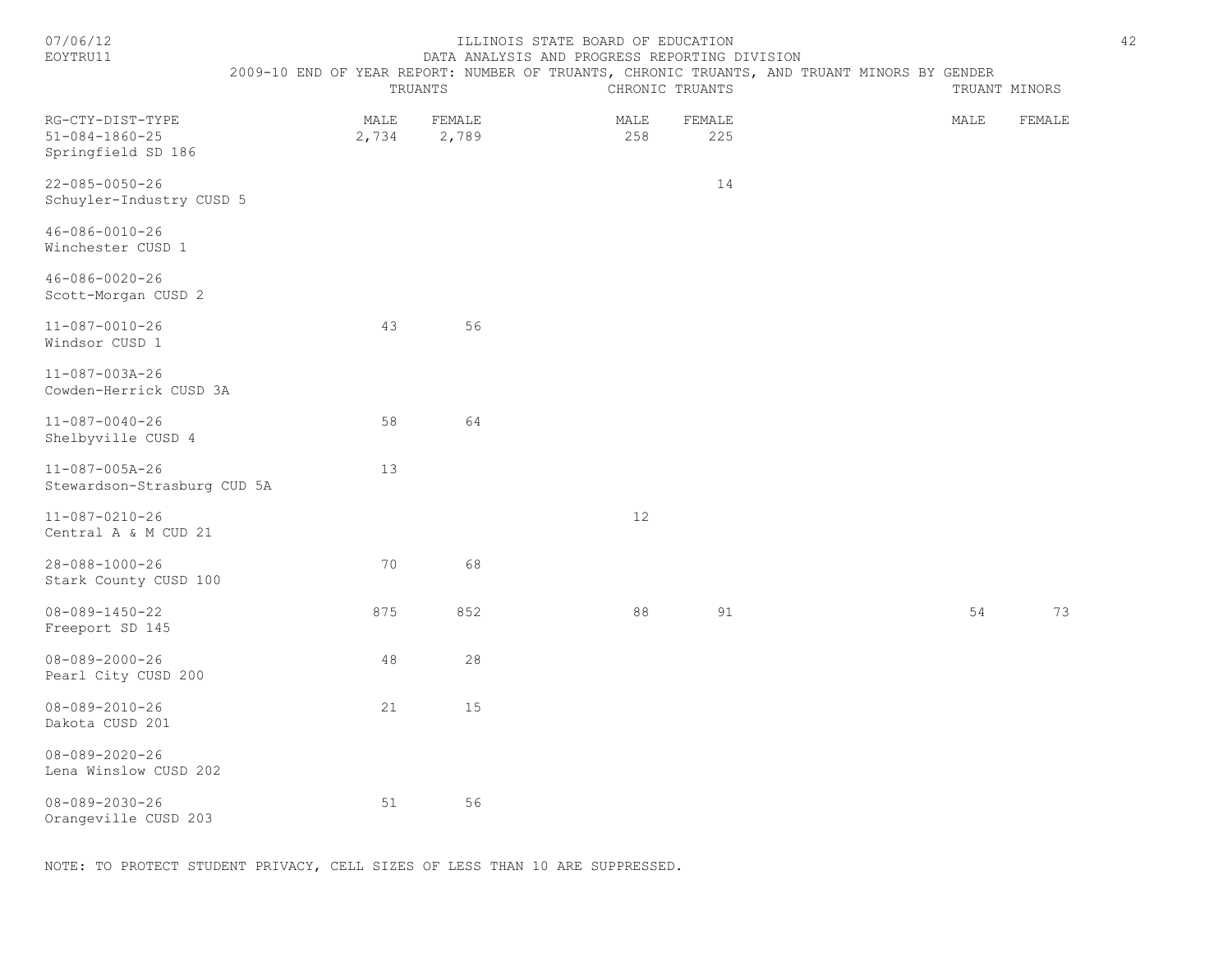#### ILLINOIS STATE BOARD OF EDUCATION 43 EOYTRU11 DATA ANALYSIS AND PROGRESS REPORTING DIVISION

2009-10 END OF YEAR REPORT: NUMBER OF TRUANTS, CHRONIC TRUANTS, AND TRUANT MINORS BY GENDER

|                                                                   |      | TRUANTS |      | CHRONIC TRUANTS |      | TRUANT MINORS |
|-------------------------------------------------------------------|------|---------|------|-----------------|------|---------------|
| RG-CTY-DIST-TYPE<br>$53 - 090 - 0500 - 02$<br>District 50 Schools | MALE | FEMALE  | MALE | FEMALE          | MALE | FEMALE        |
| $53 - 090 - 0760 - 02$<br>Creve Coeur SD 76                       | 120  | 113     |      |                 |      |               |
| $53 - 090 - 0850 - 02$<br>Robein SD 85                            |      | $10$    |      |                 |      |               |
| $53 - 090 - 0860 - 02$<br>East Peoria SD 86                       |      |         |      |                 |      |               |
| $53 - 090 - 0980 - 02$<br>Rankin CSD 98                           | 24   | 27      |      |                 |      |               |
| $53 - 090 - 1020 - 02$<br>N Pekin & Marquette Hght SD 102         |      |         |      |                 |      |               |
| $53 - 090 - 1080 - 02$<br>Pekin PSD 108                           | 201  | 169     |      |                 |      |               |
| $53 - 090 - 1370 - 02$<br>South Pekin SD 137                      |      |         |      |                 |      |               |
| $53 - 090 - 3030 - 16$<br>Pekin CSD 303                           | 275  | 249     | 16   | 13              |      |               |
| $53 - 090 - 3080 - 16$<br>Washington CHSD 308                     | 70   | 52      |      |                 |      |               |
| $53 - 090 - 3090 - 16$<br>East Peoria CHSD 309                    | 133  | 100     | 27   | 15              | 11   |               |
| $53 - 090 - 7010 - 26$<br>Deer Creek-Mackinaw CUSD 701            | 35   | 22      |      |                 |      |               |
| $53 - 090 - 7020 - 26$<br>Tremont CUSD 702                        |      |         |      |                 |      |               |
| $53 - 090 - 7030 - 26$<br>Delavan CUSD 703                        | 14   | 13      |      |                 |      |               |
| $53 - 090 - 7090 - 26$<br>Morton CUSD 709                         | 137  | $8\,8$  |      |                 |      |               |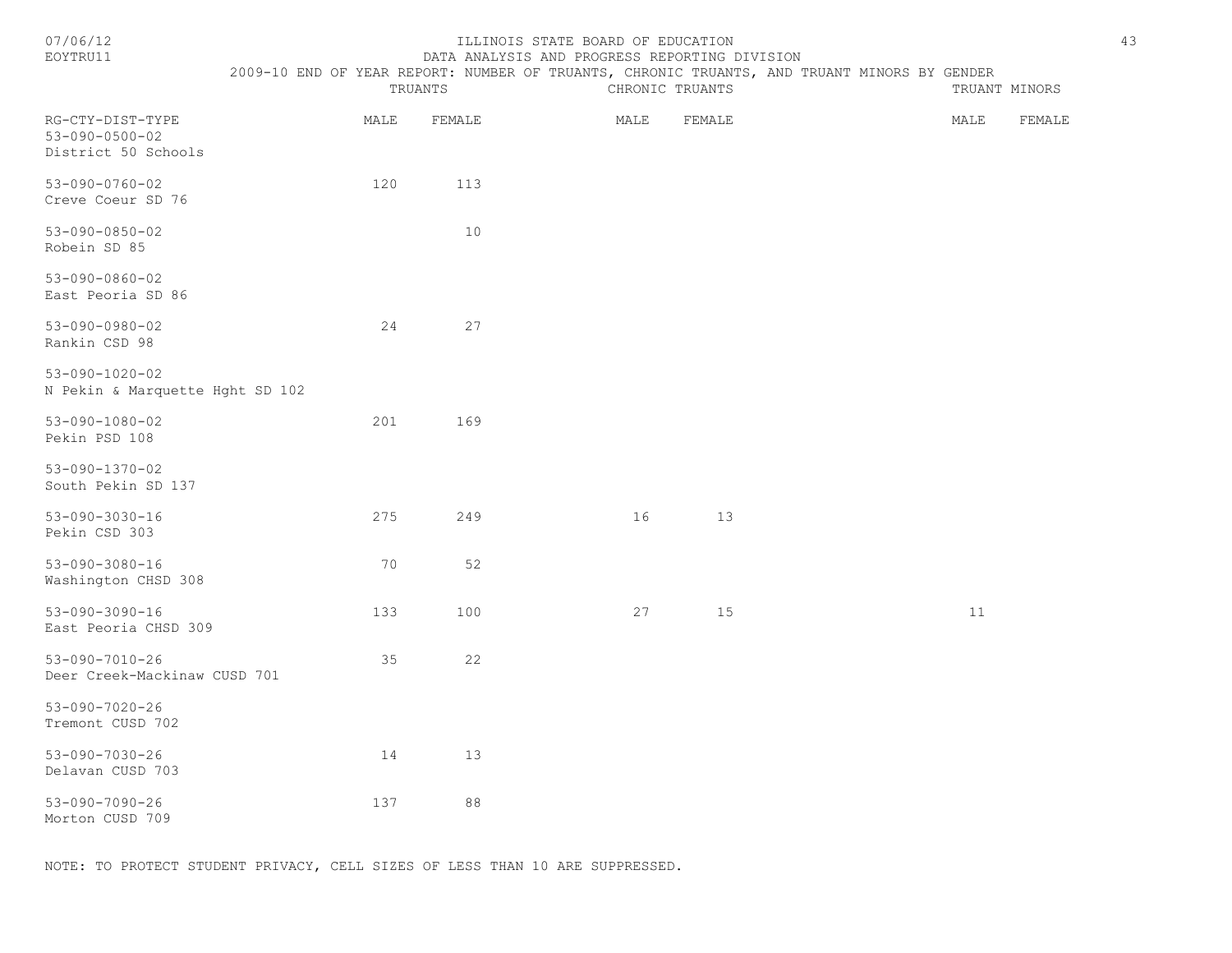| 07/06/12 |  |
|----------|--|
|          |  |

#### ILLINOIS STATE BOARD OF EDUCATION 44 EOYTRU11 DATA ANALYSIS AND PROGRESS REPORTING DIVISION

| <b>EOXTRUIT</b>                                                  |      | TRUANTS | DATA ANALYSIS AND PROGRESS REPORTING DIVISION | CHRONIC TRUANTS | 2009-10 END OF YEAR REPORT: NUMBER OF TRUANTS, CHRONIC TRUANTS, AND TRUANT MINORS BY GENDER |      | TRUANT MINORS |
|------------------------------------------------------------------|------|---------|-----------------------------------------------|-----------------|---------------------------------------------------------------------------------------------|------|---------------|
| RG-CTY-DIST-TYPE<br>$02 - 091 - 0160 - 04$<br>Lick Creek CCSD 16 | MALE | FEMALE  | MALE                                          | FEMALE          |                                                                                             | MALE | FEMALE        |
| $02 - 091 - 0170 - 22$<br>Cobden SUD 17                          | 58   | 34      |                                               |                 |                                                                                             |      |               |
| $02 - 091 - 0370 - 04$<br>Anna CCSD 37                           | 51   | 33      |                                               |                 |                                                                                             |      |               |
| $02 - 091 - 0430 - 04$<br>Jonesboro CCSD 43                      |      |         |                                               |                 |                                                                                             |      |               |
| $02 - 091 - 0660 - 22$<br>Dongola USD 66                         |      |         |                                               |                 |                                                                                             |      |               |
| $02 - 091 - 0810 - 16$<br>Anna Jonesboro CHSD 81                 | 19   | 15      | 13                                            | 10              |                                                                                             |      |               |
| $02 - 091 - 0840 - 26$<br>Shawnee CUSD 84                        |      | $1\,8$  |                                               | 13              |                                                                                             |      | 13            |
| $54 - 092 - 0010 - 26$<br>Bismarck Henning CUSD                  | 31   | 30      |                                               |                 |                                                                                             |      |               |
| $54 - 092 - 0020 - 26$<br>Westville CUSD 2                       | 85   | 60      |                                               | 14              |                                                                                             |      |               |
| $54 - 092 - 0040 - 26$<br>Georgetown-Ridge Farm CUD 4            | 62   | 60      | 17                                            | 12              |                                                                                             | 12   | $10$          |
| $54 - 092 - 0050 - 26$<br>Catlin CUSD 5                          |      |         |                                               |                 |                                                                                             |      |               |
| $54 - 092 - 0110 - 26$<br>Hoopeston Area CUSD 11                 | 48   | 58      |                                               |                 |                                                                                             |      |               |
| $54 - 092 - 0120 - 26$<br>Jamaica CUSD 12                        |      |         | 11                                            |                 |                                                                                             |      |               |
| $54 - 092 - 0610 - 03$<br>Armstrong-Ellis Cons SD 61             |      |         |                                               |                 |                                                                                             |      |               |

54-092-0760-26 Oakwood CUSD 76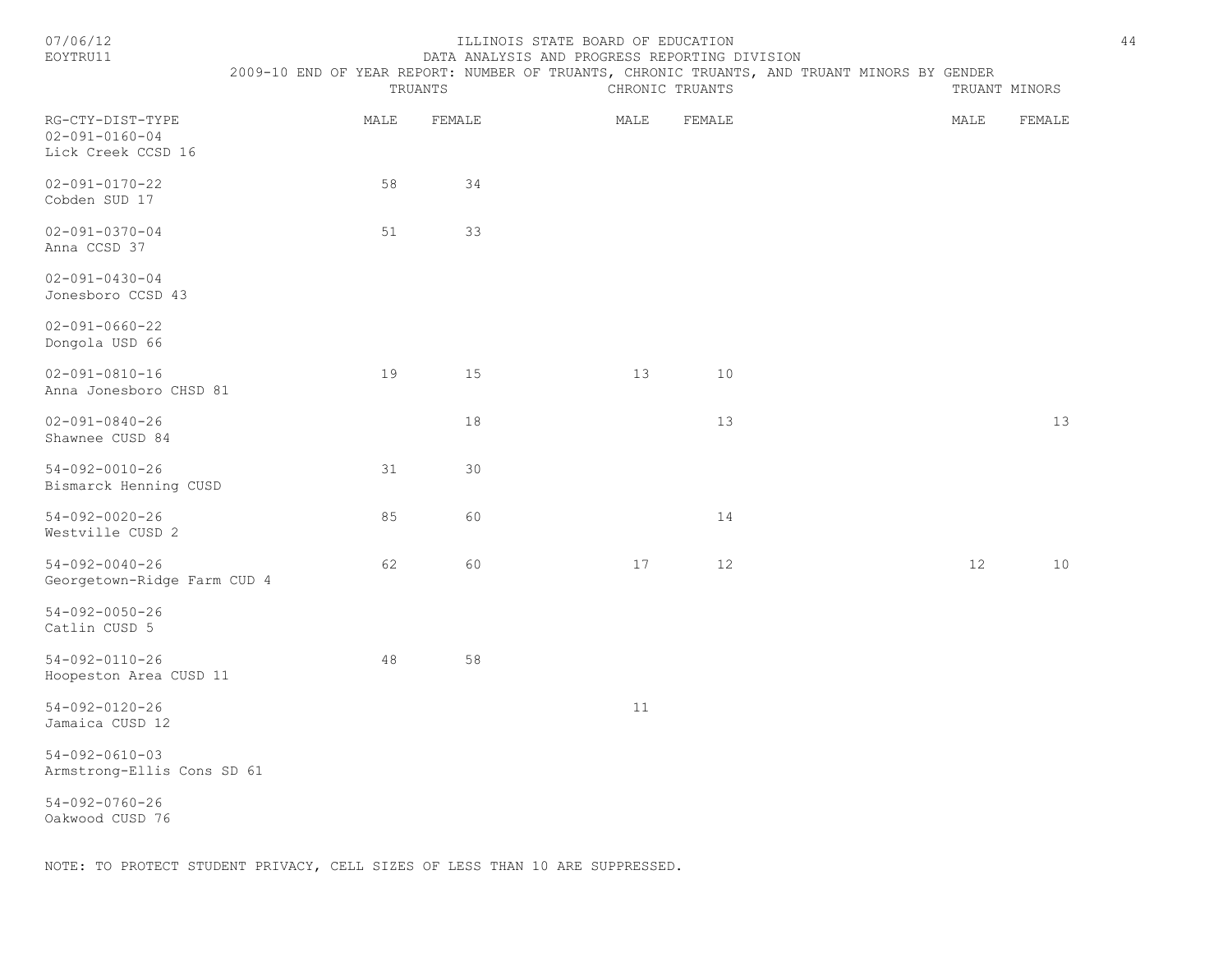| EOYTRU11                                                        |               |                 | DATA ANALYSIS AND PROGRESS REPORTING DIVISION |                 |                                                                                             |            |               |
|-----------------------------------------------------------------|---------------|-----------------|-----------------------------------------------|-----------------|---------------------------------------------------------------------------------------------|------------|---------------|
|                                                                 |               | TRUANTS         |                                               | CHRONIC TRUANTS | 2009-10 END OF YEAR REPORT: NUMBER OF TRUANTS, CHRONIC TRUANTS, AND TRUANT MINORS BY GENDER |            | TRUANT MINORS |
| RG-CTY-DIST-TYPE<br>$54 - 092 - 1180 - 24$<br>Danville CCSD 118 | MALE<br>1,630 | FEMALE<br>1,603 | MALE<br>83                                    | FEMALE<br>63    |                                                                                             | MALE<br>70 | FEMALE<br>52  |
| $54 - 092 - 2250 - 17$<br>Armstrong Twp HSD 225                 |               |                 |                                               |                 |                                                                                             |            |               |
| $20 - 093 - 0170 - 24$<br>Allendale CCSD 17                     |               |                 |                                               |                 |                                                                                             |            |               |
| $20 - 093 - 3480 - 26$<br>Wabash CUSD 348                       | 93            | 51              | 49                                            | 33              |                                                                                             |            |               |
| $27 - 094 - 2380 - 26$<br>Monmouth-Roseville CUSD 238           | 42            | 62              | 11                                            | 11              |                                                                                             |            |               |
| $27 - 094 - 3040 - 26$<br>United CUSD 304                       | 35            | 39              |                                               |                 |                                                                                             |            |               |
| 13-095-0100-26<br>West Washington Co CUD 10                     | 81            | 69              |                                               |                 |                                                                                             |            |               |
| 13-095-0110-04<br>Irvington CCSD 11                             |               |                 |                                               |                 |                                                                                             |            |               |
| 13-095-0990-16<br>Nashville CHSD 99                             | 18            | 14              |                                               |                 |                                                                                             |            |               |
| $20 - 096 - 1000 - 26$<br>Wayne City CUSD 100                   | 27            | 23              |                                               |                 |                                                                                             |            |               |
| $20 - 096 - 2000 - 26$<br>North Wayne CUSD 200                  |               |                 |                                               |                 |                                                                                             |            |               |
| $20 - 096 - 2250 - 16$<br>Fairfield Comm H S Dist 225           | 25            |                 |                                               |                 |                                                                                             | 13         |               |
| $20 - 097 - 0010 - 26$<br>Grayville CUSD 1                      | 16            | 20              |                                               |                 |                                                                                             |            |               |
| $20 - 097 - 0030 - 26$<br>Norris City-Omaha-Enfield CUSD 3      |               |                 |                                               |                 |                                                                                             |            |               |
| $20 - 097 - 0050 - 26$<br>Carmi-White County CUSD 5             | 178           | 139             |                                               |                 |                                                                                             |            |               |

NOTE: TO PROTECT STUDENT PRIVACY, CELL SIZES OF LESS THAN 10 ARE SUPPRESSED.

07/06/12 1ILLINOIS STATE BOARD OF EDUCATION 45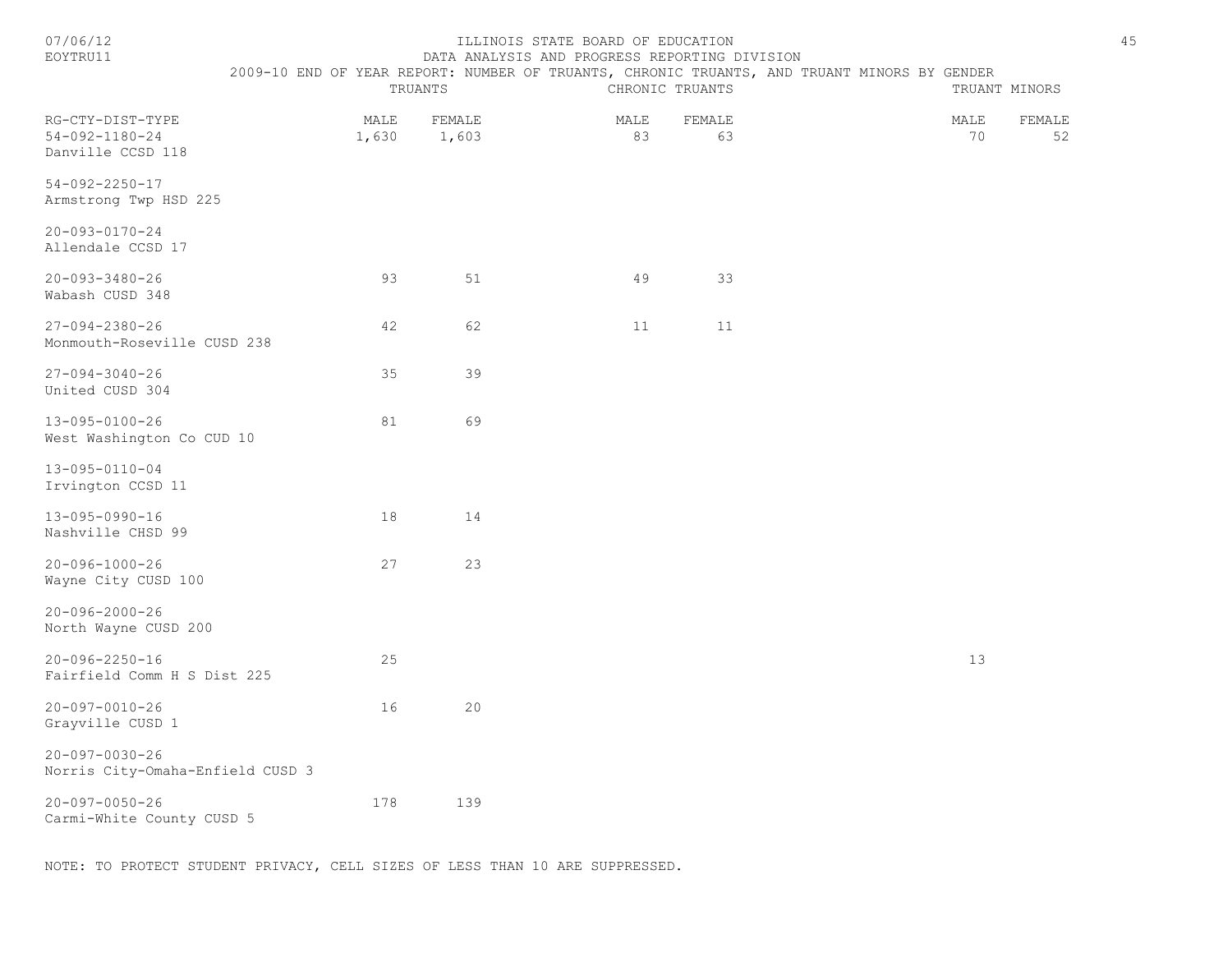#### ILLINOIS STATE BOARD OF EDUCATION 46 EOYTRU11 DATA ANALYSIS AND PROGRESS REPORTING DIVISION

 2009-10 END OF YEAR REPORT: NUMBER OF TRUANTS, CHRONIC TRUANTS, AND TRUANT MINORS BY GENDER TRUANTS CHRONIC TRUANTS TRUANT MINORS RG-CTY-DIST-TYPE MALE FEMALE MALE FEMALE MALE FEMALE 55-098-0010-26 11 Erie CUSD 1 55-098-0020-26 89 52 River Bend CUSD 2 55-098-0030-26 61 48 Prophetstown-Lyndon-Tampico CUSD3 55-098-0050-26 25 25 29 33 15 16 Sterling CUSD 5 55-098-0060-26 100 97 Morrison CUSD 6 55-098-0120-02 East Coloma SD 12 55-098-0130-02 58 60 Rock Falls ESD 13 55-098-0140-02 12 Riverdale SD 14 55-098-3010-17 98 84 11 Rock Falls Twp HSD 301 56-099-0170-02 Channahon SD 17 56-099-030C-04 276 248 16 10 Troy CCSD 30C 56-099-033C-04 22 26 23 13 Homer CCSD 33C 56-099-070C-04 Laraway CCSD 70C 56-099-0810-02 Union SD 81 56-099-0860-05 5,279 4,943 846 719 846 719 Joliet PSD 86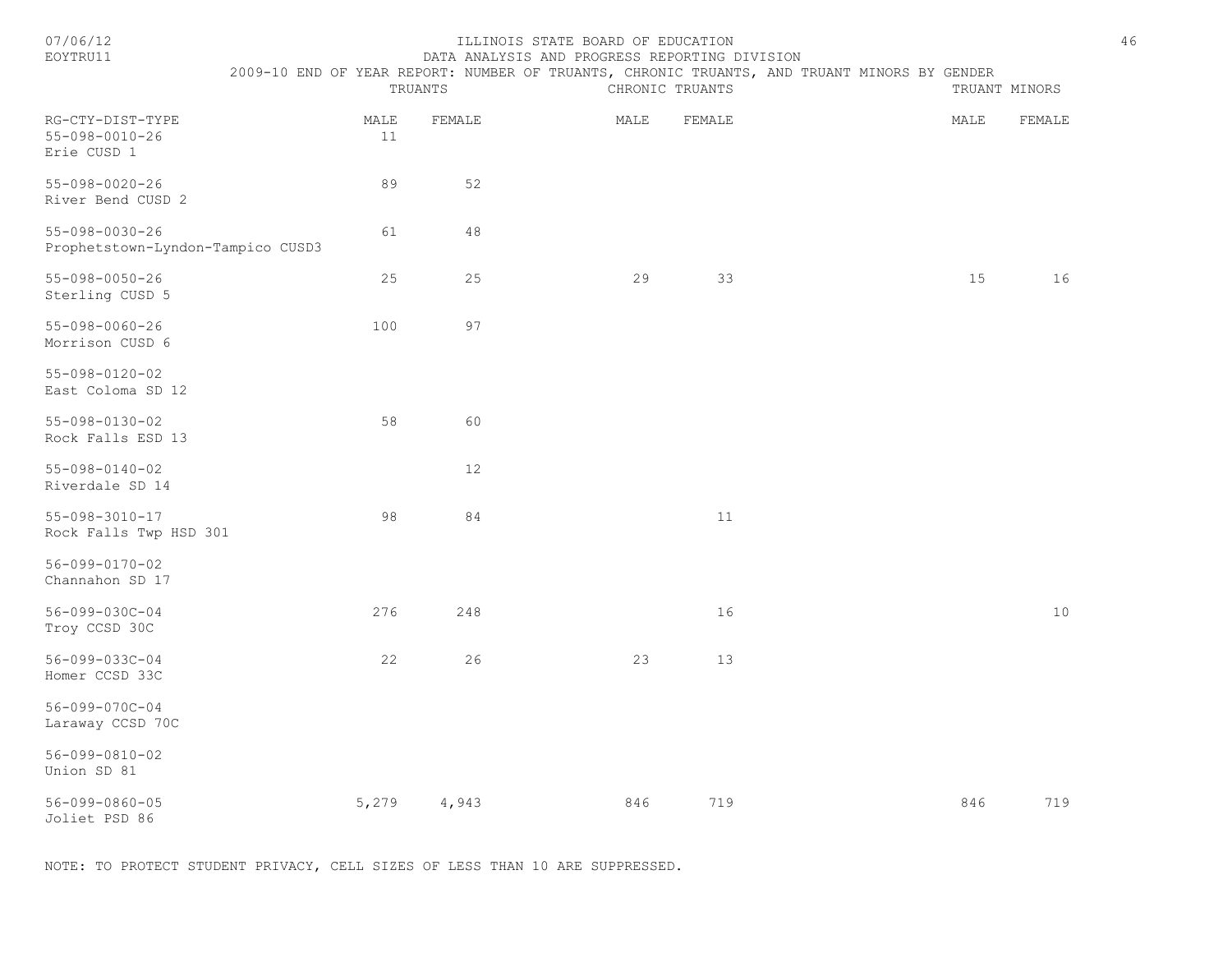| 07/06/12<br>EOYTRU11                                   | ILLINOIS STATE BOARD OF EDUCATION<br>DATA ANALYSIS AND PROGRESS REPORTING DIVISION |               |            |                 |                                                                                             |               |  |  |  |
|--------------------------------------------------------|------------------------------------------------------------------------------------|---------------|------------|-----------------|---------------------------------------------------------------------------------------------|---------------|--|--|--|
|                                                        |                                                                                    | TRUANTS       |            | CHRONIC TRUANTS | 2009-10 END OF YEAR REPORT: NUMBER OF TRUANTS, CHRONIC TRUANTS, AND TRUANT MINORS BY GENDER | TRUANT MINORS |  |  |  |
| RG-CTY-DIST-TYPE<br>56-099-088A-02<br>Richland GSD 88A | MALE<br>116                                                                        | FEMALE<br>116 | MALE<br>20 | FEMALE<br>22    | MALE<br>16                                                                                  | FEMALE<br>20  |  |  |  |
| $56 - 099 - 0880 - 02$<br>Chaney-Monge SD 88           | 12                                                                                 | 14            | 11         | 14              |                                                                                             |               |  |  |  |
| 56-099-0890-02<br>Fairmont SD 89                       | 30                                                                                 | 27            | 13         | 14              | 11                                                                                          |               |  |  |  |
| $56 - 099 - 0900 - 02$<br>Taft SD 90                   | 11                                                                                 | 15            |            |                 |                                                                                             |               |  |  |  |
| $56 - 099 - 0910 - 02$<br>Lockport SD 91               |                                                                                    |               |            |                 |                                                                                             |               |  |  |  |
| $56 - 099 - 0920 - 02$<br>Will County SD 92            |                                                                                    |               | 23         | 17              |                                                                                             |               |  |  |  |
| $56 - 099 - 1220 - 02$<br>New Lenox SD 122             | 16                                                                                 | 23            |            |                 |                                                                                             |               |  |  |  |
| $56 - 099 - 1590 - 02$<br>Mokena SD 159                | 45                                                                                 | 45            |            |                 |                                                                                             |               |  |  |  |
| $56 - 099 - 1610 - 02$<br>Summit Hill SD 161           | 12                                                                                 |               | 13         |                 |                                                                                             |               |  |  |  |
| 56-099-200U-26<br>Beecher CUSD 200U                    |                                                                                    |               |            |                 |                                                                                             |               |  |  |  |
| 56-099-201U-26<br>Crete Monee CUSD 201U                | 1,464                                                                              | 1,286         | 80         | 57              | 44                                                                                          | 36            |  |  |  |
| $56 - 099 - 2020 - 22$<br>Plainfield SD 202            | 5,930                                                                              | 5,394         | 144        | 126             | 144                                                                                         | 126           |  |  |  |
| $56 - 099 - 2040 - 17$<br>Joliet Twp HSD 204           | 251                                                                                | 207           | 95         | 93              | 42                                                                                          | 45            |  |  |  |
| $56 - 099 - 2050 - 17$<br>Lockport Twp HSD 205         | 608                                                                                | 538           | 32         | 19              | 10                                                                                          |               |  |  |  |
| 56-099-207U-26                                         |                                                                                    |               |            |                 |                                                                                             |               |  |  |  |

Peotone CUSD 207U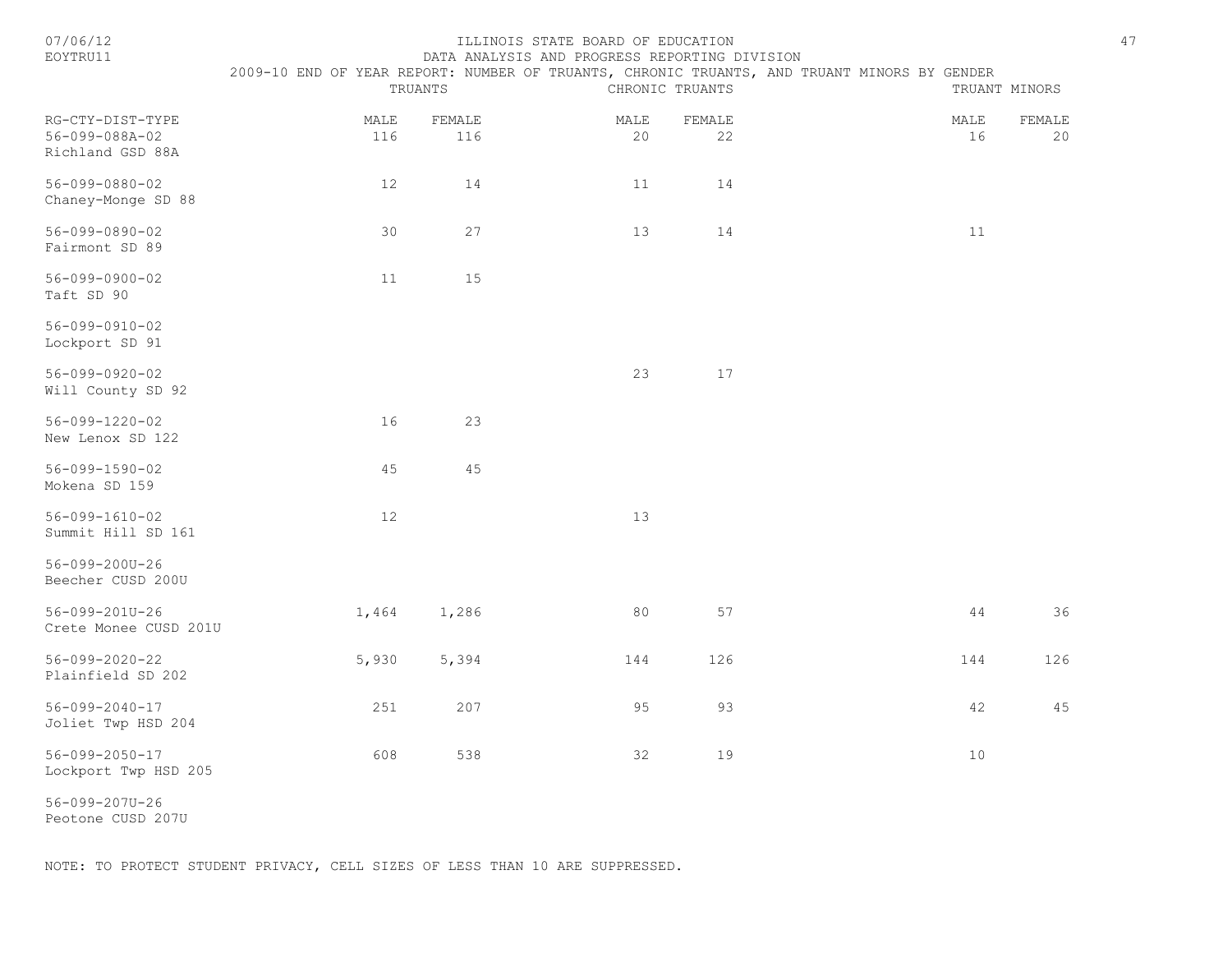| 07/06/12<br>EOYTRU11                                       |            | TRUANTS      | ILLINOIS STATE BOARD OF EDUCATION<br>DATA ANALYSIS AND PROGRESS REPORTING DIVISION | CHRONIC TRUANTS | 2009-10 END OF YEAR REPORT: NUMBER OF TRUANTS, CHRONIC TRUANTS, AND TRUANT MINORS BY GENDER | 48<br>TRUANT MINORS |
|------------------------------------------------------------|------------|--------------|------------------------------------------------------------------------------------|-----------------|---------------------------------------------------------------------------------------------|---------------------|
| RG-CTY-DIST-TYPE<br>56-099-209U-26<br>Wilmington CUSD 209U | MALE<br>74 | FEMALE<br>44 | MALE                                                                               | FEMALE          | MALE                                                                                        | FEMALE              |
| $56 - 099 - 2100 - 16$<br>Lincoln Way CHSD 210             | 153        | 110          |                                                                                    |                 |                                                                                             |                     |
| $56 - 099 - 255U - 26$<br>Reed Custer CUSD 255U            |            |              | 12                                                                                 |                 |                                                                                             |                     |
| 56-099-255U-61<br>S Will Co Coop for Spec Ed               | 144        | 15           |                                                                                    |                 |                                                                                             |                     |
| 56-099-365U-26<br>Valley View CUSD 365U                    | 1,181      | 1,178        | 395                                                                                | 333             | 202                                                                                         | 162                 |
| $21 - 100 - 0010 - 26$<br>Johnston City CUSD 1             | 76         | 58           | 15                                                                                 | 21              |                                                                                             | 12                  |
| $21 - 100 - 0020 - 26$<br>Marion CUSD 2                    | 389        | 288          | 25                                                                                 | 29              | 95                                                                                          | 112                 |
| $21 - 100 - 0030 - 26$<br>Crab Orchard CUSD 3              | 27         | 24           | 27                                                                                 | 24              | 14                                                                                          | 12                  |
| $21 - 100 - 0040 - 26$<br>Herrin CUSD 4                    | 155        | 134          | 25                                                                                 | 22              | 19                                                                                          | 20                  |
| $21 - 100 - 0050 - 26$<br>Carterville CUSD 5               | 199        | 141          | 32                                                                                 | 32              |                                                                                             |                     |
| $21 - 100 - 8010 - 60$<br>Williamson Co Spec Educ District | 15         |              | 16                                                                                 |                 |                                                                                             |                     |
| $04 - 101 - 1220 - 22$<br>Harlem UD 122                    | 578        | 537          | 74                                                                                 | 67              |                                                                                             |                     |
| $04 - 101 - 1310 - 04$<br>Kinnikinnick CCSD 131            | 86         | 70           |                                                                                    |                 |                                                                                             |                     |
| $04 - 101 - 1330 - 04$<br>Prairie Hill CCSD 133            |            |              |                                                                                    |                 |                                                                                             |                     |
| $04 - 101 - 1400 - 04$<br>Rockton SD 140                   | 103        | 97           |                                                                                    |                 |                                                                                             |                     |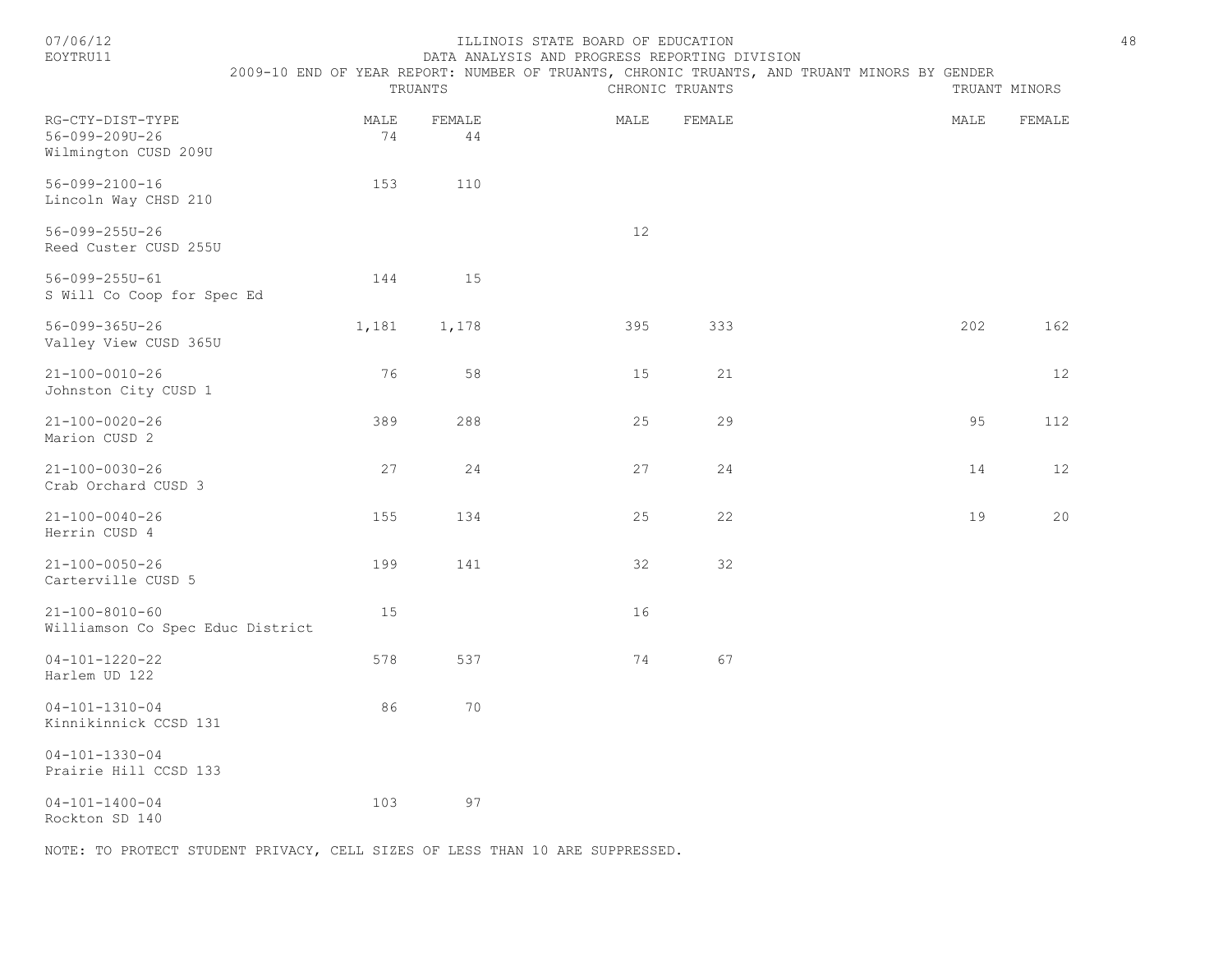#### 07/06/12 ILLINOIS STATE BOARD OF EDUCATION 49

EOYTRU11 DATA ANALYSIS AND PROGRESS REPORTING DIVISION

|                                                               |                | TRUANTS          |             | CHRONIC TRUANTS | 2009-10 END OF YEAR REPORT: NUMBER OF TRUANTS, CHRONIC TRUANTS, AND TRUANT MINORS BY GENDER |             | TRUANT MINORS |
|---------------------------------------------------------------|----------------|------------------|-------------|-----------------|---------------------------------------------------------------------------------------------|-------------|---------------|
| RG-CTY-DIST-TYPE<br>$04 - 101 - 2050 - 25$<br>Rockford SD 205 | MALE<br>10,356 | FEMALE<br>10,051 | MALE<br>866 | FEMALE<br>726   |                                                                                             | MALE<br>866 | FEMALE<br>726 |
| $04 - 101 - 2070 - 16$<br>Hononegah CHD 207                   | 242            | 236              |             | 10              |                                                                                             |             |               |
| $04 - 101 - 3200 - 26$<br>County of Winnebago SD 320          | 276            | 259              | 10          | 10              |                                                                                             |             |               |
| $04 - 101 - 3210 - 26$<br>Pecatonica CUSD 321                 | 74             | 69               |             |                 |                                                                                             |             |               |
| $04 - 101 - 3220 - 26$<br>Durand CUSD 322                     |                |                  |             |                 |                                                                                             |             |               |
| $04 - 101 - 3230 - 26$<br>Winnebago CUSD 323                  | 69             | 54               |             |                 |                                                                                             |             |               |

| Hononegah CHD 207                                    |     |     |    |    |  |
|------------------------------------------------------|-----|-----|----|----|--|
| $04 - 101 - 3200 - 26$<br>County of Winnebago SD 320 | 276 | 259 | 10 | 10 |  |
| $04 - 101 - 3210 - 26$<br>Pecatonica CUSD 321        | 74  | 69  |    |    |  |
| $04 - 101 - 3220 - 26$<br>Durand CUSD 322            |     |     |    |    |  |
| $04 - 101 - 3230 - 26$<br>Winnebago CUSD 323         | 69  | 54  |    |    |  |
| $43 - 102 - 0010 - 04$<br>Metamora CCSD 1            | 39  | 50  |    |    |  |
| $43 - 102 - 0020 - 04$<br>Riverview CCSD 2           |     |     |    |    |  |
| $43 - 102 - 0060 - 26$<br>Fieldcrest CUSD 6          | 137 | 125 | 19 | 10 |  |
| $43 - 102 - 0110 - 26$<br>El Paso-Gridley CUSD 11    | 40  | 24  |    |    |  |
| $43 - 102 - 0210 - 26$<br>Lowpoint-Washburn CUSD 21  | 32  | 33  |    |    |  |
| $43 - 102 - 1220 - 17$<br>County of Woodford School  | 12  |     |    |    |  |
| 43-102-1400-26<br>Eureka CUD 140                     | 74  | 50  |    |    |  |
| $65 - 108 - 9000 - 80$<br>Dept of Human Services     | 29  | 19  |    |    |  |
|                                                      |     |     |    |    |  |

65-108-9010-80 72 61

ISU Laboratory Schools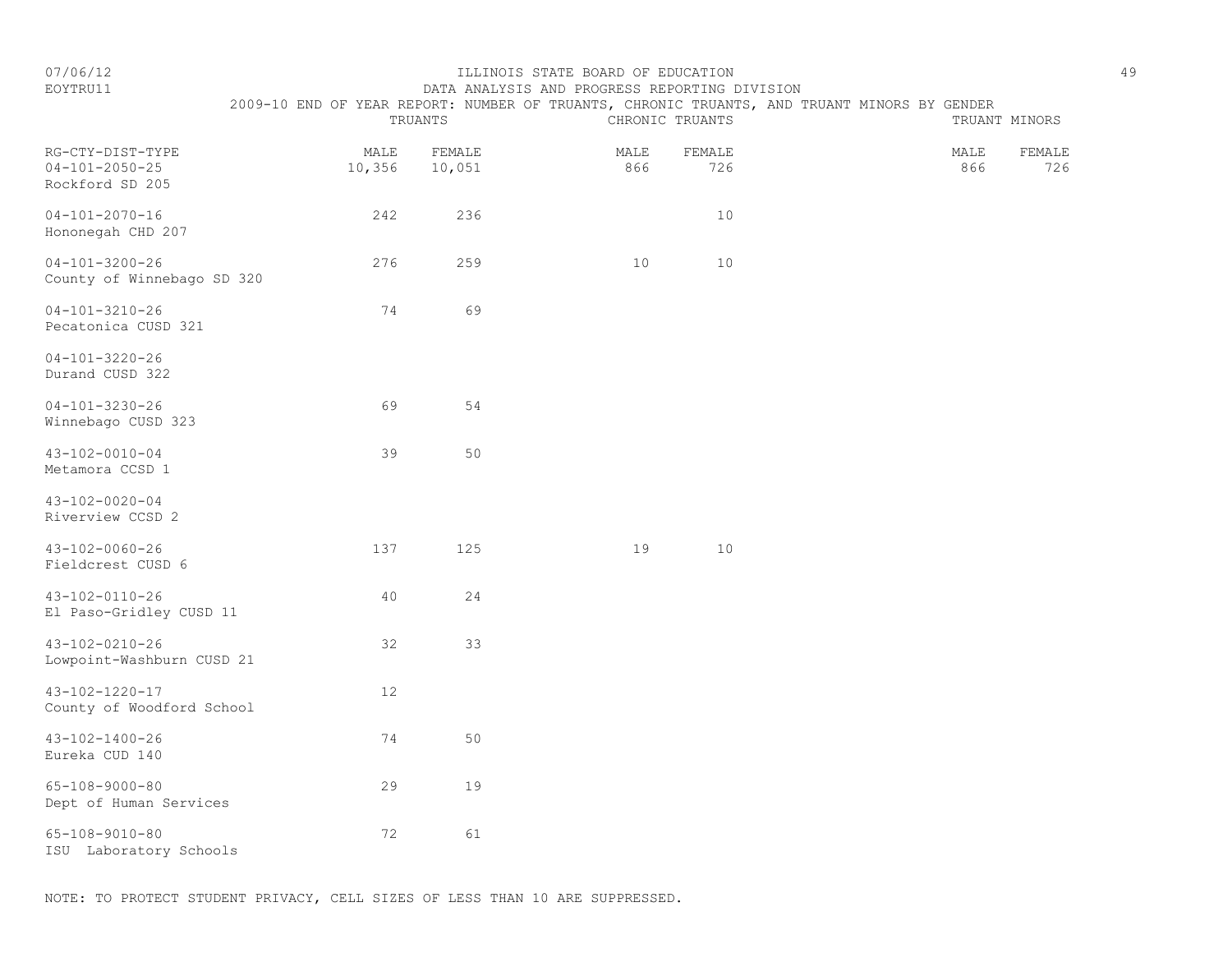### EOYTRU11 DATA ANALYSIS AND PROGRESS REPORTING DIVISION 2009-10 END OF YEAR REPORT: NUMBER OF TRUANTS, CHRONIC TRUANTS, AND TRUANT MINORS BY GENDER

TRUANTS CHRONIC TRUANTS TRUANT MINORS

| RG-CTY-DIST-TYPE<br>$03 - 000 - 0000 - 00$<br>Bond/Effingham/Fayette ROE | MALE<br>44 | FEMALE<br>22 | MALE<br>16 | FEMALE | MALE | FEMALE |
|--------------------------------------------------------------------------|------------|--------------|------------|--------|------|--------|
| $04 - 000 - 0000 - 00$<br>Boone/Winnebago ROE                            | 93         | 61           | 17         |        |      |        |
| $08 - 000 - 0000 - 00$<br>Carroll/Jo Daviess/Stephenson ROE              | 13         |              |            |        |      |        |
| $10 - 000 - 0000 - 00$<br>Christian/Montgomery ROE                       |            |              |            |        |      |        |
| $11 - 000 - 0000 - 00$<br>Clk Cls Cmbn Dglas Edgr Mltr Shlb              | 91         | 65           |            |        |      |        |
| $13 - 000 - 0000 - 00$<br>Clinton/Marion/Washington ROE                  | 49         |              | 23         |        |      |        |
| $16 - 000 - 0000 - 00$<br>DeKalb ROE                                     | 17         | 10           |            |        |      |        |
| $17 - 000 - 0000 - 00$<br>De Witt Livingston McLean ROE                  |            |              |            |        |      |        |
| $20 - 000 - 0000 - 00$<br>Edwd/Gltn/Hdin/Pop/Slne/Wbh/Wn/Wh              |            |              |            |        | 21   | 16     |
| $21 - 000 - 0000 - 00$<br>Franklin/Williamson ROE                        | 27         | 24           | 22         | 21     | 10   |        |
| $22 - 000 - 0000 - 00$<br>Fulton/Schuyler ROE                            |            |              |            |        |      |        |
| $25 - 000 - 0000 - 00$<br>Hamilton/Jefferson ROE                         | 61         | 79           |            |        |      |        |
| $27 - 000 - 0000 - 00$<br>Henderson/Mercer/Warren ROE                    | 25         | $17$         | 25         | 17     | 25   | 17     |
| $28 - 000 - 0000 - 00$<br>Bureau/Henry/Stark ROE                         | 11         |              |            |        |      |        |
| $30 - 000 - 0000 - 00$<br>Jackson/Perry ROE                              | 14         |              | 14         |        |      |        |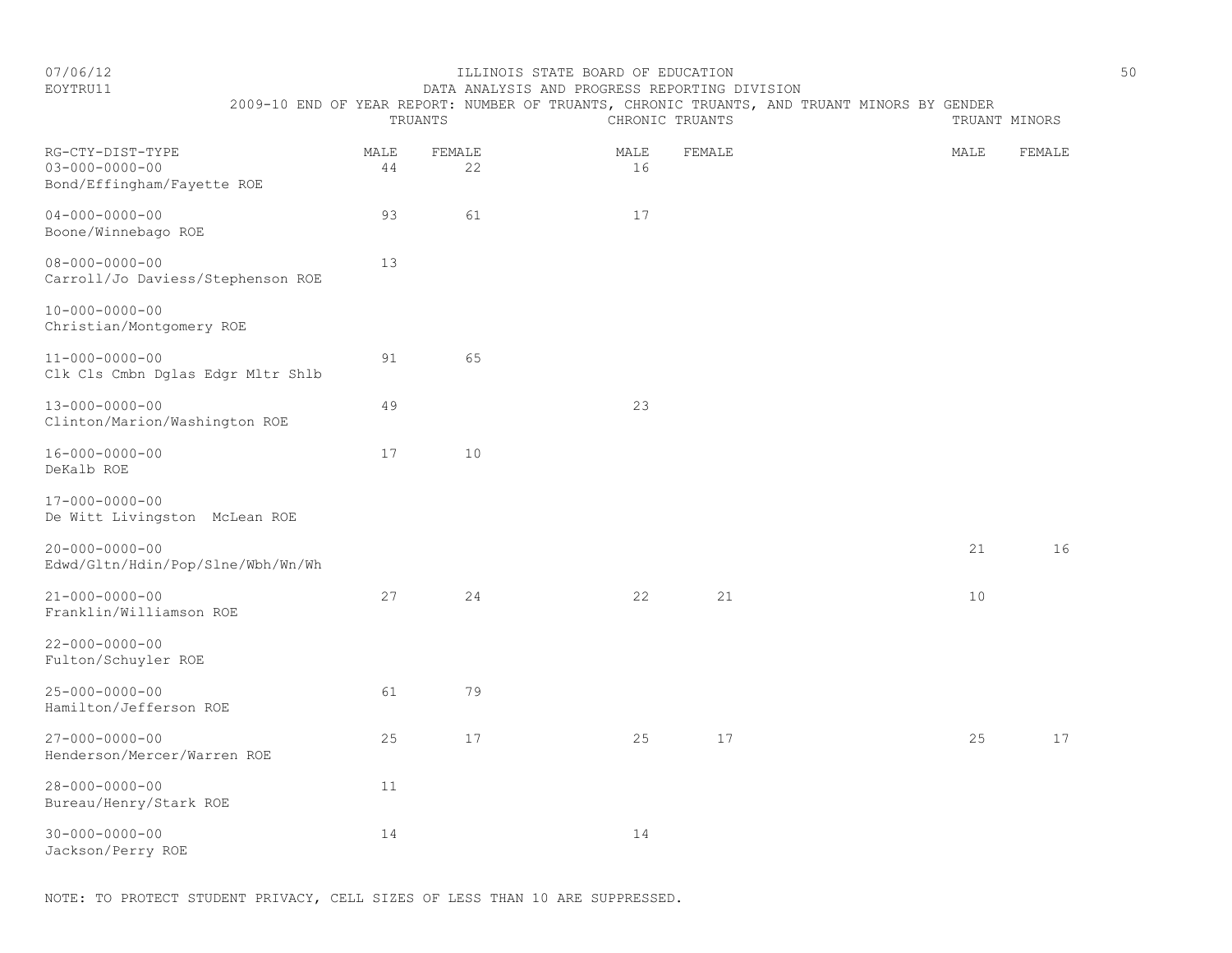EOYTRU11 DATA ANALYSIS AND PROGRESS REPORTING DIVISION

|                                                        |            | TRUANTS      |            | CHRONIC TRUANTS | 2009-10 END OF YEAR REPORT: NUMBER OF TRUANTS, CHRONIC TRUANTS, AND TRUANT MINORS BY GENDER |            | TRUANT MINORS |
|--------------------------------------------------------|------------|--------------|------------|-----------------|---------------------------------------------------------------------------------------------|------------|---------------|
| RG-CTY-DIST-TYPE<br>$31 - 000 - 0000 - 00$<br>Kane ROE | MALE<br>45 | FEMALE<br>11 | MALE<br>30 | FEMALE<br>16    |                                                                                             | MALE<br>48 | FEMALE<br>15  |
| $32 - 000 - 0000 - 00$<br>Iroquois/Kankakee ROE        | 118        | 69           | 79         | 55              |                                                                                             | 47         | 41            |
| $38 - 000 - 0000 - 00$<br>Logan/Mason/Menard ROE       | 13         |              |            |                 |                                                                                             |            |               |
| $39 - 000 - 0000 - 00$<br>Macon/Piatt ROE              | 10         |              | 32         | 32              |                                                                                             |            |               |
| $41 - 000 - 0000 - 00$<br>Madison ROE                  | 23         |              |            |                 |                                                                                             |            |               |
| $45 - 000 - 0000 - 00$<br>Monroe/Randolph ROE          | 120        | 75           |            |                 |                                                                                             |            |               |
| $46 - 000 - 0000 - 00$<br>Brown/Cass/Morgan/Scott ROE  | 30         | 22           | 56         | 20              |                                                                                             | 39         | 26            |
| $47 - 000 - 0000 - 00$<br>Lee/Ogle ROE                 | 45         | 15           |            |                 |                                                                                             |            |               |
| $48 - 000 - 0000 - 00$<br>Peoria ROE                   | 39         | 36           | $12$       |                 |                                                                                             | $12\,$     |               |
| $50 - 000 - 0000 - 00$<br>St Clair ROE                 |            |              |            |                 |                                                                                             |            |               |
| $51 - 000 - 0000 - 00$<br>Sangamon ROE                 |            |              |            |                 |                                                                                             |            |               |
| $53 - 000 - 0000 - 00$<br>Tazewell ROE                 | 82         | 56           | 45         | 31              |                                                                                             |            |               |